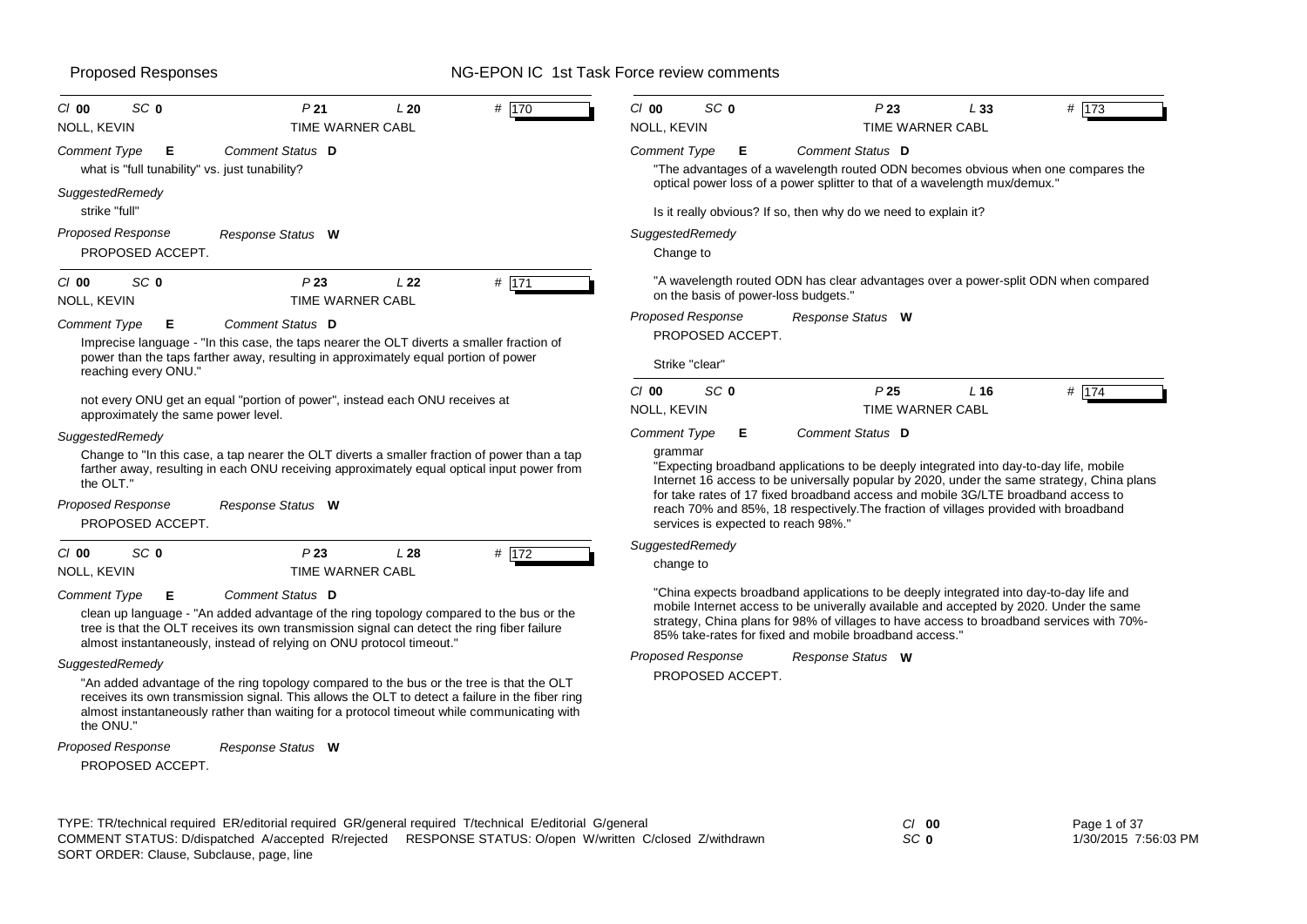| SC <sub>0</sub><br>$Cl$ 00<br>NOLL, KEVIN                                                                 | P <sub>25</sub><br>TIME WARNER CABL                                                                          | L <sub>25</sub>     | # $175$         | $Cl$ 00<br>NOLL, KEVIN                                             | SC <sub>0</sub>                                  | P <sub>25</sub><br>TIME WARNER CABL                                                                                                                                                               | L <sub>31</sub> | # 178          |
|-----------------------------------------------------------------------------------------------------------|--------------------------------------------------------------------------------------------------------------|---------------------|-----------------|--------------------------------------------------------------------|--------------------------------------------------|---------------------------------------------------------------------------------------------------------------------------------------------------------------------------------------------------|-----------------|----------------|
| <b>Comment Type</b><br>Е<br>spell these out<br>SuggestedRemedy                                            | Comment Status D<br>"H1 2014" - abbreviations for calendar quarters need to be consistent - preference is to |                     |                 | <b>Comment Type</b>                                                | Е<br>unnecessary phrases<br>as published by the" | Comment Status D<br>"What is even more interesting is the fact that the large growth in the mean and median<br>bandwidth 32 consumption in fixed access networks (when compared with 2011 numbers |                 |                |
| Change "H1 2014" to "the first half of 2014"<br><b>Proposed Response</b><br>PROPOSED ACCEPT.              | Response Status W                                                                                            |                     |                 | SuggestedRemedy                                                    | published by the"                                | change to "What is even more interesting is that the growth in the mean and median<br>bandwidth consumption in fixed access networks (when compared with 2011 numbers as                          |                 |                |
| SC <sub>0</sub><br>$Cl$ 00<br>NOLL, KEVIN                                                                 | P <sub>25</sub><br><b>TIME WARNER CABL</b>                                                                   | L <sub>25</sub>     | # 176           |                                                                    | <b>Proposed Response</b><br>PROPOSED ACCEPT.     | Response Status W                                                                                                                                                                                 |                 |                |
| <b>Comment Type</b><br>Е<br>Speaking of the past as if it is the future.<br>SuggestedRemedy               | Comment Status D                                                                                             |                     |                 | $Cl$ 00<br>NOLL, KEVIN                                             | SC <sub>0</sub>                                  | P26<br>TIME WARNER CABL                                                                                                                                                                           | $L_3$           | # $\sqrt{179}$ |
| in North America was                                                                                      | Change to "At the end of the 1st half of 2014, the median bandwidth usage per subscriber                     |                     |                 | Comment Type                                                       | Е<br>unnecessary abbrevation of NA               | Comment Status D                                                                                                                                                                                  |                 |                |
| <b>Proposed Response</b><br>PROPOSED ACCEPT.                                                              | Response Status W                                                                                            |                     |                 |                                                                    | SuggestedRemedy<br>spell out North America       |                                                                                                                                                                                                   |                 |                |
| SC <sub>0</sub><br>$Cl$ 00<br>NOLL, KEVIN                                                                 | P25<br><b>TIME WARNER CABL</b>                                                                               | L29                 | # 177           |                                                                    | <b>Proposed Response</b><br>PROPOSED ACCEPT.     | Response Status W                                                                                                                                                                                 |                 |                |
| <b>Comment Type</b><br>Е<br>than 30% per year,                                                            | Comment Status D<br>unclear grammar "Note that there is a steady 29 bandwidth consumption growth of more     |                     |                 | $Cl$ 00<br><b>NOLL, KEVIN</b>                                      | SC <sub>0</sub>                                  | P <sub>27</sub><br><b>TIME WARNER CABL</b>                                                                                                                                                        | L21             | # 180          |
| SuggestedRemedy<br>change to "Note that there is a steady 30% per-year growth of bandwidth being consumed |                                                                                                              | <b>Comment Type</b> | Е               | Comment Status D<br>to only one consumer? "to an average consumer" |                                                  |                                                                                                                                                                                                   |                 |                |
| <b>Proposed Response</b><br>Response Status W                                                             |                                                                                                              |                     | SuggestedRemedy | change to "the average consumer"                                   |                                                  |                                                                                                                                                                                                   |                 |                |
| PROPOSED ACCEPT.                                                                                          |                                                                                                              |                     |                 |                                                                    | <b>Proposed Response</b><br>PROPOSED ACCEPT.     | Response Status W                                                                                                                                                                                 |                 |                |

*SC* **0**

Page 2 of 37 1/30/2015 7:56:04 PM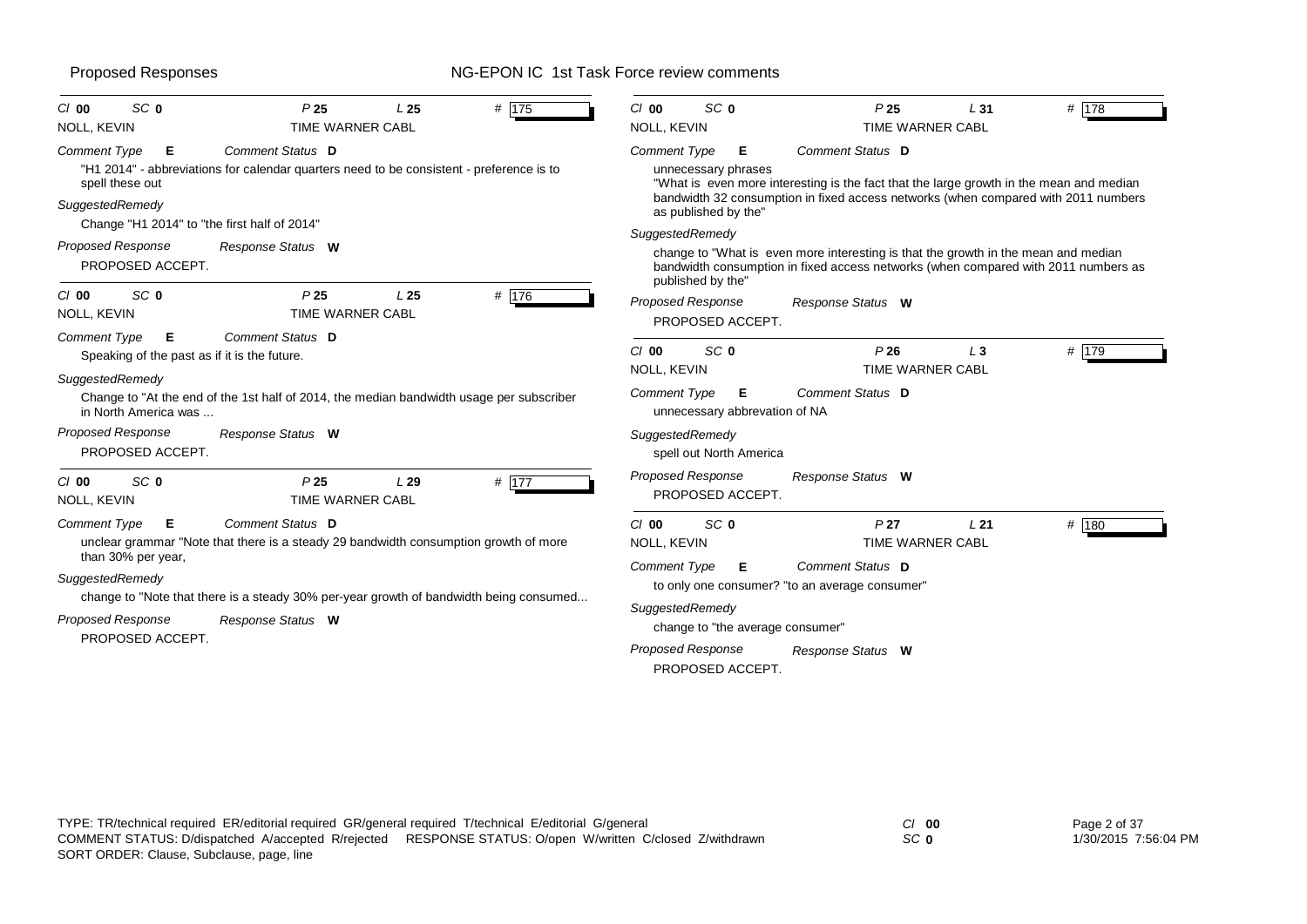| # 181<br>SC <sub>0</sub><br>P <sub>27</sub><br>$CI$ 00<br>L <sub>24</sub>                                                                                                                                                                                                                                                                                                            | SC <sub>0</sub><br>$Cl$ 00<br>P29<br>L <sub>13</sub><br># 183                                                                                                                                                                                                                                                                                                                                                                                                                                              |
|--------------------------------------------------------------------------------------------------------------------------------------------------------------------------------------------------------------------------------------------------------------------------------------------------------------------------------------------------------------------------------------|------------------------------------------------------------------------------------------------------------------------------------------------------------------------------------------------------------------------------------------------------------------------------------------------------------------------------------------------------------------------------------------------------------------------------------------------------------------------------------------------------------|
| NOLL, KEVIN<br><b>TIME WARNER CABL</b>                                                                                                                                                                                                                                                                                                                                               | NOLL, KEVIN<br><b>TIME WARNER CABL</b>                                                                                                                                                                                                                                                                                                                                                                                                                                                                     |
| Comment Status D<br><b>Comment Type</b><br>Е<br>confusing langauge "The recent emergence of proxy 23 caches allowing Netflix streaming<br>to areas without the official support for Netflix drove the large 24 (5%) increase in Netflix<br>traffic in Latin America, which was previously observed at <1% range as 25 of the end of<br>the H1 2013, as reported by the same source." | Comment Status D<br><b>Comment Type</b><br>Е<br>"For example, in 2024, it is expected that under the heavy demand scenario and with 32 13<br>subscribers, consume approximately 1 Gb/s of downstream peak hour traffic."<br>What is meant?                                                                                                                                                                                                                                                                 |
| SuggestedRemedy<br>change to "The recent emergence of proxy caches allows Netflix to be consumed in<br>regions without official Netflix support. This development has supported a 5% growth of<br>Netflix streaming in Latin America where the rate observed prior to the first half of 2013<br>was less than 1%."<br><b>Proposed Response</b><br>Response Status W                  | SuggestedRemedy<br>Rewrite<br>Proposed Response<br>Response Status W<br>PROPOSED ACCEPT IN PRINCIPLE.                                                                                                                                                                                                                                                                                                                                                                                                      |
| PROPOSED ACCEPT.                                                                                                                                                                                                                                                                                                                                                                     | Request clarification from contributor or ad-hoc                                                                                                                                                                                                                                                                                                                                                                                                                                                           |
| SC <sub>0</sub><br>P29<br>L <sub>12</sub><br># 182<br>$CI$ 00<br>NOLL, KEVIN<br><b>TIME WARNER CABL</b><br>Comment Status D<br>Comment Type<br>$\mathbf{T}$<br>"The probability of multiple subscribers executing simultaneous speed tests is negligible"<br>How does the author come to the conclusion?<br>SuggestedRemedy<br>Provide support for this statement.                   | $Cl$ 00<br>SC <sub>0</sub><br># 184<br>P30<br>L20<br>NOLL, KEVIN<br><b>TIME WARNER CABL</b><br><b>Comment Type</b><br>Comment Status D<br>Е<br>Confusing grammar in footnote 1<br>SuggestedRemedy<br>Rewrite to "If a worst-case view is preferred, then assume a 10G-EPON with 32<br>subscribers each consuming 4 simultaneous streams of UHD-2 "8K" video at 50Mb/s each.<br>The operator would still have enough headroom to support bursts, and therefore a service<br>offering, of more than 2Gbp/s." |
| <b>Proposed Response</b><br>Response Status W<br>PROPOSED ACCEPT IN PRINCIPLE.                                                                                                                                                                                                                                                                                                       | <b>Proposed Response</b><br>Response Status W<br>PROPOSED ACCEPT.                                                                                                                                                                                                                                                                                                                                                                                                                                          |
| Request contributor to provide supporting text or reference.                                                                                                                                                                                                                                                                                                                         | SC <sub>0</sub><br>P32<br>$Cl$ 00<br># 185<br>L <sub>0</sub><br>NOLL, KEVIN<br><b>TIME WARNER CABL</b>                                                                                                                                                                                                                                                                                                                                                                                                     |
|                                                                                                                                                                                                                                                                                                                                                                                      | <b>Comment Type</b><br>Comment Status D<br>Е<br>figure didnt render in the PDF<br>SuggestedRemedy<br>fix<br><b>Proposed Response</b><br>Response Status W                                                                                                                                                                                                                                                                                                                                                  |

TYPE: TR/technical required ER/editorial required GR/general required T/technical E/editorial G/general *Cl* **00** *SC* **0** Page 3 of 37 1/30/2015 7:56:04 PM SORT ORDER: Clause, Subclause, page, line COMMENT STATUS: D/dispatched A/accepted R/rejected RESPONSE STATUS: O/open W/written C/closed Z/withdrawn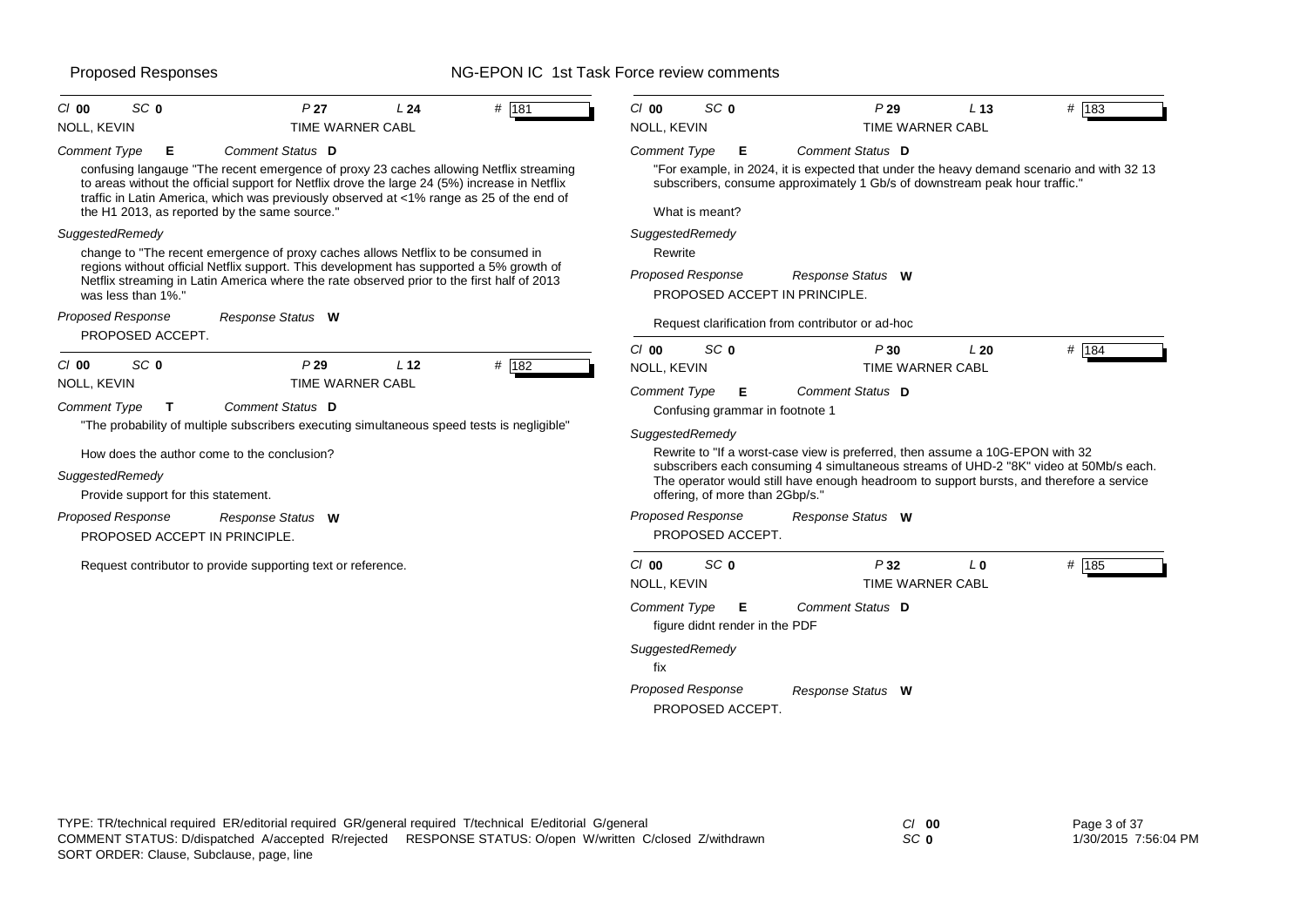| SC <sub>0</sub><br>$CI$ 00<br>NOLL, KEVIN                                             | P32<br>TIME WARNER CABL                                                                                      | L <sub>16</sub> | # 186 | SC <sub>0</sub><br>$CI$ 00<br>NOLL, KEVIN                          | P37<br>TIME WARNER CABL                                                                                         | L8              | # 189 |
|---------------------------------------------------------------------------------------|--------------------------------------------------------------------------------------------------------------|-----------------|-------|--------------------------------------------------------------------|-----------------------------------------------------------------------------------------------------------------|-----------------|-------|
| Comment Type<br>E.                                                                    | Comment Status D<br>mixed use of "business" user vs. "commercial" user                                       |                 |       | Comment Type<br>Е<br>"Service providers currently primarily offer" | Comment Status D                                                                                                |                 |       |
| SuggestedRemedy<br>pick one and stay uniform                                          |                                                                                                              |                 |       | SuggestedRemedy                                                    | change to "Service providers primarily offer"                                                                   |                 |       |
| <b>Proposed Response</b><br>PROPOSED ACCEPT.                                          | Response Status W                                                                                            |                 |       | <b>Proposed Response</b><br>PROPOSED ACCEPT.                       | Response Status W                                                                                               |                 |       |
| SC <sub>0</sub><br>$Cl$ 00<br>NOLL, KEVIN                                             | P32<br>TIME WARNER CABL                                                                                      | L <sub>16</sub> | # 187 | SC <sub>0</sub><br>$Cl$ 00<br><b>NOLL, KEVIN</b>                   | P37<br>TIME WARNER CABL                                                                                         | L <sub>9</sub>  | # 190 |
| <b>Comment Type</b><br>Е<br>"with an example of 16 data rates for."                   | Comment Status D                                                                                             |                 |       | <b>Comment Type</b><br>Е                                           | Comment Status D<br>"Projecting based from current users bandwidth demand"                                      |                 |       |
| for what?<br>SuggestedRemedy<br><b>Proposed Response</b>                              | Response Status W                                                                                            |                 |       | SuggestedRemedy<br>Proposed Response<br>PROPOSED ACCEPT.           | Change to "Projecting from current users bandwidth demand"<br>Response Status W                                 |                 |       |
| PROPOSED ACCEPT IN PRINCIPLE.                                                         |                                                                                                              |                 |       | SC <sub>0</sub><br>$Cl$ 00<br>Remein, Duane                        | P <sub>59</sub><br>Huawei Technologies                                                                          | L <sub>13</sub> | # 129 |
| Request ad-hoc or contributor to clarify<br>SC <sub>0</sub><br>$CI$ 00<br>NOLL, KEVIN | P34<br><b>TIME WARNER CABL</b>                                                                               | L <sub>11</sub> | # 188 | <b>Comment Type</b><br><b>ER</b><br>the table.                     | Comment Status D<br>Space is needed between the figure and the table to cleanly delineate the figure title from |                 |       |
| <b>Comment Type</b><br>$\mathbf{T}$                                                   | Comment Status D<br>"The current projections, shown in Figure 15, in terms of bandwidth demand per household |                 |       | SuggestedRemedy                                                    | Review the report and provide additional white space wherever this condition arises.                            |                 |       |
|                                                                                       | (in 11 residential applications) calls for approximately 300 Mb/s around end of year 2016"                   |                 |       | <b>Proposed Response</b><br>PROPOSED ACCEPT.                       | Response Status W                                                                                               |                 |       |
| SuggestedRemedy<br>reword or remove this entire paragraph                             | Figure 15 does not support this statement, nor does it describe bandwidth demand.                            |                 |       |                                                                    |                                                                                                                 |                 |       |

PROPOSED ACCEPT. *Response Status* **W** *Proposed Response*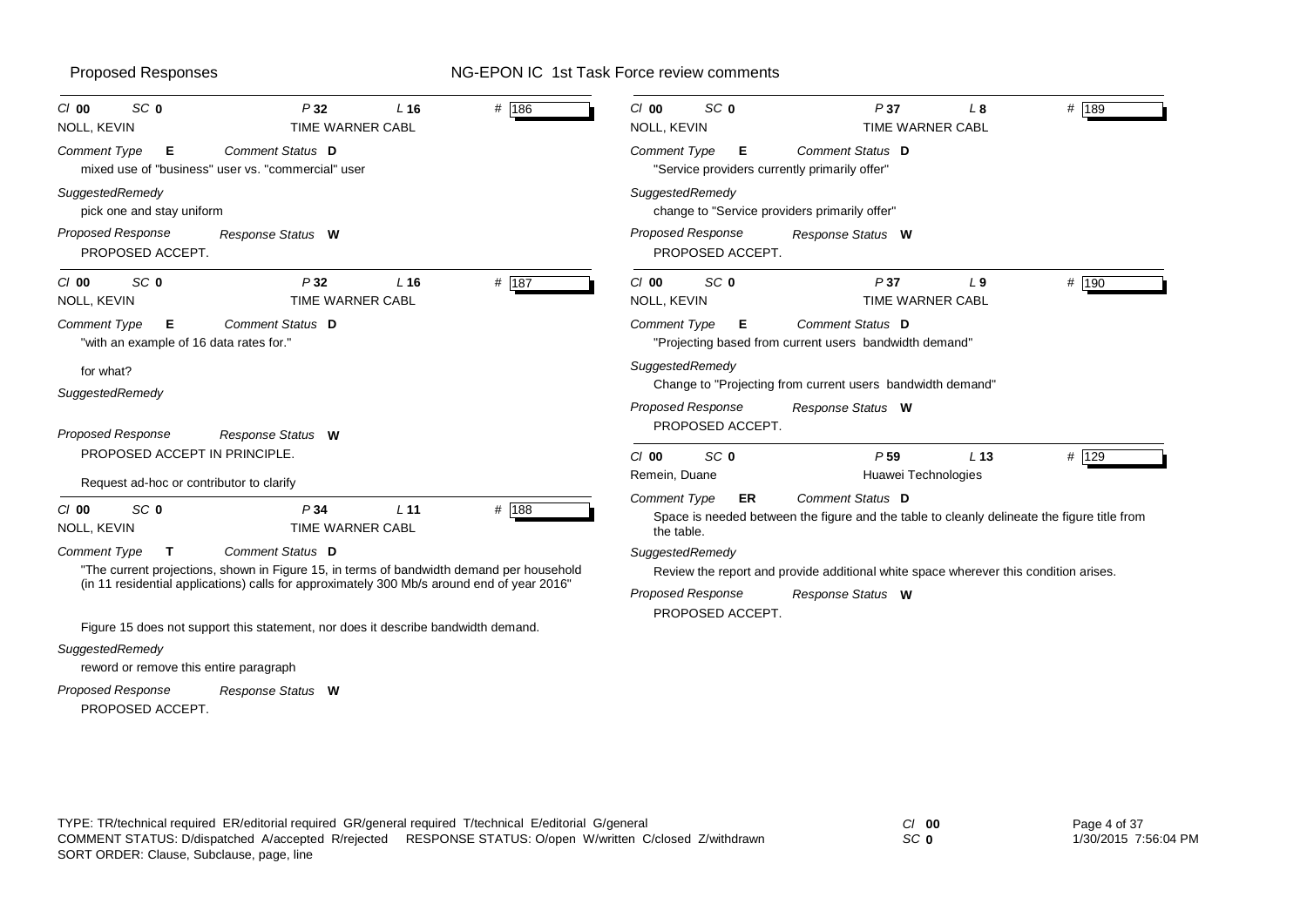| $CI$ 01<br>SC<br>P <sub>13</sub><br>L <sub>11</sub><br># 162<br>NOLL, KEVIN<br>TIME WARNER CABL                                                                                                                                                                                                                                     | $CI$ 01<br>SC<br>P <sub>13</sub><br># $164$<br>$L$ 19<br>NOLL, KEVIN<br><b>TIME WARNER CABL</b>                                                                                                       |
|-------------------------------------------------------------------------------------------------------------------------------------------------------------------------------------------------------------------------------------------------------------------------------------------------------------------------------------|-------------------------------------------------------------------------------------------------------------------------------------------------------------------------------------------------------|
| Comment Status D<br>Comment Type<br>Е<br>Grammar                                                                                                                                                                                                                                                                                    | Comment Status D<br>Comment Type<br>Е<br>Confusing sentence                                                                                                                                           |
| 1G-EPON will soon become a de-facto legacy technology, providing *less-bandwidth<br>intensive* services                                                                                                                                                                                                                             | The largest application areas for EPON include residential and commercial subscriber<br>access (for voice, video and data), and mobile backhaul, offered in triple- and quad-play<br>packages.        |
| SuggestedRemedy<br>1G-EPON will soon become a de-facto legacy technology, providing *lower-bandwidth*<br>services                                                                                                                                                                                                                   | SuggestedRemedy<br>The dominant applications for EPON include triple-play packages for Internet access,<br>voice, and video offered to residential and commercial subscribers, private network access |
| Proposed Response<br>Response Status W<br>PROPOSED ACCEPT.                                                                                                                                                                                                                                                                          | for commercial subscribers, and mobile back0haul for carriers.<br><b>Proposed Response</b><br>Response Status W                                                                                       |
| # 163<br>$CI$ 01<br>SC<br>P <sub>13</sub><br>L <sub>15</sub><br><b>TIME WARNER CABL</b>                                                                                                                                                                                                                                             | PROPOSED ACCEPT.                                                                                                                                                                                      |
| NOLL, KEVIN<br>Comment Status D<br>Comment Type<br>Е.                                                                                                                                                                                                                                                                               | $CI$ 01<br>SC<br>P <sub>13</sub><br>L <sub>8</sub><br># 161<br>NOLL, KEVIN<br>TIME WARNER CABL                                                                                                        |
| Grammar<br>The NG-EPON would operate at *the* aggregate data rates above 10Gb/s                                                                                                                                                                                                                                                     | Comment Status D<br><b>Comment Type</b><br>Е<br>Grammar                                                                                                                                               |
| SuggestedRemedy<br>The NG-EPON would operate at aggregate data rates above 10Gb/s                                                                                                                                                                                                                                                   | "The demand for high-sped data services has driven the market *to* residential service<br>offerings reaching'                                                                                         |
| Proposed Response<br>Response Status W<br>PROPOSED ACCEPT.                                                                                                                                                                                                                                                                          | SuggestedRemedy<br>"The demand for high-sped data services has driven the market *for* residential service<br>offerings reaching"                                                                     |
| SC<br>P <sub>13</sub><br>$CI$ 01<br>L16<br># 11<br>Alcatel-Lucent<br>Harstead, Ed                                                                                                                                                                                                                                                   | <b>Proposed Response</b><br>Response Status W<br>PROPOSED ACCEPT.                                                                                                                                     |
| Comment Status D<br><b>Comment Type</b><br>Е<br>Higher capacity is clearly a requirement for NG-EPON, but will likely lead to larger physical<br>footprint compared to 1G and 10G EPON. Also, even with more sophisticated power<br>savings strategies, power footprint may very possibly be larger compared to 1G and 10G<br>EPON. |                                                                                                                                                                                                       |
| SuggestedRemedy<br>Suggest physical and power footprints should be *minimized* (i.e. not necessarily reduced<br>from 1G and 10G EPON).                                                                                                                                                                                              |                                                                                                                                                                                                       |
| Proposed Response<br>Response Status W<br>PROPOSED ACCEPT.                                                                                                                                                                                                                                                                          |                                                                                                                                                                                                       |
| NG-EPON would operate at the aggregate data rates above 10 Gb/s to provide higher per-<br>subscriber data rates and at the same time minimize the physical footprint and power<br>consumption of the access network.                                                                                                                |                                                                                                                                                                                                       |
| $TVDF. TDthophi and non-ideal ED ladi and CD lapapar and real is a un-ideal T laphi and T laphi$                                                                                                                                                                                                                                    | $\sim$ $\sim$<br>$DoseE = 1.27$                                                                                                                                                                       |

TYPE: TR/technical required ER/editorial required GR/general required T/technical E/editorial G/general *Cl* **01** SORT ORDER: Clause, Subclause, page, line COMMENT STATUS: D/dispatched A/accepted R/rejected RESPONSE STATUS: O/open W/written C/closed Z/withdrawn

Proposed Responses NG-EPON IC 1st Task Force review comments

*SC*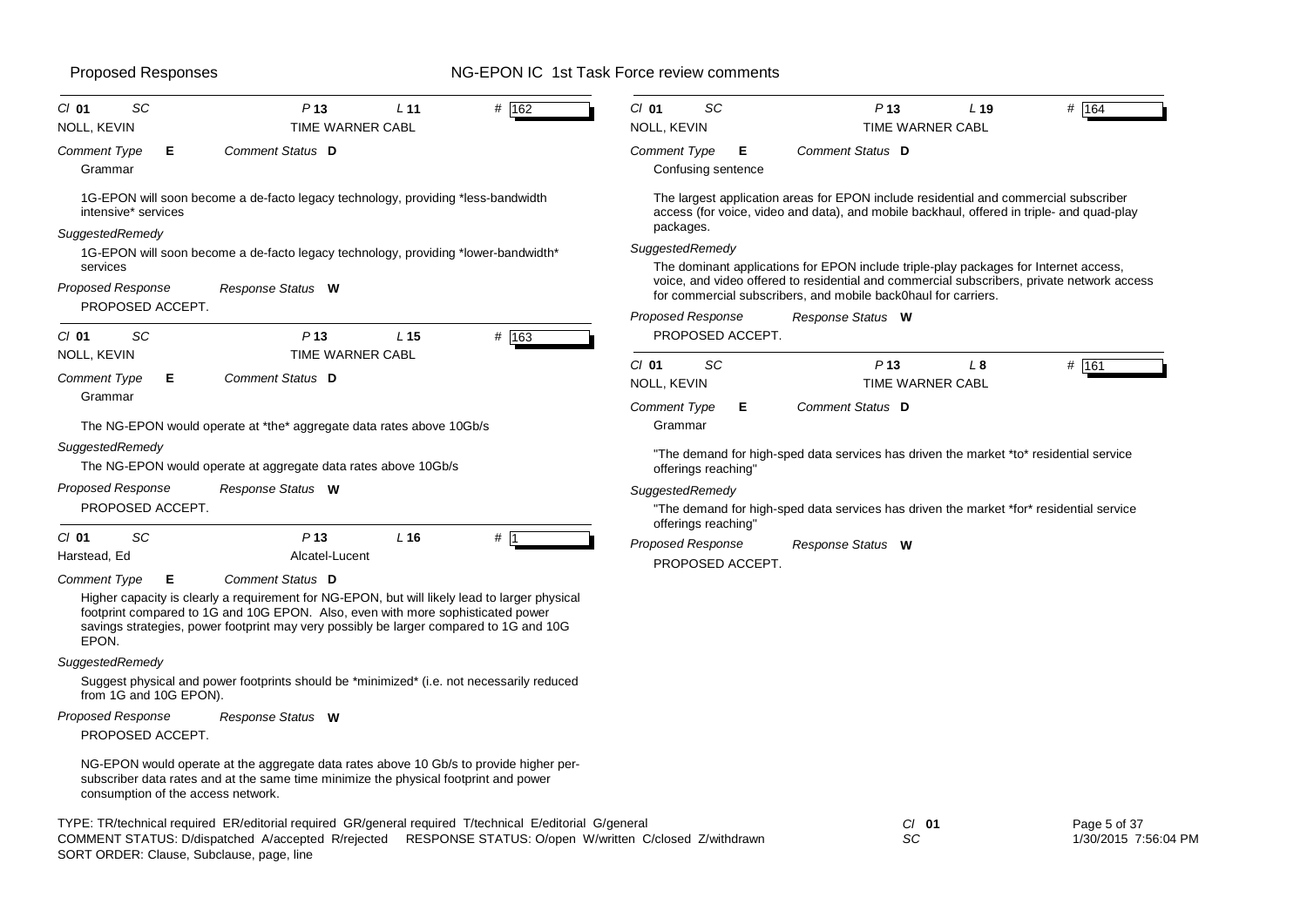| SC <sub>1</sub><br>P <sub>13</sub><br># 58<br>$Cl$ 01<br>L <sub>11</sub>                                                                                                                                                                                                                                                                                            | SC<br>P <sub>14</sub><br>L2<br>$CI$ 02<br>#                                                                                                                                                                                                                                                                                                                                                                                                                                       |
|---------------------------------------------------------------------------------------------------------------------------------------------------------------------------------------------------------------------------------------------------------------------------------------------------------------------------------------------------------------------|-----------------------------------------------------------------------------------------------------------------------------------------------------------------------------------------------------------------------------------------------------------------------------------------------------------------------------------------------------------------------------------------------------------------------------------------------------------------------------------|
| Hajduczenia, Marek<br><b>Bright House Network</b>                                                                                                                                                                                                                                                                                                                   | Harstead, Ed<br>Alcatel-Lucent                                                                                                                                                                                                                                                                                                                                                                                                                                                    |
| Comment Status D<br>Comment Type<br>T<br>"1G-EPON will soon become a de-facto legacy technology, providing less-bandwidth<br>intensive services"<br>"will" needs to be avoided, if possible. Also, a platform does not provide services, but<br>delivers services.                                                                                                  | Comment Status D<br><b>Comment Type</b><br>Е<br>FTTB defined here as "Fiber To The Business". Then, in section 3 (p. 16) it is defined as<br>"fiber-to-the-building, -business, or -basement". This is ambiguous: "building" implies a<br>residential MDU, which is a very different application from fiber-to-the-business. Later in<br>the document, FTTB appears to be used with B=building, not B=business. FTTB = fiber-to-<br>the-building is the usual use in the lexicon. |
| SuggestedRemedy                                                                                                                                                                                                                                                                                                                                                     |                                                                                                                                                                                                                                                                                                                                                                                                                                                                                   |
| Chaneg to read: "1G-EPON is expected to soon become a de-facto legacy technology,<br>delivering less-bandwidth intensive services to end customers."                                                                                                                                                                                                                | SuggestedRemedy<br>Suggest to define here FTTB = "Fiber To The Building". And make change in section 3.                                                                                                                                                                                                                                                                                                                                                                           |
| Proposed Response<br>Response Status W                                                                                                                                                                                                                                                                                                                              | (Fiber-to-the business I don"t believe has an accepted acronym, it is usually just spelled<br>out).                                                                                                                                                                                                                                                                                                                                                                               |
| PROPOSED REJECT.                                                                                                                                                                                                                                                                                                                                                    | <b>Proposed Response</b><br>Response Status W                                                                                                                                                                                                                                                                                                                                                                                                                                     |
| There"s nothing wrong with this use of "will".                                                                                                                                                                                                                                                                                                                      | PROPOSED ACCEPT.                                                                                                                                                                                                                                                                                                                                                                                                                                                                  |
| SC <sub>1</sub><br>L14<br>$Cl$ 01<br>P <sub>13</sub><br># 59                                                                                                                                                                                                                                                                                                        | SC<br>$Cl$ 03<br>P16<br>L <sub>2</sub><br>#2                                                                                                                                                                                                                                                                                                                                                                                                                                      |
| Hajduczenia, Marek<br><b>Bright House Network</b>                                                                                                                                                                                                                                                                                                                   | Harstead, Ed<br>Alcatel-Lucent                                                                                                                                                                                                                                                                                                                                                                                                                                                    |
| <b>Comment Type</b><br>Comment Status D<br>$\mathbf{T}$<br>"The NG-EPON would operate at the aggregate data rates above 10 Gb/s to provide higher<br>per-subscriber data rates and at the same time reduce the physical and power footprint of<br>the access network"<br>I believe it is fair to say that these are expectations we all agree to<br>SuggestedRemedy | <b>Comment Type</b><br>Е<br>Comment Status D<br>re: "There are a number of WDM-PON-based access architectures"; actually this section is<br>about all PON architectures.<br>SuggestedRemedy<br>change "WDM-PON" to "PON"<br>Proposed Response<br>Response Status W                                                                                                                                                                                                                |
| Change the wording to read: "The NG-EPON is expected to operate at the aggregate data<br>rates (per OLT port) above 10 Gb/s to provide higher per-subscriber data rates and at the                                                                                                                                                                                  | PROPOSED ACCEPT.                                                                                                                                                                                                                                                                                                                                                                                                                                                                  |
| same time reduce the physical and power footprint of the PON-based optical access<br>network"                                                                                                                                                                                                                                                                       | SC<br>P16<br>L30<br>$Cl$ 03<br># $\overline{4}$<br>Alcatel-Lucent<br>Harstead, Ed                                                                                                                                                                                                                                                                                                                                                                                                 |
| Proposed Response<br>Response Status W<br>PROPOSED ACCEPT.                                                                                                                                                                                                                                                                                                          | Comment Status D<br><b>Comment Type</b><br>Е<br>Could be semanitics, but I don"t consider "type of optical modulation" to determine optical<br>architecture.                                                                                                                                                                                                                                                                                                                      |
|                                                                                                                                                                                                                                                                                                                                                                     | SuggestedRemedy<br>propose to delete "type of optical modulation."                                                                                                                                                                                                                                                                                                                                                                                                                |
|                                                                                                                                                                                                                                                                                                                                                                     | Proposed Response<br>Response Status W<br>PROPOSED ACCEPT.                                                                                                                                                                                                                                                                                                                                                                                                                        |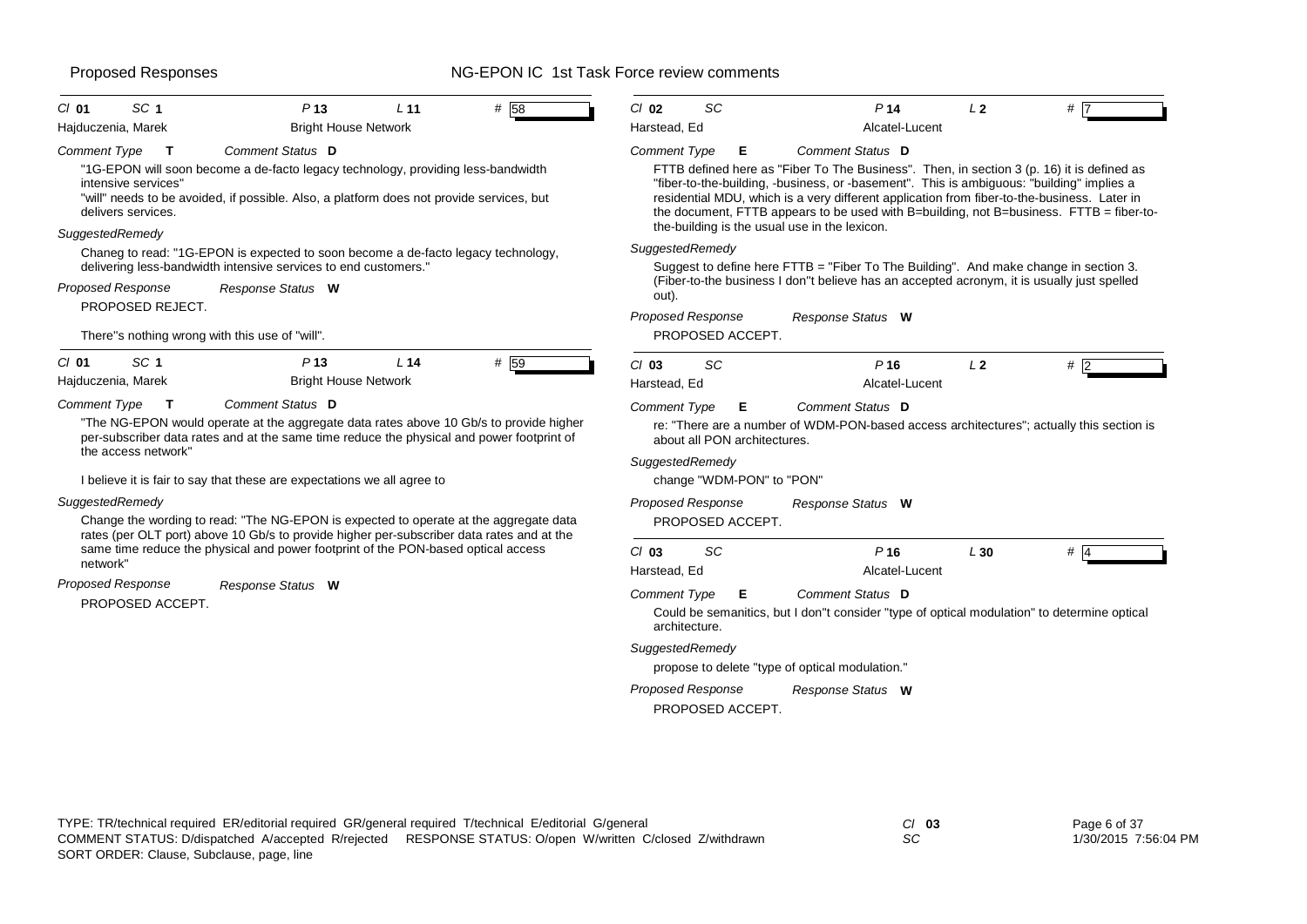| SC<br># 5<br>$CI$ 03<br>P <sub>16</sub><br>L 33<br>Alcatel-Lucent<br>Harstead, Ed                                                                                                                                                                                                                                                                            | $Cl$ 03<br>SC<br># 167<br>P <sub>17</sub><br>L <sub>2</sub><br>NOLL, KEVIN<br>TIME WARNER CABL                                                                                                                                                                                                                                                                                                              |
|--------------------------------------------------------------------------------------------------------------------------------------------------------------------------------------------------------------------------------------------------------------------------------------------------------------------------------------------------------------|-------------------------------------------------------------------------------------------------------------------------------------------------------------------------------------------------------------------------------------------------------------------------------------------------------------------------------------------------------------------------------------------------------------|
| Comment Status D<br>Comment Type<br>T<br>OFDM is just a particular modulation that can be used for FDM. Propose to use the more                                                                                                                                                                                                                              | Comment Status D<br><b>Comment Type</b><br>E.<br>reference to Table 1 should be to Figure 1                                                                                                                                                                                                                                                                                                                 |
| generic term.<br>SuggestedRemedy                                                                                                                                                                                                                                                                                                                             | SuggestedRemedy<br>fix reference                                                                                                                                                                                                                                                                                                                                                                            |
| change "OFDM" to "FDM".<br>Proposed Response<br>Response Status W<br>PROPOSED REJECT.                                                                                                                                                                                                                                                                        | Proposed Response<br>Response Status W<br>PROPOSED ACCEPT.                                                                                                                                                                                                                                                                                                                                                  |
| OFDM is clearly marked as an example only.                                                                                                                                                                                                                                                                                                                   | SC<br>P18<br>$#$ 6<br>$Cl$ 03<br>L <sub>1</sub><br>Harstead, Ed<br>Alcatel-Lucent                                                                                                                                                                                                                                                                                                                           |
| SC<br>L <sub>5</sub><br>$# \overline{3}$<br>$Cl$ 03<br>P <sub>16</sub><br>Harstead, Ed<br>Alcatel-Lucent                                                                                                                                                                                                                                                     | <b>Comment Type</b><br>Comment Status D<br>Е<br>For completeness, need a subsection on TDM PON.                                                                                                                                                                                                                                                                                                             |
| Comment Status D<br><b>Comment Type</b><br>Е<br>"local office" is an unexpected and ambiguous term for FTTB. And it"s redundant for FTTH<br>and FTTB to be defined here when they are defined again (and more accurately) in the list<br>below.<br>SuggestedRemedy<br>Suggest to delete "located in the proximity of the end-subscriber premises (in case of | SuggestedRemedy<br>There"s already a section on TDM PON architecture in section 6.2. As there is for WDM-<br>PON and hybrid PON. Not clear what exactly to propose for TDM PON as I don"t<br>understand the partitioning between sections 3 and 6. Further, it seems that the discussion<br>of TDMA MAC should be in the TDM PON section, and the MSD-WDM-PON and other<br>sections could then refer to it. |
| FTTH) 4 or the local office (FTTB)"                                                                                                                                                                                                                                                                                                                          | Proposed Response<br>Response Status W                                                                                                                                                                                                                                                                                                                                                                      |
| <b>Proposed Response</b><br>Response Status W<br>PROPOSED ACCEPT.                                                                                                                                                                                                                                                                                            | PROPOSED ACCEPT IN PRINCIPLE.<br>section 3 is intended as an introduction to various PON architectures and the names we                                                                                                                                                                                                                                                                                     |
| SC<br>P <sub>16</sub><br># 165<br>$Cl$ 03<br>L7<br>TIME WARNER CABL<br>NOLL, KEVIN                                                                                                                                                                                                                                                                           | give them in this document. Section 6 is feasibility of PON architectures as applied to NG-<br>EPON.                                                                                                                                                                                                                                                                                                        |
| Comment Status D<br><b>Comment Type</b><br>Е<br>The descriptions of each architecture are very similar to those in other sources.                                                                                                                                                                                                                            | However, there may be a misalignment between terms used in 3 and 6, or section 6 may<br>not be complete when compared to the discussion in 3.                                                                                                                                                                                                                                                               |
| For example http://en.wikipedia.org/wiki/Fiber_to_the_x                                                                                                                                                                                                                                                                                                      | $Cl$ 03<br>SC <sub>3</sub><br>P <sub>16</sub><br># 60<br>L <sub>2</sub><br><b>Bright House Network</b><br>Hajduczenia, Marek                                                                                                                                                                                                                                                                                |
| SuggestedRemedy<br>Include appropriate citations.                                                                                                                                                                                                                                                                                                            | <b>Comment Type</b><br>Comment Status D<br><b>ER</b><br>Orphan text with no subheading                                                                                                                                                                                                                                                                                                                      |
| <b>Proposed Response</b><br>Response Status W<br>PROPOSED ACCEPT IN PRINCIPLE.                                                                                                                                                                                                                                                                               | SuggestedRemedy<br>Insert subclause 3.1 with the heading "Taxonomy of PON access architectures"                                                                                                                                                                                                                                                                                                             |
| conributor needs to provide citations                                                                                                                                                                                                                                                                                                                        | <b>Proposed Response</b><br>Response Status W<br>PROPOSED REJECT.                                                                                                                                                                                                                                                                                                                                           |
|                                                                                                                                                                                                                                                                                                                                                              | No subheading required                                                                                                                                                                                                                                                                                                                                                                                      |

TYPE: TR/technical required ER/editorial required GR/general required T/technical E/editorial G/general *Cl* **03** *SC* **3** Page 7 of 37 1/30/2015 7:56:04 PM SORT ORDER: Clause, Subclause, page, line COMMENT STATUS: D/dispatched A/accepted R/rejected RESPONSE STATUS: O/open W/written C/closed Z/withdrawn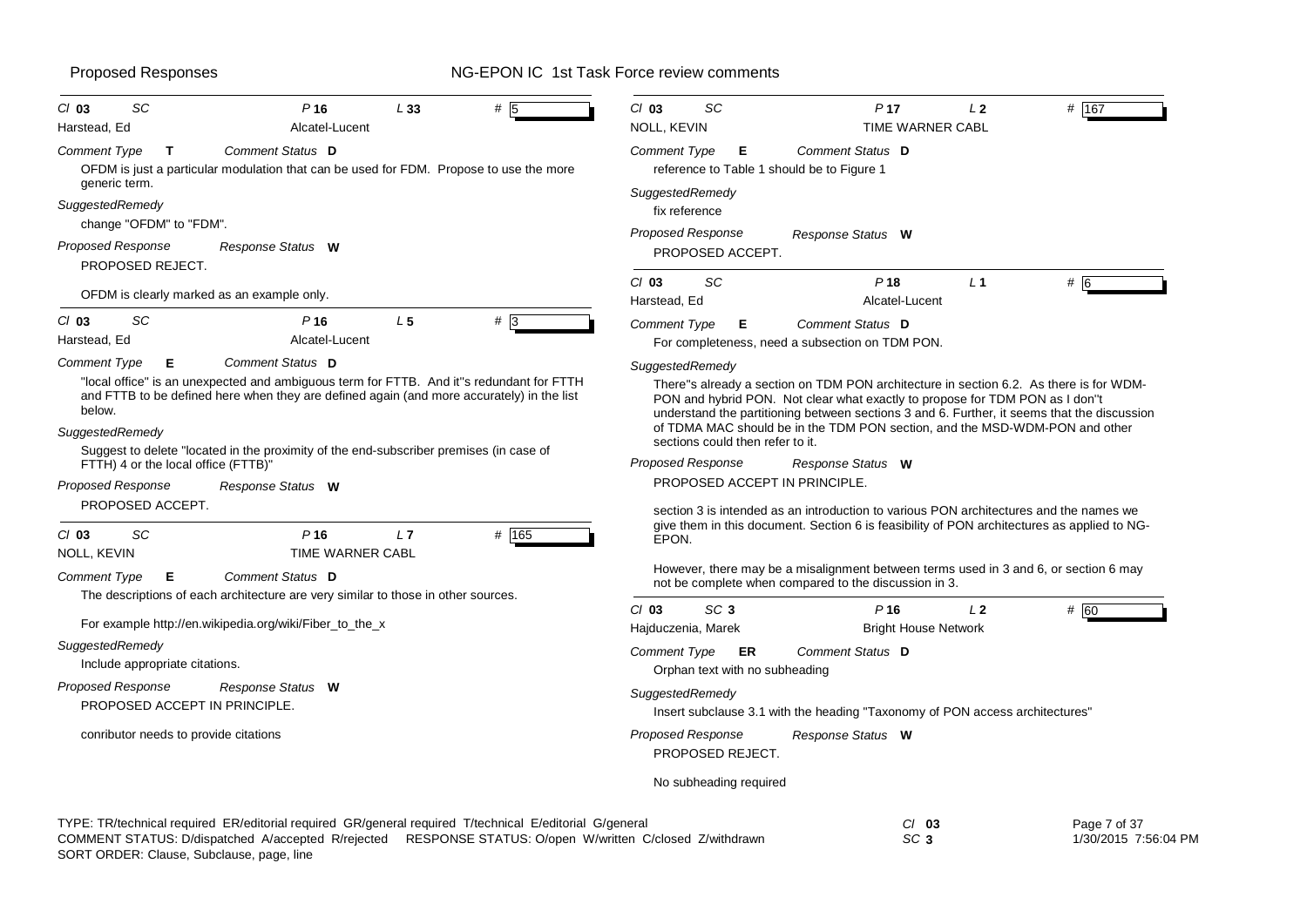| SC <sub>3</sub><br>P <sub>16</sub><br>L <sub>2</sub><br>$Cl$ 03<br># 61<br>Hajduczenia, Marek<br><b>Bright House Network</b>                                                                                                                                                                                                                                                                                                  | $Cl$ 03<br>SC <sub>3</sub><br>P <sub>17</sub><br>L <sub>1</sub><br># 63<br>Hajduczenia, Marek<br><b>Bright House Network</b>                                                                                                                                                                                                                                                                                                   |
|-------------------------------------------------------------------------------------------------------------------------------------------------------------------------------------------------------------------------------------------------------------------------------------------------------------------------------------------------------------------------------------------------------------------------------|--------------------------------------------------------------------------------------------------------------------------------------------------------------------------------------------------------------------------------------------------------------------------------------------------------------------------------------------------------------------------------------------------------------------------------|
| Comment Status D<br>Comment Type<br>ER<br>Multiple acronyms that are used in the document and not included in the list right now.                                                                                                                                                                                                                                                                                             | Comment Type<br>Comment Status D<br>Е<br>Captions for tables under the table are not very readable.                                                                                                                                                                                                                                                                                                                            |
| SuggestedRemedy<br>Update the list of acronyms used in the document with all acronyms present in the text,<br>e.g., L2 is not in the list right now. Scrub the whole document. During the scrub, confirm<br>that the given acronym is used more than 1 time. All acronyms with a single use should be<br>removed from the document and full name of the term should be used.<br><b>Proposed Response</b><br>Response Status W | SuggestedRemedy<br>Move all captions for tables to location over the table and not under it.<br>Proposed Response<br>Response Status W<br>PROPOSED REJECT.<br>This is the style requested by ICCom                                                                                                                                                                                                                             |
| PROPOSED ACCEPT.<br>SC <sub>3</sub><br>P <sub>16</sub><br>L32<br># 62<br>$Cl$ 03<br>Hajduczenia, Marek<br><b>Bright House Network</b><br>Comment Type<br>ER<br>Comment Status D                                                                                                                                                                                                                                               | $Cl$ 03<br>SC <sub>3</sub><br>P <sub>17</sub><br>L <sub>2</sub><br># 64<br>Hajduczenia, Marek<br><b>Bright House Network</b><br>Comment Status D<br>Comment Type<br>Е<br>"Table 1 illustrates different types of PON architectures" -= I think "Figure 1" is meant here                                                                                                                                                        |
| Acronyms need to be expanded on the first use, e.g., PHY, OFDM, CDM. etc.<br>SuggestedRemedy<br>Scrub teh document. Make sure that the acronyms are expanded on the first use.<br>Proposed Response<br>Response Status W<br>PROPOSED ACCEPT.                                                                                                                                                                                  | SuggestedRemedy<br>Change to "Figure 1 illustrates different types of PON architectures"<br><b>Proposed Response</b><br>Response Status W<br>PROPOSED ACCEPT.                                                                                                                                                                                                                                                                  |
| SC <sub>3</sub><br>P <sub>17</sub><br># 66<br>$Cl$ 03<br>L <sub>0</sub>                                                                                                                                                                                                                                                                                                                                                       | SC <sub>3</sub><br>P <sub>17</sub><br>$L_3$<br># 65<br>$Cl$ 03<br><b>Bright House Network</b><br>Hajduczenia, Marek                                                                                                                                                                                                                                                                                                            |
| Hajduczenia, Marek<br><b>Bright House Network</b><br>Comment Status D<br>Comment Type<br>E<br>Table 1 needs some editorial work. Last column should be made wider, and columns 1, 2,<br>3 can be made more narrow to compenasate for wider column 4. Alternatively, multiple<br>entries in column 4 should be done one per line<br>SuggestedRemedy                                                                            | <b>Comment Type</b><br>Comment Status D<br>$\mathsf{T}$<br>"Note that each line connecting the OLT and ONU represents a pair of wavelength<br>channels one wavelength channel in the downstream direction and one wavelength<br>channel in the upstream direction." is contradictory with the note under Figure 1: "Each<br>color represents an independent communication channel of one or more wavelengths per<br>direction" |
| Pick one option, and implement                                                                                                                                                                                                                                                                                                                                                                                                | SuggestedRemedy                                                                                                                                                                                                                                                                                                                                                                                                                |
| <b>Proposed Response</b><br>Response Status W                                                                                                                                                                                                                                                                                                                                                                                 | Either a single line (and colour) is one bidirectional wavelength pair, or not. Which is it<br>then? Align both notes, and at best, remove the one under Figure 1 and leave it only in text.                                                                                                                                                                                                                                   |
| PROPOSED REJECT.                                                                                                                                                                                                                                                                                                                                                                                                              | Proposed Response<br>Response Status W                                                                                                                                                                                                                                                                                                                                                                                         |
| Narrowing 1,2,3 causes the headings to be unreadable. Please suggest alternate headings<br>if the table is to be resized.                                                                                                                                                                                                                                                                                                     | PROPOSED ACCEPT IN PRINCIPLE.                                                                                                                                                                                                                                                                                                                                                                                                  |
|                                                                                                                                                                                                                                                                                                                                                                                                                               | The language could be cleared up, but these are not contradictory.<br>Change text to "Note that each line connecting the OLT and ONU representes a set of                                                                                                                                                                                                                                                                      |
|                                                                                                                                                                                                                                                                                                                                                                                                                               | wavelength channels - at least one wavelength channel in the downstream direction and at<br>least one wavelength channel in the upstream direction"                                                                                                                                                                                                                                                                            |

| TYPE: TR/technical required ER/editorial required GR/general required T/technical E/editorial G/general |                                                                                                           | CI 03 | Page 8 of 37         |
|---------------------------------------------------------------------------------------------------------|-----------------------------------------------------------------------------------------------------------|-------|----------------------|
|                                                                                                         | COMMENT STATUS: D/dispatched A/accepted R/rejected RESPONSE STATUS: O/open W/written C/closed Z/withdrawn | SC 3  | 1/30/2015 7:56:04 PM |
|                                                                                                         |                                                                                                           |       |                      |

SORT ORDER: Clause, Subclause, page, line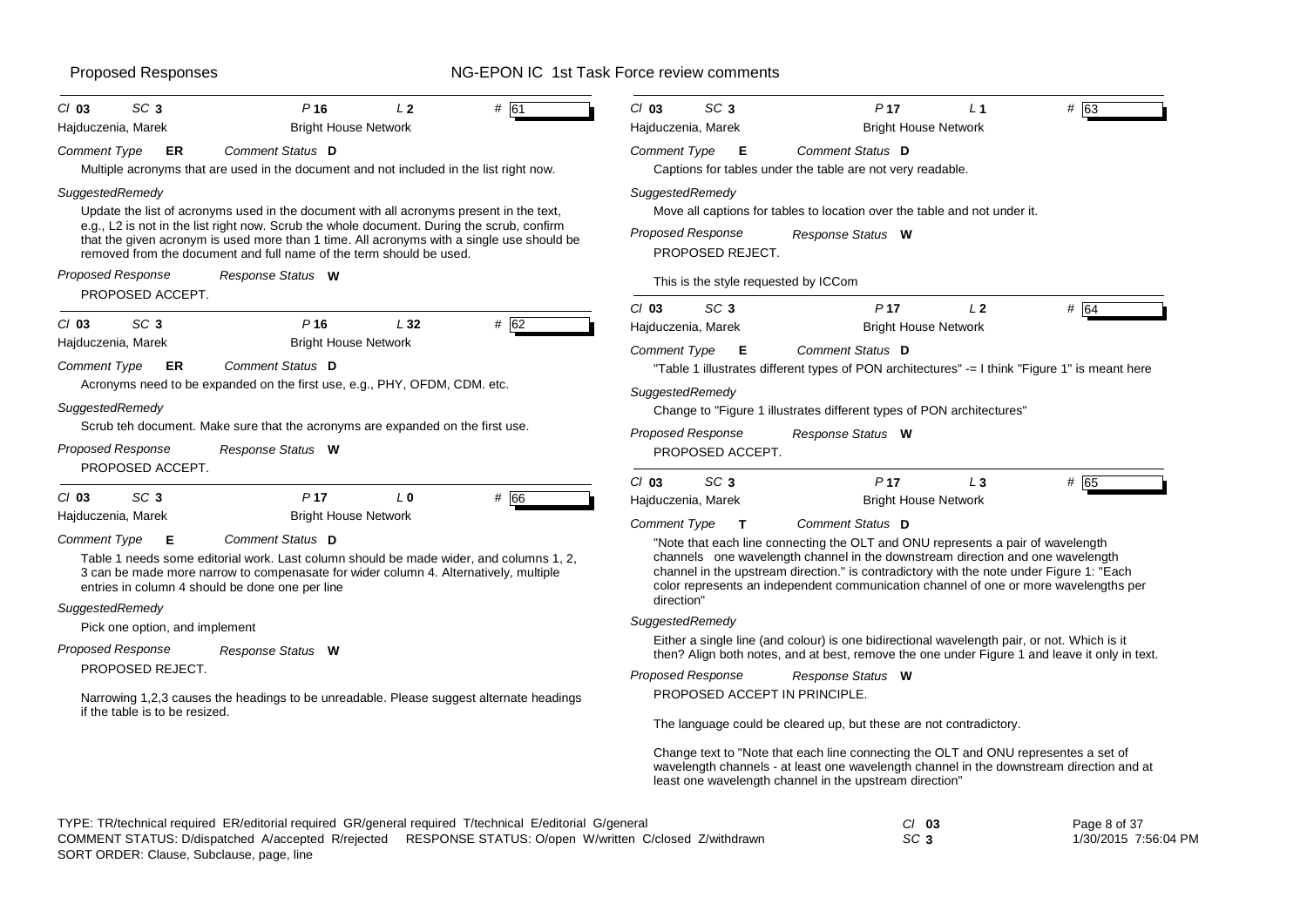| SC 3.0<br>P <sub>18</sub><br>L <sub>2</sub><br># 120<br>$Cl$ 03<br>Remein, Duane<br>Huawei Technologies                                                                                                                                                                                                                                                                                                                        | SC 3.1<br>$Cl$ 03<br>P <sub>18</sub><br>L <sub>5</sub><br># 67<br>Hajduczenia, Marek<br><b>Bright House Network</b>                                                                                                                                                                                                                                                         |
|--------------------------------------------------------------------------------------------------------------------------------------------------------------------------------------------------------------------------------------------------------------------------------------------------------------------------------------------------------------------------------------------------------------------------------|-----------------------------------------------------------------------------------------------------------------------------------------------------------------------------------------------------------------------------------------------------------------------------------------------------------------------------------------------------------------------------|
| Comment Status D<br><b>Comment Type</b><br>ER<br>Figure 1 is no longer referenced from the text.                                                                                                                                                                                                                                                                                                                               | Comment Status D<br><b>Comment Type</b><br>Е<br>"dedicated pair of wavelength channels, (one downstream and one upstream), creating<br>logical" - no need for "," around paras                                                                                                                                                                                              |
| SuggestedRemedy<br>Remove the figure.                                                                                                                                                                                                                                                                                                                                                                                          | SuggestedRemedy                                                                                                                                                                                                                                                                                                                                                             |
| <b>Proposed Response</b><br>Response Status W<br>PROPOSED REJECT.                                                                                                                                                                                                                                                                                                                                                              | Change to "dedicated pair (one downstream and one upstream) of wavelength channels,<br>creating logical"<br>Similar change on page 19, line 3                                                                                                                                                                                                                               |
| reference is incorrect. See comment #64                                                                                                                                                                                                                                                                                                                                                                                        | <b>Proposed Response</b><br>Response Status W<br>PROPOSED ACCEPT.                                                                                                                                                                                                                                                                                                           |
| SC 3.0<br>P <sub>18</sub><br># 122<br>$Cl$ 03<br>$L_3$<br>Huawei Technologies<br>Remein, Duane                                                                                                                                                                                                                                                                                                                                 | SC 3.2.1<br># 68<br>$Cl$ 03<br>P <sub>19</sub><br>$L$ 16<br><b>Bright House Network</b><br>Hajduczenia, Marek                                                                                                                                                                                                                                                               |
| Comment Status D<br>Comment Type<br>$\mathbf{T}$<br>It would be good if we described the most common PONs deployed (TDM-PON)<br>SuggestedRemedy                                                                                                                                                                                                                                                                                | Comment Status D<br>Comment Type E<br>Figure 2 preceeds text and reference within it.                                                                                                                                                                                                                                                                                       |
| Add at 3.1, renumbering as required<br><b>TDM-PON</b><br>A TDM-PON provided all ONUs with the same wavelength pair (one downstream and one<br>upstream) over a single fiber. This provides virtual P2P links to each ONU over a P2MP<br>media by multiplexing data to each ONU in both directions in time, Hence the term TDM-<br>PON. Most PONs deployed to date, including 1G-EPON and 10G-EPON, fall into this<br>category. | SuggestedRemedy<br>Move Figure 2 to line 26.5, since it is first referenced in line 26 right now. Similarly, Figure<br>3 should be moved to line 11.5, page 20, and Figure 4 to line 16.5, page 21.<br><b>Proposed Response</b><br>Response Status W<br>PROPOSED REJECT.<br>As long as it is consistent throughout the doc (these are the only two that are not), this is a |
| Proposed Response<br>Response Status W                                                                                                                                                                                                                                                                                                                                                                                         | common style (figures/tables appear before their first reference) for profession publications.                                                                                                                                                                                                                                                                              |
| PROPOSED ACCEPT.                                                                                                                                                                                                                                                                                                                                                                                                               | SC 3.2.1<br>$Cl$ 03<br>P <sub>19</sub><br>L24<br># 69                                                                                                                                                                                                                                                                                                                       |
| SC 3.1<br>P <sub>18</sub><br># $121$<br>L <sub>11</sub><br>$Cl$ 03                                                                                                                                                                                                                                                                                                                                                             | <b>Bright House Network</b><br>Hajduczenia, Marek                                                                                                                                                                                                                                                                                                                           |
| Huawei Technologies<br>Remein, Duane                                                                                                                                                                                                                                                                                                                                                                                           | <b>Comment Type</b><br>Comment Status D<br>$\mathbf{T}$                                                                                                                                                                                                                                                                                                                     |
| Comment Status D<br>Comment Type<br>Е<br>customer, end-customer, subscriber, end-subscriber                                                                                                                                                                                                                                                                                                                                    | "No other ONU is allowed to transmit during the same window of time." - this is only true<br>for the ONU sharing the same wavelength                                                                                                                                                                                                                                        |
| These all refer to the same thing, perhaps we can settle on a single term                                                                                                                                                                                                                                                                                                                                                      | SuggestedRemedy                                                                                                                                                                                                                                                                                                                                                             |
| SuggestedRemedy<br>use subscriber exclusively                                                                                                                                                                                                                                                                                                                                                                                  | Change text to read "No other ONU >>sharing the same wavelength channel<< is allowed<br>to transmit during the same window of time."                                                                                                                                                                                                                                        |
| Proposed Response<br>Response Status W<br>PROPOSED ACCEPT.                                                                                                                                                                                                                                                                                                                                                                     | Proposed Response<br>Response Status W<br>PROPOSED ACCEPT.                                                                                                                                                                                                                                                                                                                  |

| TYPE: TR/technical required ER/editorial required GR/general required T/technical E/editorial G/general |                                                                                                           | $Cl$ 03 |
|---------------------------------------------------------------------------------------------------------|-----------------------------------------------------------------------------------------------------------|---------|
|                                                                                                         | COMMENT STATUS: D/dispatched A/accepted R/rejected RESPONSE STATUS: O/open W/written C/closed Z/withdrawn | SC 3.   |
| SORT ORDER: Clause, Subclause, page, line                                                               |                                                                                                           |         |

| CI 03 |          | Page 9 of 37         |
|-------|----------|----------------------|
|       | SC 3.2.1 | 1/30/2015 7:56:04 PM |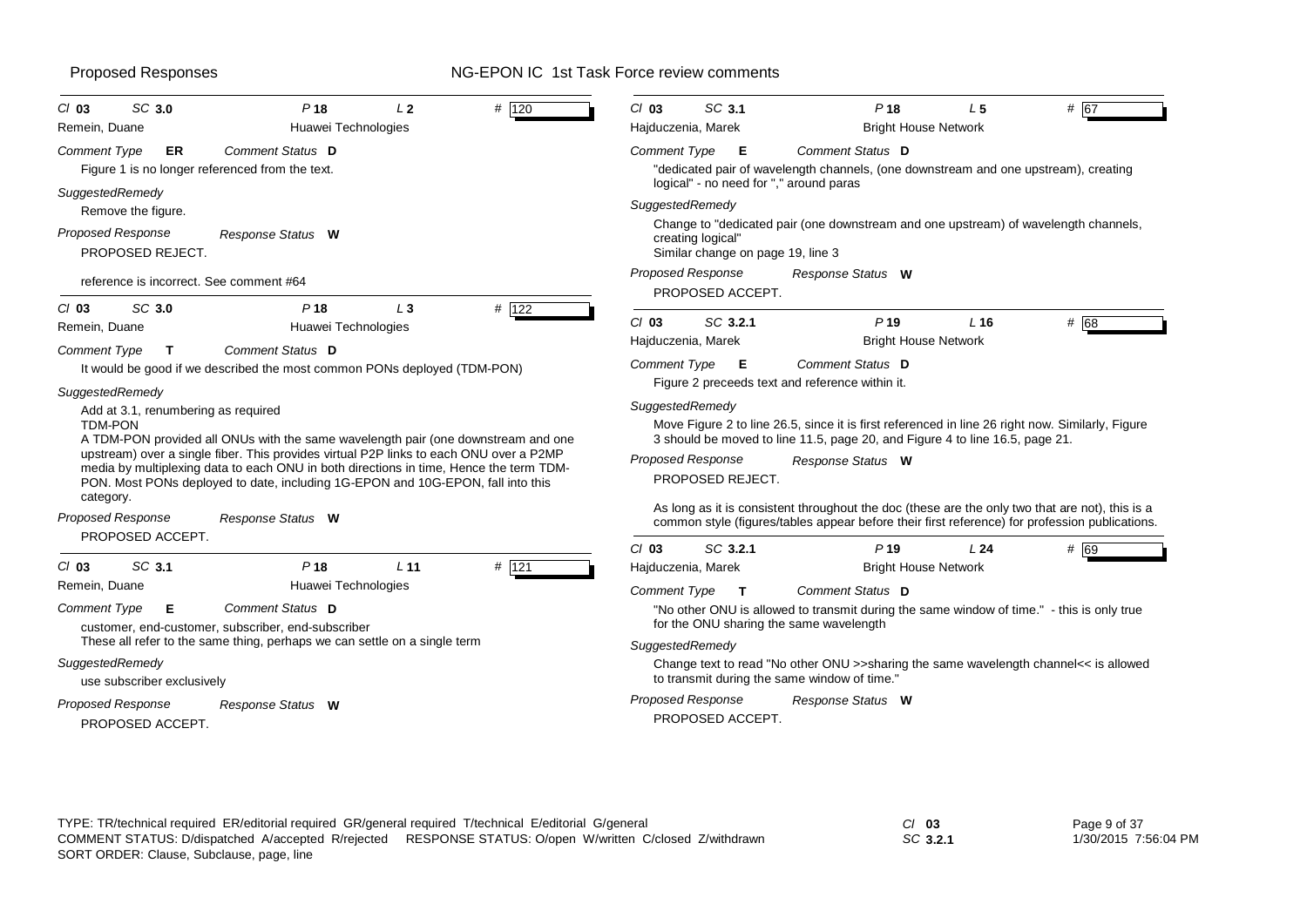| <b>Comment Type</b><br>ER<br>Comment Status D<br>"It should be noted that, for WDM-based systems"<br>SuggestedRemedy<br>Unnecessary use of keyword "should". Change to "For WDM-based systems"<br><b>Proposed Response</b><br>Response Status W<br>PROPOSED REJECT.<br>Leading "for" is poor grammar. "It should be noted" is a perfectly acceptable phrase of<br>speech that does not imply a requirement.<br>SC 3.3<br>P23<br>L35<br># 72<br>Hajduczenia, Marek<br><b>Bright House Network</b><br>Comment Type<br>Comment Status D<br>$\mathbf{T}$<br>"Power splitters typically lose approximately Nx3 dB for a 2 N split whereas a wavelength<br>mux/demux may lose only 0.7dB to 2.5dB regardless of the port count."<br>The quoted loss numbers are on the ideal side. Actual devices have insertion loss even as<br>high as 4dB, excluding connectors. Also, since we already list just advantaged,<br>disadvantages should be noted as well, including narrow pass pand and requirement for<br>athermal operation when field deployed.<br>SuggestedRemedy<br>Change the text to read: "Power splitters feature insertion loss of approximately Nx3 dB for<br>a 2^N split, whereas a wavelength mux/demux feature insertion loss between 1 dB and 4<br>dB, depending on manufacturing technique, tolerances, etc. Simultaneously, a wabelength<br>mux/demux features a strong temperature dependence of their wavelength passbands,<br>requiring special measures for athermal operation in a typical field deployment. "<br>Proposed Response<br>Response Status W<br>PROPOSED ACCEPT.<br>"Symmetrical power splitters exhibit insertion loss of approximately Nx3 dB for a 2^N split,<br>whereas a wavelength mux/demux will exhibit an insertion loss between 1 dB and 4 dB with<br>the exact value dependent upon manufacturing technique, tolerances, and other factors.<br>The passband of a wavelength mux/demux is strongly dependent upon operating<br>temperature. Therefore, special measures must be taken to ensure thermal stability in a<br>typical field deployment. |
|---------------------------------------------------------------------------------------------------------------------------------------------------------------------------------------------------------------------------------------------------------------------------------------------------------------------------------------------------------------------------------------------------------------------------------------------------------------------------------------------------------------------------------------------------------------------------------------------------------------------------------------------------------------------------------------------------------------------------------------------------------------------------------------------------------------------------------------------------------------------------------------------------------------------------------------------------------------------------------------------------------------------------------------------------------------------------------------------------------------------------------------------------------------------------------------------------------------------------------------------------------------------------------------------------------------------------------------------------------------------------------------------------------------------------------------------------------------------------------------------------------------------------------------------------------------------------------------------------------------------------------------------------------------------------------------------------------------------------------------------------------------------------------------------------------------------------------------------------------------------------------------------------------------------------------------------------------------------------------------------------------------------------------------------------------------------------------------------|
|                                                                                                                                                                                                                                                                                                                                                                                                                                                                                                                                                                                                                                                                                                                                                                                                                                                                                                                                                                                                                                                                                                                                                                                                                                                                                                                                                                                                                                                                                                                                                                                                                                                                                                                                                                                                                                                                                                                                                                                                                                                                                             |
|                                                                                                                                                                                                                                                                                                                                                                                                                                                                                                                                                                                                                                                                                                                                                                                                                                                                                                                                                                                                                                                                                                                                                                                                                                                                                                                                                                                                                                                                                                                                                                                                                                                                                                                                                                                                                                                                                                                                                                                                                                                                                             |
|                                                                                                                                                                                                                                                                                                                                                                                                                                                                                                                                                                                                                                                                                                                                                                                                                                                                                                                                                                                                                                                                                                                                                                                                                                                                                                                                                                                                                                                                                                                                                                                                                                                                                                                                                                                                                                                                                                                                                                                                                                                                                             |
|                                                                                                                                                                                                                                                                                                                                                                                                                                                                                                                                                                                                                                                                                                                                                                                                                                                                                                                                                                                                                                                                                                                                                                                                                                                                                                                                                                                                                                                                                                                                                                                                                                                                                                                                                                                                                                                                                                                                                                                                                                                                                             |
|                                                                                                                                                                                                                                                                                                                                                                                                                                                                                                                                                                                                                                                                                                                                                                                                                                                                                                                                                                                                                                                                                                                                                                                                                                                                                                                                                                                                                                                                                                                                                                                                                                                                                                                                                                                                                                                                                                                                                                                                                                                                                             |
|                                                                                                                                                                                                                                                                                                                                                                                                                                                                                                                                                                                                                                                                                                                                                                                                                                                                                                                                                                                                                                                                                                                                                                                                                                                                                                                                                                                                                                                                                                                                                                                                                                                                                                                                                                                                                                                                                                                                                                                                                                                                                             |
|                                                                                                                                                                                                                                                                                                                                                                                                                                                                                                                                                                                                                                                                                                                                                                                                                                                                                                                                                                                                                                                                                                                                                                                                                                                                                                                                                                                                                                                                                                                                                                                                                                                                                                                                                                                                                                                                                                                                                                                                                                                                                             |
|                                                                                                                                                                                                                                                                                                                                                                                                                                                                                                                                                                                                                                                                                                                                                                                                                                                                                                                                                                                                                                                                                                                                                                                                                                                                                                                                                                                                                                                                                                                                                                                                                                                                                                                                                                                                                                                                                                                                                                                                                                                                                             |
|                                                                                                                                                                                                                                                                                                                                                                                                                                                                                                                                                                                                                                                                                                                                                                                                                                                                                                                                                                                                                                                                                                                                                                                                                                                                                                                                                                                                                                                                                                                                                                                                                                                                                                                                                                                                                                                                                                                                                                                                                                                                                             |
|                                                                                                                                                                                                                                                                                                                                                                                                                                                                                                                                                                                                                                                                                                                                                                                                                                                                                                                                                                                                                                                                                                                                                                                                                                                                                                                                                                                                                                                                                                                                                                                                                                                                                                                                                                                                                                                                                                                                                                                                                                                                                             |

*SC* **3.3**

Page 10 of 37 1/30/2015 7:56:04 PM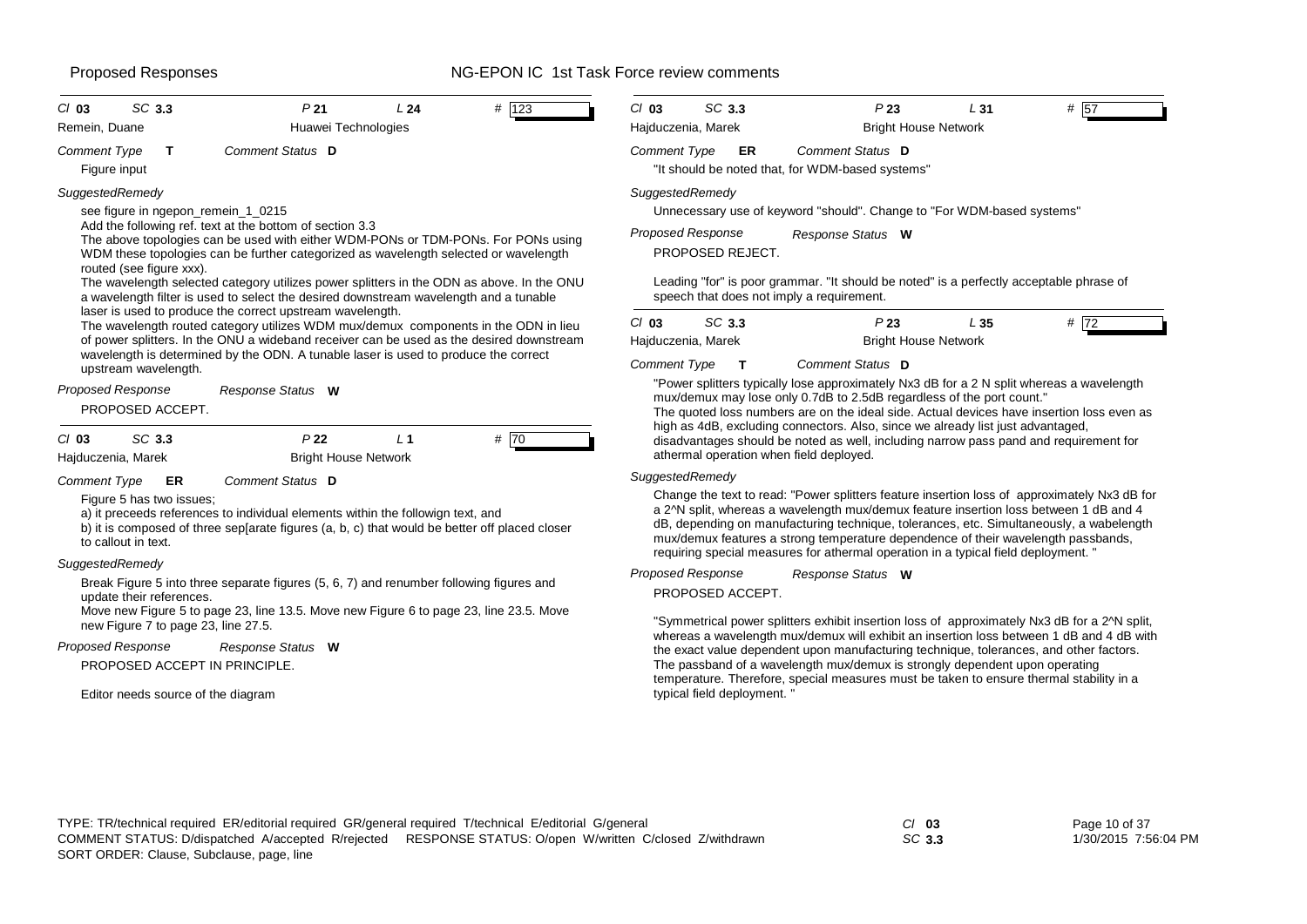| SC 3.3<br>$Cl$ 03<br>Hajduczenia, Marek                      | P <sub>23</sub><br><b>Bright House Network</b>                                                                                                                                                                                                                                                                                              | L36             | # 71  | $Cl$ 04<br>Harstead, Ed                                                                                                                                                                                     | SC <sub>2</sub>                            | P26<br>Alcatel-Lucent                                                                                                                                                                                                                                                                                                                                                 | L <sub>12</sub> | #    |
|--------------------------------------------------------------|---------------------------------------------------------------------------------------------------------------------------------------------------------------------------------------------------------------------------------------------------------------------------------------------------------------------------------------------|-----------------|-------|-------------------------------------------------------------------------------------------------------------------------------------------------------------------------------------------------------------|--------------------------------------------|-----------------------------------------------------------------------------------------------------------------------------------------------------------------------------------------------------------------------------------------------------------------------------------------------------------------------------------------------------------------------|-----------------|------|
| <b>Comment Type</b><br>SuggestedRemedy<br>Proposed Response  | Comment Status D<br>Е<br>"split whereas a wavelength mux/demux may lose only 0.7dB to 2.5dB regardless of the<br>port" - space missing between numeric value and units<br>Change to "split whereas a wavelength mux/demux may lose only 0.7 dB to 2.5 dB<br>regardless of the port". Make sure space is non-breakable.<br>Response Status W |                 |       | <b>Comment Type</b><br>SuggestedRemedy                                                                                                                                                                      | Е<br>Proposed Response<br>PROPOSED ACCEPT. | Comment Status D<br>the section title indicates Internet bandwidth, but the text below does not.<br>replace "bandwidth consumption" with "Internet bandwidth consumption"<br>Response Status W                                                                                                                                                                        |                 |      |
| PROPOSED ACCEPT.<br>SC Table-1<br>$Cl$ 03                    | P <sub>17</sub>                                                                                                                                                                                                                                                                                                                             | L <sub>0</sub>  | # 166 | $Cl$ 04<br>Harstead, Ed                                                                                                                                                                                     | SC <sub>2</sub>                            | P <sub>27</sub><br>Alcatel-Lucent                                                                                                                                                                                                                                                                                                                                     | $L_3$           | # 10 |
| <b>NOLL, KEVIN</b>                                           | <b>TIME WARNER CABL</b>                                                                                                                                                                                                                                                                                                                     |                 |       | Comment Type                                                                                                                                                                                                | Е                                          | Comment Status D                                                                                                                                                                                                                                                                                                                                                      |                 |      |
| Comment Type<br>name of the network type.<br>SuggestedRemedy | Comment Status D<br>T.<br>Last line in the table suggests "mix" for PHY channel connectivity type and has "?" as the                                                                                                                                                                                                                        |                 |       | adoption.                                                                                                                                                                                                   |                                            | re: "This fact is mostly attributed to pervasive xDSL 3 access in Europe, and slower<br>adoption of higher-speed copper and fiber-based access 4 technologies." Without any<br>attributions, this assertion seems to contradict a conclusion to be drawn from the preceding<br>and following text, that the reason is because Europe is a few years behind in Netflix |                 |      |
|                                                              | Remove this line or add some names.                                                                                                                                                                                                                                                                                                         |                 |       | SuggestedRemedy                                                                                                                                                                                             |                                            |                                                                                                                                                                                                                                                                                                                                                                       |                 |      |
| Proposed Response                                            | Response Status W                                                                                                                                                                                                                                                                                                                           |                 |       |                                                                                                                                                                                                             | remove the assertion                       |                                                                                                                                                                                                                                                                                                                                                                       |                 |      |
|                                                              | PROPOSED ACCEPT IN PRINCIPLE.                                                                                                                                                                                                                                                                                                               |                 |       | <b>Proposed Response</b>                                                                                                                                                                                    | PROPOSED ACCEPT.                           | Response Status W                                                                                                                                                                                                                                                                                                                                                     |                 |      |
|                                                              | Ad-Hoc needs to provide a name for this                                                                                                                                                                                                                                                                                                     |                 |       |                                                                                                                                                                                                             |                                            |                                                                                                                                                                                                                                                                                                                                                                       |                 |      |
| SC <sub>2</sub><br>$CI$ 04<br>Harstead, Ed                   | P25<br>Alcatel-Lucent                                                                                                                                                                                                                                                                                                                       | L <sub>25</sub> | $#$ 8 | $Cl$ 04<br>Harstead, Ed                                                                                                                                                                                     | SC <sub>4</sub>                            | P30<br>Alcatel-Lucent                                                                                                                                                                                                                                                                                                                                                 | L16             | # 11 |
|                                                              |                                                                                                                                                                                                                                                                                                                                             |                 |       | <b>Comment Type</b>                                                                                                                                                                                         | $\mathbf{T}$                               | Comment Status D                                                                                                                                                                                                                                                                                                                                                      |                 |      |
| <b>Comment Type</b>                                          | <b>Comment Status D</b><br>Е<br>the section title indicates Internet bandwidth, but the text below does not.                                                                                                                                                                                                                                |                 |       | Title of section is "Bandwidth Consumption Operator Data". It is specifically data<br>representing only DOCSIS traffic for a NA MSO. An IPTV operator would see much larger<br>traffic growing more slowly. |                                            |                                                                                                                                                                                                                                                                                                                                                                       |                 |      |
| SuggestedRemedy                                              |                                                                                                                                                                                                                                                                                                                                             |                 |       |                                                                                                                                                                                                             |                                            |                                                                                                                                                                                                                                                                                                                                                                       |                 |      |
|                                                              | Change "bandwidth usage" to "Internet bandwidth usage", at least in the first sentence.                                                                                                                                                                                                                                                     |                 |       | SuggestedRemedy                                                                                                                                                                                             |                                            |                                                                                                                                                                                                                                                                                                                                                                       |                 |      |
| <b>Proposed Response</b><br>PROPOSED ACCEPT.                 | Response Status W                                                                                                                                                                                                                                                                                                                           |                 |       |                                                                                                                                                                                                             | does not include linear TV.                | Rename section "Bandwidth consumption - NA MSO". State in the first sentence that this<br>section considers only DOCSIS traffic: i.e. Internet traffic and managed unicast video, but                                                                                                                                                                                 |                 |      |
|                                                              |                                                                                                                                                                                                                                                                                                                                             |                 |       | <b>Proposed Response</b>                                                                                                                                                                                    |                                            | Response Status W                                                                                                                                                                                                                                                                                                                                                     |                 |      |
|                                                              |                                                                                                                                                                                                                                                                                                                                             |                 |       |                                                                                                                                                                                                             | PROPOSED ACCEPT IN PRINCIPLE.              |                                                                                                                                                                                                                                                                                                                                                                       |                 |      |
|                                                              |                                                                                                                                                                                                                                                                                                                                             |                 |       |                                                                                                                                                                                                             | need clarification from ad-hoc             |                                                                                                                                                                                                                                                                                                                                                                       |                 |      |

| TYPE: TR/technical required ER/editorial required GR/general required T/technical E/editorial G/general   | CI 04 | Page 11 of 37        |
|-----------------------------------------------------------------------------------------------------------|-------|----------------------|
| COMMENT STATUS: D/dispatched A/accepted R/rejected RESPONSE STATUS: O/open W/written C/closed Z/withdrawn | SC 4  | 1/30/2015 7:56:04 PM |
| SORT ORDER: Clause, Subclause, page, line                                                                 |       |                      |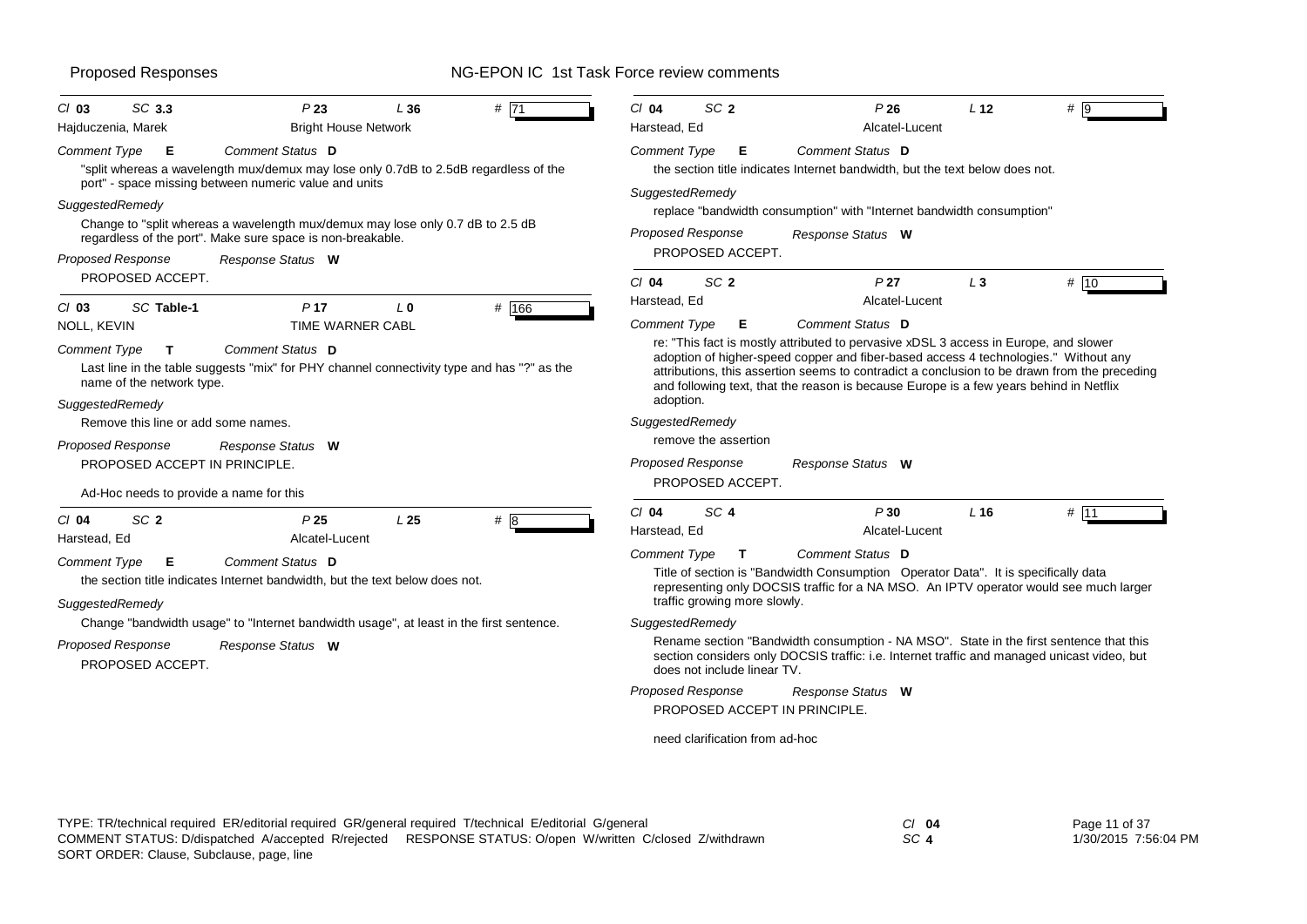| $Cl$ 04                  | SC 4.2                        | P <sub>25</sub>                                                                                                                                                                                                            | L24             | #73   | $Cl$ 04             | SC 4.2                                | P26                                                                                                    | L <sub>11</sub> | # 76 |
|--------------------------|-------------------------------|----------------------------------------------------------------------------------------------------------------------------------------------------------------------------------------------------------------------------|-----------------|-------|---------------------|---------------------------------------|--------------------------------------------------------------------------------------------------------|-----------------|------|
| Hajduczenia, Marek       |                               | <b>Bright House Network</b>                                                                                                                                                                                                |                 |       |                     | Hajduczenia, Marek                    | <b>Bright House Network</b>                                                                            |                 |      |
| Comment Type             | т                             | <b>Comment Status</b> D<br>"Consumption of Internet Traffic" - likely, it should read "Regional Consumption of Internet<br>Traffic", to represent correctly the fact that the section indeed presents views for individual |                 |       | <b>Comment Type</b> | E                                     | Comment Status D<br>Figure 7 is placed ahead of its reference in text.                                 |                 |      |
| regions.                 |                               |                                                                                                                                                                                                                            |                 |       |                     | SuggestedRemedy                       |                                                                                                        |                 |      |
| SuggestedRemedy          | Per comment                   |                                                                                                                                                                                                                            |                 |       |                     |                                       | Move Figure 7 to page 27, line 11.5<br>Similarly, Figure 8 and 9 should be moved to page 27, line 26.5 |                 |      |
| <b>Proposed Response</b> | PROPOSED ACCEPT.              | Response Status W                                                                                                                                                                                                          |                 |       |                     | Proposed Response<br>PROPOSED REJECT. | Response Status W                                                                                      |                 |      |
|                          |                               |                                                                                                                                                                                                                            |                 |       | $Cl$ 04             | SC 4.2                                | P26                                                                                                    | L <sub>5</sub>  | # 75 |
| $Cl$ 04                  | SC 4.2                        | P <sub>25</sub>                                                                                                                                                                                                            | L <sub>25</sub> | # 147 |                     | Hajduczenia, Marek                    | <b>Bright House Network</b>                                                                            |                 |      |
| Remein, Duane            |                               | Huawei Technologies                                                                                                                                                                                                        |                 |       | Comment Type        | $\mathbf{T}$                          | Comment Status D                                                                                       |                 |      |
| Comment Type             | Е                             | Comment Status D                                                                                                                                                                                                           |                 |       |                     |                                       | A reference to 4k content avaliability would be welcome.                                               |                 |      |
|                          |                               | In this section the term bandwidth is used while referring to GB & TB.                                                                                                                                                     |                 |       |                     | SuggestedRemedy                       |                                                                                                        |                 |      |
| SuggestedRemedy          |                               | Replace "bandwidth" with "data" throughout this section.                                                                                                                                                                   |                 |       |                     | streaming-in-ultra-hd-4k.html         | Reference to be used (one of many avaliable): http://blog.netflix.com/2014/05/netflix-now-             |                 |      |
| <b>Proposed Response</b> | PROPOSED ACCEPT.              | Response Status W                                                                                                                                                                                                          |                 |       |                     | Proposed Response<br>PROPOSED ACCEPT. | Response Status W                                                                                      |                 |      |
| $Cl$ 04                  | SC 4.2                        | P <sub>25</sub>                                                                                                                                                                                                            | L <sub>31</sub> | #74   | $Cl$ 04             | SC 4.2                                | P <sub>27</sub>                                                                                        | L <sub>15</sub> | #77  |
| Hajduczenia, Marek       |                               | <b>Bright House Network</b>                                                                                                                                                                                                |                 |       |                     | Hajduczenia, Marek                    | <b>Bright House Network</b>                                                                            |                 |      |
| Comment Type             | $\mathbf{T}$                  | Comment Status D                                                                                                                                                                                                           |                 |       | Comment Type        | E                                     | Comment Status D                                                                                       |                 |      |
|                          |                               | "irrespective of the access technology they use in their first mile networks" - we already                                                                                                                                 |                 |       |                     |                                       | Description for South America and APAC is merged together.                                             |                 |      |
|                          |                               | have a section that speaks about data from one of providers. Reference would be welcome.                                                                                                                                   |                 |       |                     | SuggestedRemedy                       |                                                                                                        |                 |      |
| SuggestedRemedy          |                               |                                                                                                                                                                                                                            |                 |       |                     |                                       | Remove "When compared with NA, the average bandwidth consumption in the APAC                           |                 |      |
|                          |                               | "irrespective of the access technology they use in their first mile networks - see also 4.4 for                                                                                                                            |                 |       |                     | region (Figure 9) is lower"           |                                                                                                        |                 |      |
|                          | an example of operator data." |                                                                                                                                                                                                                            |                 |       |                     | Proposed Response                     | Response Status W                                                                                      |                 |      |
| <b>Proposed Response</b> |                               | Response Status W                                                                                                                                                                                                          |                 |       |                     | PROPOSED ACCEPT.                      |                                                                                                        |                 |      |
|                          | PROPOSED ACCEPT.              |                                                                                                                                                                                                                            |                 |       |                     |                                       |                                                                                                        |                 |      |

*SC* **4.2**

Page 12 of 37 1/30/2015 7:56:04 PM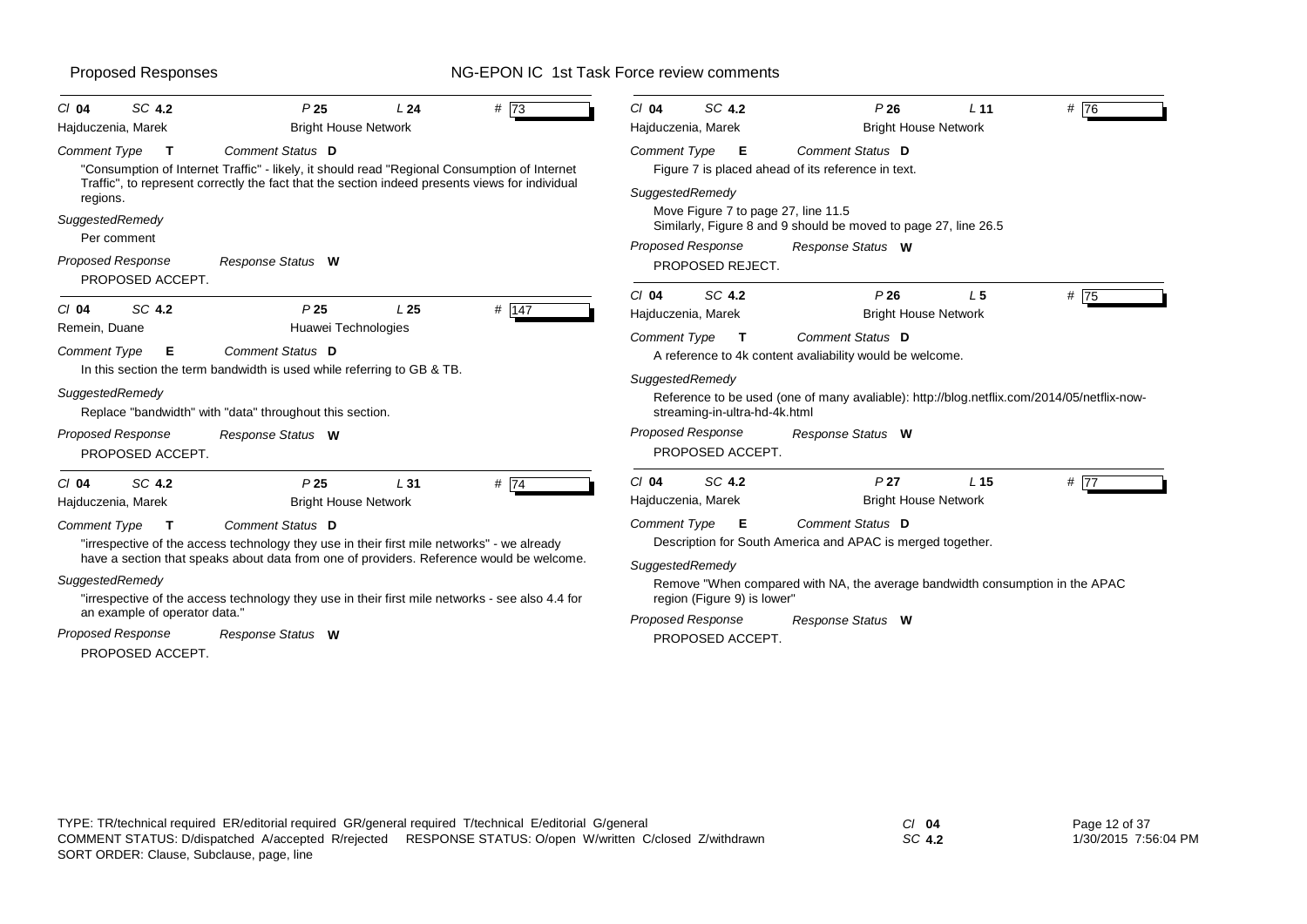| SC 4.3<br>$CI$ 04                                                                                                                         | P28                                                                                                                                                                               | L <sub>13</sub> | $#$ 83 | $Cl$ 04                                                                                                                                                                                                                                                                                                                      | SC 4.3                                       | P29                                                                                                                                                                                                                                                                                                                                                                   | L7  | $#$ 81 |
|-------------------------------------------------------------------------------------------------------------------------------------------|-----------------------------------------------------------------------------------------------------------------------------------------------------------------------------------|-----------------|--------|------------------------------------------------------------------------------------------------------------------------------------------------------------------------------------------------------------------------------------------------------------------------------------------------------------------------------|----------------------------------------------|-----------------------------------------------------------------------------------------------------------------------------------------------------------------------------------------------------------------------------------------------------------------------------------------------------------------------------------------------------------------------|-----|--------|
| Hajduczenia, Marek                                                                                                                        | <b>Bright House Network</b>                                                                                                                                                       |                 |        |                                                                                                                                                                                                                                                                                                                              | Hajduczenia, Marek                           | <b>Bright House Network</b>                                                                                                                                                                                                                                                                                                                                           |     |        |
| <b>Comment Type</b>                                                                                                                       | Comment Status D<br>Subclause 4.3 is all about downstream bandwidth consumption. It does not mention<br>upstream bandwidth consumption even once.                                 |                 |        | Comment Type                                                                                                                                                                                                                                                                                                                 | T                                            | Comment Status D<br>"To complete the demand picture, it is necessary to add the maximum individual peak<br>burst demand, which requires additional bandwidth for headroom, the size of which needs                                                                                                                                                                    |     |        |
| SuggestedRemedy<br>Access"                                                                                                                | Change the title of 4.3 to "Downstream Bandwidth Consumption Forecast Residential<br>Also, to provide current data first and then models for the future, I suggest we move 4.3 to |                 |        | to accommodate a least one successful speed test run by a subscriber already receiving<br>the maximum offered service level. This extra bandwidth is necessary because subscribers<br>expect to be able to successfully complete a speed test even during peak hour traffic." -<br>this statement is unnecesssarily complex. |                                              |                                                                                                                                                                                                                                                                                                                                                                       |     |        |
| after current section 4.6<br><b>Proposed Response</b><br>PROPOSED ACCEPT.<br>SC 4.3<br>$Cl$ 04                                            | Response Status W<br>P29                                                                                                                                                          | L <sub>1</sub>  | # 80   | SuggestedRemedy                                                                                                                                                                                                                                                                                                              |                                              | Change to read: "To complete the bandwidth demand picture, it is necessary to further add<br>the maximum peak burst demand needed to accommodate a least one successful speed<br>test run by a subscriber already receiving the maximum offered service level. Subscribers<br>typically expect to be able to successfully complete a speed test even during peak hour |     |        |
| Hajduczenia, Marek<br><b>Comment Type</b><br>т                                                                                            | <b>Bright House Network</b><br>Comment Status D                                                                                                                                   |                 |        |                                                                                                                                                                                                                                                                                                                              | <b>Proposed Response</b><br>PROPOSED ACCEPT. | and when simultanously consuming other digital content."<br>Response Status W                                                                                                                                                                                                                                                                                         |     |        |
| Looking at Figure 10 and 11, the difference between moderate and heavy demand<br>scenarios is not immediately obvious.<br>SuggestedRemedy |                                                                                                                                                                                   |                 |        | "The assessment of demanded bandwidth is incomplete without an including the<br>bandwidth used by subscribers executing Internet speed tests. Accomodation must be<br>made for at least one subscriber running a successful speed test at the maximum offered                                                                |                                              |                                                                                                                                                                                                                                                                                                                                                                       |     |        |
| population in a single chart.                                                                                                             | Merge figures 10 and 11, showing moderate and heavy scenario for the given subscriber                                                                                             |                 |        |                                                                                                                                                                                                                                                                                                                              |                                              | rate even during the peak hour and when simultanously consuming other digital content."                                                                                                                                                                                                                                                                               |     |        |
| <b>Proposed Response</b><br>PROPOSED ACCEPT.                                                                                              | Response Status W                                                                                                                                                                 |                 |        | $Cl$ 04                                                                                                                                                                                                                                                                                                                      | SC 4.3<br>Hajduczenia, Marek                 | P30<br><b>Bright House Network</b>                                                                                                                                                                                                                                                                                                                                    | L 4 | # 82   |
|                                                                                                                                           | WIII need EH to provide updated figure                                                                                                                                            |                 |        | <b>Comment Type</b>                                                                                                                                                                                                                                                                                                          | Е                                            | Comment Status D<br>The footnote to text "demand in residential access up to the year 2024" is pretty legthy. I<br>suggest to have it moved to the end of the paragraph instead.                                                                                                                                                                                      |     |        |
|                                                                                                                                           |                                                                                                                                                                                   |                 |        | SuggestedRemedy                                                                                                                                                                                                                                                                                                              |                                              |                                                                                                                                                                                                                                                                                                                                                                       |     |        |
|                                                                                                                                           |                                                                                                                                                                                   |                 |        |                                                                                                                                                                                                                                                                                                                              |                                              | Move "If, instead of a statistical view a worst-case view is preferred, a 10G-EPON could<br>support subscribers, each streaming four simultaneous streams of UHD-2 8k video at 50<br>الممتاز والمستحقق والمتاريخ والمستحدث والمستحقق والمستحق والمستحل والمراروح والمستحدث والقماس والمستحيان والمالي                                                                 |     |        |

Mb/s each, and still have enough headroom to support bursts, and therefore a service offer, of more than 2 Gb/s." to page 30, end of line 6.

PROPOSED ACCEPT. *Response Status* **W** *Proposed Response*

*SC* **4.3**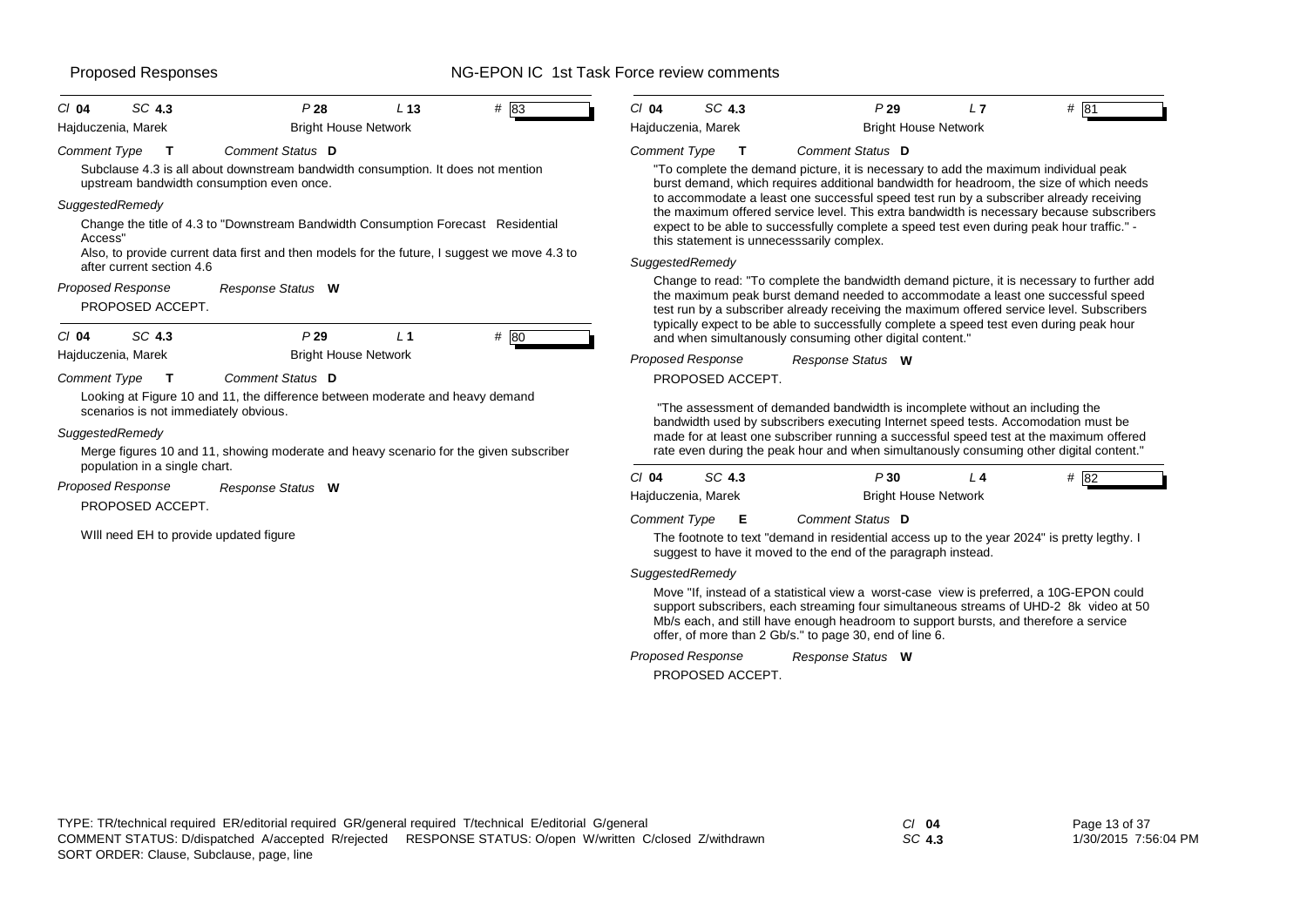| SC 4.4<br>$Cl$ 04<br>Remein, Duane                                                                                    | P32<br>Huawei Technologies                                                                                                          | L <sub>1</sub> | # 148 | $Cl$ 04<br>Remein, Duane                                      | SC 4.5                                 | P32<br>Huawei Technologies                                                                                                             | L <sub>15</sub> | # 150 |
|-----------------------------------------------------------------------------------------------------------------------|-------------------------------------------------------------------------------------------------------------------------------------|----------------|-------|---------------------------------------------------------------|----------------------------------------|----------------------------------------------------------------------------------------------------------------------------------------|-----------------|-------|
| Comment Type<br>Е<br>Missing figure                                                                                   | Comment Status D                                                                                                                    |                |       | Comment Type                                                  | E.                                     | Comment Status D<br>Does 20+ years qualify as "Over the last few years"?                                                               |                 |       |
| SuggestedRemedy<br><b>Proposed Response</b><br>PROPOSED ACCEPT.                                                       | Add figure or remove para referencing figure 14.<br>Response Status W                                                               |                |       | SuggestedRemedy<br>Proposed Response                          |                                        | Strike the phrase. Add historical to the sentence so it reads<br>"There has been a clear historical trend for a "<br>Response Status W |                 |       |
| SC 4.4<br>$Cl$ 04<br>Powell, Bill<br><b>Comment Type</b><br><b>ER</b>                                                 | P32<br>Alcatel-Lucent<br>Comment Status D<br>The actual Fig. 14 seems to be missing from the PDF, but is contained in the companion | L <sub>1</sub> | # 40  | $Cl$ 04<br>Remein, Duane<br>Comment Type                      | PROPOSED ACCEPT.<br>SC 4.5<br>Е        | P32<br>Huawei Technologies<br>Comment Status D                                                                                         | L <sub>17</sub> | # 149 |
| MS Word file.<br>SuggestedRemedy<br><b>Proposed Response</b>                                                          | Add Fig. 14 from NGEPON D1.0 TR - MS Word file<br>Response Status W                                                                 |                |       | SuggestedRemedy<br>Strike phrase.<br><b>Proposed Response</b> | PROPOSED ACCEPT.                       | Stranded phrase: "with an example of 16 data rates for"<br>Response Status W                                                           |                 |       |
| PROPOSED ACCEPT.<br>SC 4.4<br>$Cl$ 04<br>Hajduczenia, Marek                                                           | P32<br><b>Bright House Network</b>                                                                                                  | L <sub>1</sub> | # 78  | $Cl$ 04<br>Hajduczenia, Marek<br>Comment Type                 | SC 4.5<br>ER                           | P34<br><b>Bright House Network</b><br><b>Comment Status D</b><br>"Should the same trend in bandwidth consumption () be"                | L <sub>12</sub> | # 56  |
| <b>Comment Type</b><br>ER<br>Figure 14 is missing.<br>SuggestedRemedy<br><b>Proposed Response</b><br>PROPOSED ACCEPT. | Comment Status D<br>It is OK in Word document, yet missing in PDF version. Please bring it back.<br>Response Status W               |                |       | SuggestedRemedy<br><b>Proposed Response</b>                   | consumption () is"<br>PROPOSED REJECT. | Unnecessary use of a keyword "should". Change to "If the same trend in bandwidth<br>Response Status W                                  |                 |       |
|                                                                                                                       |                                                                                                                                     |                |       |                                                               |                                        | This is a perfectly acceptable use of the word "should" without implying a requirement.                                                |                 |       |

*SC* **4.5**

Page 14 of 37 1/30/2015 7:56:04 PM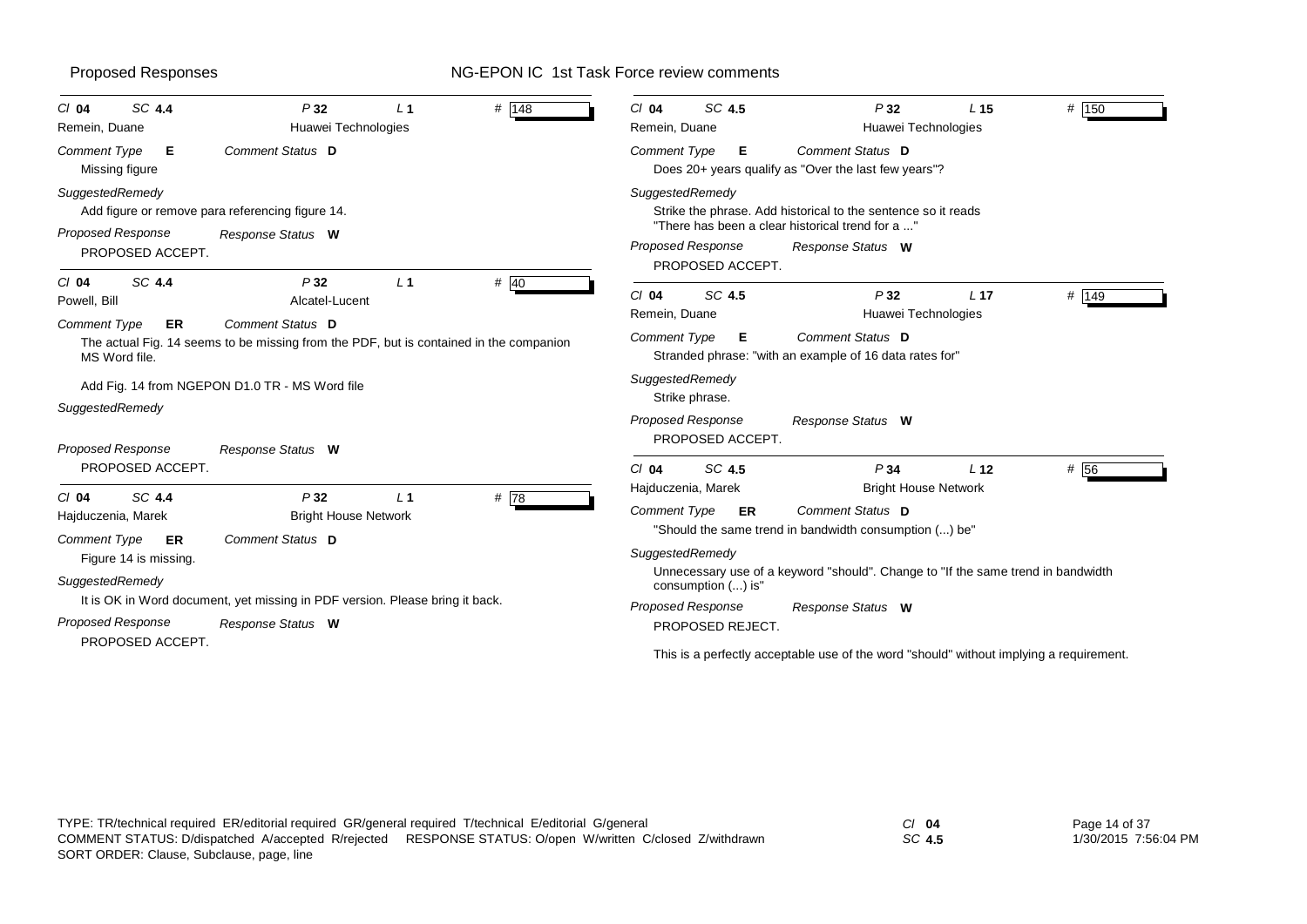### Proposed Responses The Section of the NG-EPON IC 1st Task Force review comments

| SC 4.6<br># 84<br>P34<br>L36<br>$Cl$ 04<br><b>Bright House Network</b><br>Hajduczenia, Marek                                                                                                                                                                                                                                                                                                                                                                                                                                                   | SC 4.6<br>P35<br>$#$ 87<br>$CI$ 04<br>L21<br>Hajduczenia, Marek<br><b>Bright House Network</b>                                                                                                                                                                                                                                                                                                                                                                                                                                                                                                                                                                                                                                                               |
|------------------------------------------------------------------------------------------------------------------------------------------------------------------------------------------------------------------------------------------------------------------------------------------------------------------------------------------------------------------------------------------------------------------------------------------------------------------------------------------------------------------------------------------------|--------------------------------------------------------------------------------------------------------------------------------------------------------------------------------------------------------------------------------------------------------------------------------------------------------------------------------------------------------------------------------------------------------------------------------------------------------------------------------------------------------------------------------------------------------------------------------------------------------------------------------------------------------------------------------------------------------------------------------------------------------------|
| <b>Comment Type</b><br>Comment Status D<br>This is not a magazine paper, lengthy intro is not needed: "In contrast to the previous<br>section on forecasted bandwidth consumption, this section addresses forecasting of<br>bandwidths offered to residential subscribers, which is in principle independent of actual<br>bandwidth demands."<br>SuggestedRemedy<br>Change to read: "This subclause presents a forecast model for offered bandwidth in<br>residential access, which is independent from the actual observed bandwidth demand." | Comment Status D<br><b>Comment Type</b><br>Text requires simplification and technical cleanup: "The adoption of Ethernet LAN over<br>UTP bandwidths in the home is approximated by the solid red line in Figure 13.<br>Extrapolating this adoption trend predicts 10G Ethernet over UTP in the home within the<br>next 10 years. Alternatively, intermediate Ethernet speeds over cat-5 UTP are under<br>consideration in IEEE 802.3 Working Group: 2.5G and 5G. Finally, it s possible that none<br>of these higher speed technologies gain significant traction in the home, maybe because of<br>the proliferation of wireless devices at the expense of wired devices. These four<br>possibilities are represented by the dashed red lines in Figure 16". |
| <b>Proposed Response</b><br>Response Status W<br>PROPOSED ACCEPT.                                                                                                                                                                                                                                                                                                                                                                                                                                                                              | SuggestedRemedy<br>Change the text to read: "Figure 16 (solid red line) demonstrates the evolution of wired                                                                                                                                                                                                                                                                                                                                                                                                                                                                                                                                                                                                                                                  |
| SC 4.6<br>P35<br>L <sub>12</sub><br># 86<br>$Cl$ 04<br>Hajduczenia, Marek<br><b>Bright House Network</b><br><b>Comment Type</b><br>Comment Status D<br>Remove the royal "we" from the text, including all abbrevatiations, and make it read less<br>like a science paper: "We next suggest that more than Gigabit service will not be offered                                                                                                                                                                                                  | Ethernet speeds in home LANs. Assuming that the speed evolution continues in the future,<br>10 Gb/s Ethernet is expected to become popular in home LANs within the next 10 years,<br>though do require re-cabling of homes and upgrades of end terminals. There are also two<br>alternative wired Ethernet speeds under development within IEEE 802.3 WG, i.e., 2.5 Gb/s<br>and 5 Gb/s, which promise the reuse of the existing category 5/5e cabling, and likely allow<br>for coexistence of 1 Gb/s, 2.5 Gb/s, and 5 Gb/s PHYs on the same network. These four<br>possibilities are represented by the dashed red lines in Figure 16."                                                                                                                      |
| until there is something faster than Gigabit Ethernet in the home, because again those<br>higher service offerings couldn t be tested in a speed test.<br>Therefore we nosit; once offered bandwidths reach the maximum canability of subscriber                                                                                                                                                                                                                                                                                               | Proposed Response<br>Response Status W<br>PROPOSED REJECT.                                                                                                                                                                                                                                                                                                                                                                                                                                                                                                                                                                                                                                                                                                   |

: posit: once offered bandwidths reach the maximum capabili end terminals in the home network (which has already happened for FTTH networks), the maximum offered bandwidth will be governed by the maximum bandwidth capability of subscriber end terminals in the home network. The latter is examined next."

### *SuggestedRemedy*

Change to read: "Given the lack of subscriber driven demand for access rates exceeding 1 Gb/s, as well as lack of technical options to increase network rates within homes without a major investment into home networking, the maximum offered bandwidth remains limited by the maximum network rate of subscriber end terminals and their home network. "

*Response Status* **W** *Proposed Response*

PROPOSED ACCEPT.

"A reasonable assumption can be made that operators will not offer tiers exceeding 1Gb/s until home-networking equipment is available that can exceed this data rate."

Text is readable/understandable as-is.

| $CI$ 04                  | SC 4.6                                     | P <sub>35</sub>   |                     | L22 | 151<br># |
|--------------------------|--------------------------------------------|-------------------|---------------------|-----|----------|
| Remein, Duane            |                                            |                   | Huawei Technologies |     |          |
| <b>Comment Type</b>      | $\mathbf{T}$<br>Incorrect ref to Figure 13 | Comment Status D  |                     |     |          |
| SuggestedRemedy          | change to Figure 16,                       |                   |                     |     |          |
| <b>Proposed Response</b> | PROPOSED ACCEPT.                           | Response Status W |                     |     |          |

*SC* **4.6**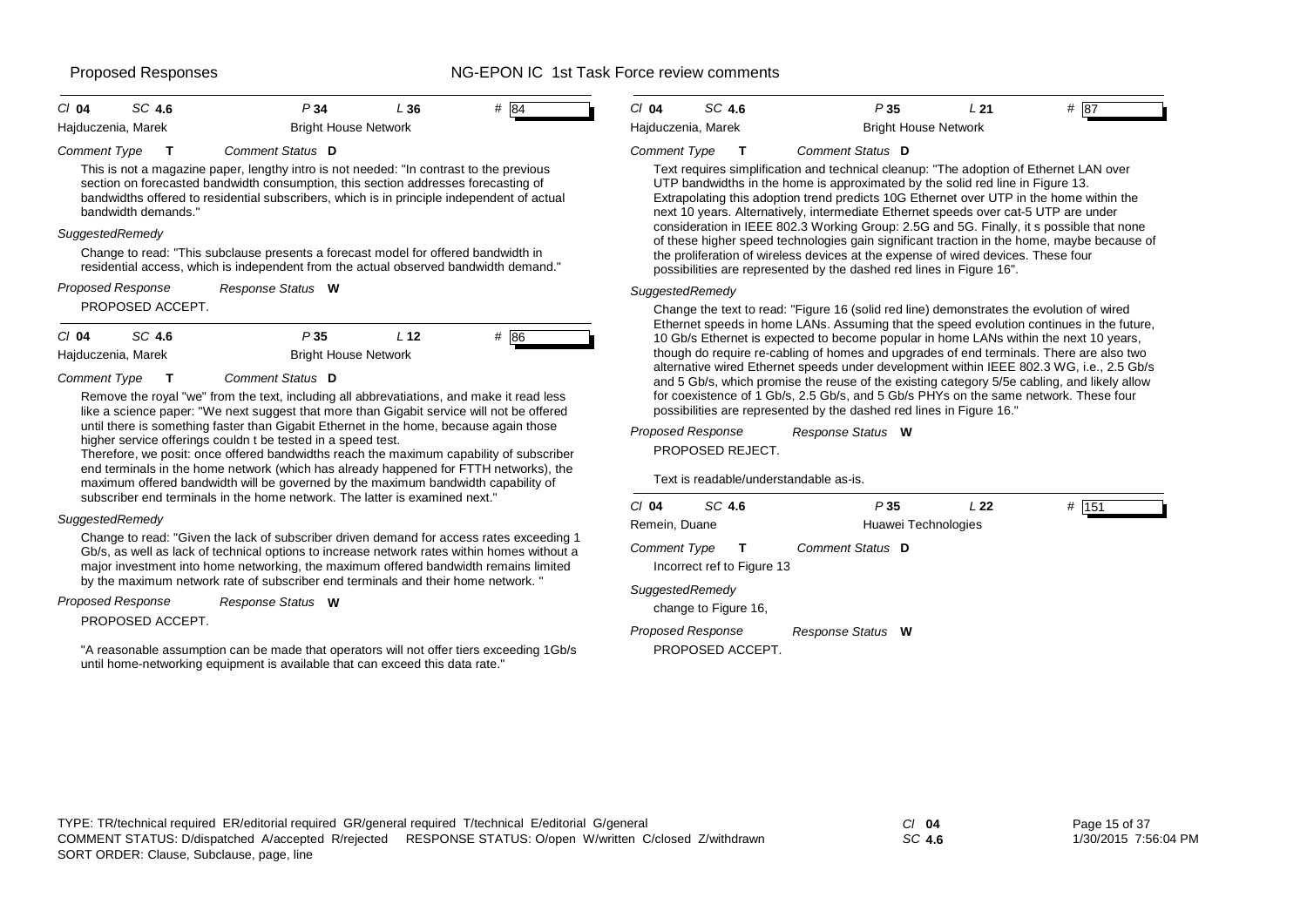### Proposed Responses The Superintensity Control Control of the NG-EPON IC 1st Task Force review comments

| $Cl$ 04            | SC 4.6 | P 35 |                             | # 85 |  |
|--------------------|--------|------|-----------------------------|------|--|
| Hajduczenia, Marek |        |      | <b>Bright House Network</b> |      |  |

### *Comment Type* **T** *Comment Status* **D**

Remove the royal "we" from "We suggest that operators would never offer speeds that cannot be realized and speed-tested by subscriber end terminals in the home network. The maximum that can be speed-tested in the home today is approximately 1 Gb/s, using a Gigabit Ethernet home network and Gigabit

Ethernet end terminals. We note that current Gigabit service offerings are the first time that offered bandwidth equals the capability of subscriber end terminals in the home network."

### *SuggestedRemedy*

Change to read: "Operators would only offer access speeds that can be realized using existing in-home networking solutions and then successfully speed-tested by a subscriber using the appropriate end terminals. Given the very slow rate of adoption of 10 Gb/s Ethernet in home networking, 1 Gb/s (and slower) wired Ethernet and wireless Ethernet solutions (cabling and terminals) remain predominant in most homes. This means, in practice, that the current gigabit rate offerings already match the theoretical maximum network throughput of user terminals and home networks, leaving little justification for further increase in offered data rates."

### *Response Status* **W** *Proposed Response*

PROPOSED ACCEPT.

"Operators would only offer access speeds that can be realized using existing in-home networking solutions and also successfully speed-tested by a subscriber. Given the very slow rate of adoption of 10 Gb/s Ethernet in home networking, 1 Gb/s (and slower) wired Ethernet and wireless Ethernet solutions (cabling and terminals) remain predominant in most homes. This means, in practice, that the current gigabit rate offerings already match the theoretical maximum network throughput of user terminals and home networks, leaving little justification for further increase in offered data rates."

| CI 04              | SC 4.6 | P 36                        |  | # 88 |  |
|--------------------|--------|-----------------------------|--|------|--|
| Hajduczenia, Marek |        | <b>Bright House Network</b> |  |      |  |

### *Comment Type* **T** *Comment Status* **D**

Rewording plus updating technical facts in the text: "In parallel, the approximate real world peak speeds of IEEE Std 802.11b, .g, .n, and early .ac

wireless LANs (for a single end user device) in the home are indicated by the solid blue curve. A

linear extrapolation (on a semi-log scale) is shown by the dashed blue line, and predicts a 3 Gb/s

peak speed in 10 years. However, this is speculative, as there is no plan in IEEE 802.11 to achieve

this peak speed in the home; it is not clear if even 1 Gb/s becomes practical."

### *SuggestedRemedy*

Change to read: "Figure 16 also shows the evolution of wireless Ethernet (802.11)speeds in home LANs, covering 802.11b, .g, .n, and early .ac devices. A linear extrapolation (shown with a dashed blue line) indicates that a 3 Gb/s peak data rate should become available for the use in wireless home LANs within the next 10 years. However, at this time there is no demonstrated 802.11 technology able to support such data rates within wireless home LANs and it is not clear whether sustained 1 Gb/s data rates over wireless LAN are practical."

| Proposed Response |                  | Response Status W |      |         |
|-------------------|------------------|-------------------|------|---------|
|                   | PROPOSED ACCEPT. |                   |      |         |
| C/ 04             | SC 4.6           | P36               | L 6. | #<br>89 |

| C/04<br>SC 4.6      | P 36                        | # 189 |
|---------------------|-----------------------------|-------|
| Hajduczenia, Marek  | <b>Bright House Network</b> |       |
| <b>Comment Type</b> | Comment Status D            |       |

Text in lines 6-12 is highly repetetive from previous observations in the same section

### *SuggestedRemedy*

Change text in lines 6-12 to read as follows: "Considering previous observations on maximum offered data rates with the anticipated availability of wired and wireless home LAN solutions exceeding 1 Gb/s data rates, the maximum offered data rates for residential customers are expected to fall between 1 Gb/s and 10 Gb/s, depending primarily on the availability of cost-effective solutions to deploy multi-gigabit network infrastructure and terminals at homes. Given the shift towards the use of more convenient wireless LANs in home environment, and the lack of clear technical path towards 1+ Gb/s data rates, there is a good chance that the delivery of multi-gigabit data rates to residential subscribers may be overly aggressive and be limited only to power users and early adopters. "

*Response Status* **W** *Proposed Response*

PROPOSED REJECT.

The paragraph is summarizing with intent to draw a conclusion

| TYPE: TR/technical required ER/editorial required GR/general required T/technical E/editorial G/general |                                                                                                           | CI 04  | Page 16 of 37        |
|---------------------------------------------------------------------------------------------------------|-----------------------------------------------------------------------------------------------------------|--------|----------------------|
|                                                                                                         | COMMENT STATUS: D/dispatched A/accepted R/rejected RESPONSE STATUS: O/open W/written C/closed Z/withdrawn | SC 4.6 | 1/30/2015 7:56:04 PM |
| $\sim$ $\sim$ $\sim$ $\sim$ $\sim$ $\sim$                                                               |                                                                                                           |        |                      |

SORT ORDER: Clause, Subclause, page, line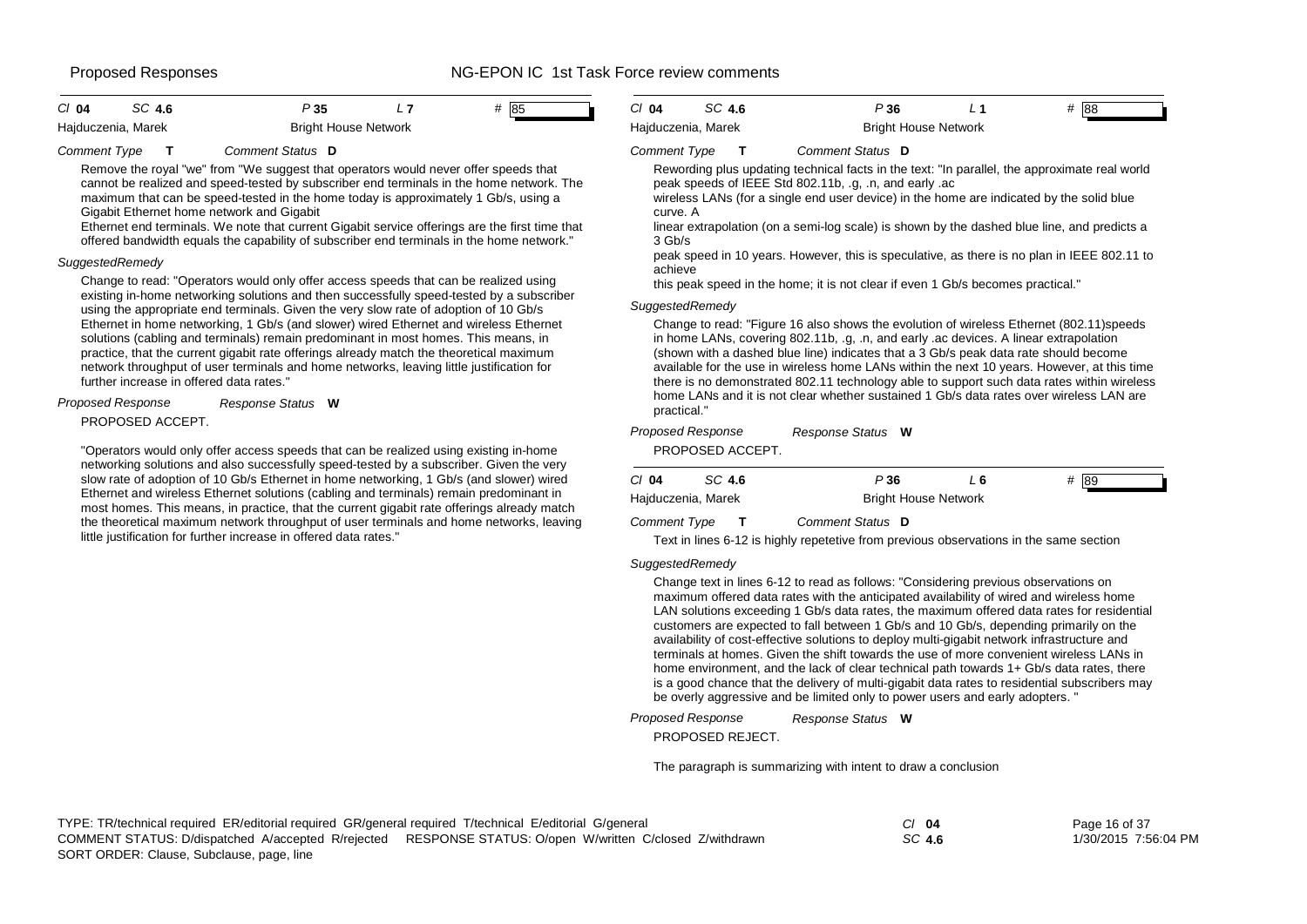| SC 4.7<br>$CI$ 04                                                                                                | P36                                                                                                                                                                                                                                                                                                        | L <sub>13</sub> | $#$ 90  | $Cl$ 04                                                                                                                                        | SC <sub>5</sub>                                                                                                                                                                                                                                                                                             | P34                                                                                                                                                                              |                | L <sub>11</sub> | # 19                                                                                  |
|------------------------------------------------------------------------------------------------------------------|------------------------------------------------------------------------------------------------------------------------------------------------------------------------------------------------------------------------------------------------------------------------------------------------------------|-----------------|---------|------------------------------------------------------------------------------------------------------------------------------------------------|-------------------------------------------------------------------------------------------------------------------------------------------------------------------------------------------------------------------------------------------------------------------------------------------------------------|----------------------------------------------------------------------------------------------------------------------------------------------------------------------------------|----------------|-----------------|---------------------------------------------------------------------------------------|
| Hajduczenia, Marek                                                                                               | <b>Bright House Network</b>                                                                                                                                                                                                                                                                                |                 |         | Harstead, Ed                                                                                                                                   |                                                                                                                                                                                                                                                                                                             |                                                                                                                                                                                  | Alcatel-Lucent |                 |                                                                                       |
| Comment Type<br>т<br>conclusions                                                                                 | Comment Status D<br>Text on split ratios should be cleaned up to avoid repetition and focus the section just on                                                                                                                                                                                            |                 |         | <b>Comment Type</b>                                                                                                                            | т                                                                                                                                                                                                                                                                                                           | Comment Status D<br>re "The current projections, shown in Figure 15, in terms of bandwidth demand per                                                                            |                |                 |                                                                                       |
| SuggestedRemedy<br>Use tracked changes per ngepon_0215_hajduczenia_1.pdf                                         |                                                                                                                                                                                                                                                                                                            |                 |         |                                                                                                                                                | household (in residential applications) calls for approximately 300 Mb/s around end of year<br>2016." But Figure 15 shows maximum permitted Internet bandwidth, not demand. The<br>rest of the paragraph mentions both bandwidth demand/consumption and offered<br>bandwidth (Nielsen).                     |                                                                                                                                                                                  |                |                 |                                                                                       |
| <b>Proposed Response</b><br>PROPOSED ACCEPT.                                                                     | Response Status W                                                                                                                                                                                                                                                                                          |                 |         | SuggestedRemedy                                                                                                                                |                                                                                                                                                                                                                                                                                                             |                                                                                                                                                                                  |                |                 | Propose to replace mentions of bandwidth demand/consumption with "offered bandwidth". |
| SC <sub>5</sub><br>$Cl$ 04<br>Harstead, Ed                                                                       | P32<br>Alcatel-Lucent                                                                                                                                                                                                                                                                                      | L <sub>14</sub> | # 12    | Proposed Response                                                                                                                              | PROPOSED ACCEPT.                                                                                                                                                                                                                                                                                            | Response Status W                                                                                                                                                                |                |                 |                                                                                       |
| <b>Comment Type</b><br>т<br>section is limted to Internet traffic.                                               | Comment Status D<br>Section title "Bit rate trends" implies a wide scope of trends, however the scope of this                                                                                                                                                                                              |                 |         | customer                                                                                                                                       |                                                                                                                                                                                                                                                                                                             | Change to "permitted bandwidth" vs. "offered" because "offered" could be interpreted to<br>mean that offered by the customer to the network or to mean what is being sold to the |                |                 |                                                                                       |
| SuggestedRemedy                                                                                                  |                                                                                                                                                                                                                                                                                                            |                 |         | $Cl$ 04                                                                                                                                        | SC <sub>5</sub>                                                                                                                                                                                                                                                                                             | P <sub>34</sub>                                                                                                                                                                  |                | $L$ 16          | # 16                                                                                  |
|                                                                                                                  | Propose to rename section "Bit rate trends - Internet traffic".                                                                                                                                                                                                                                            |                 |         | Harstead, Ed                                                                                                                                   |                                                                                                                                                                                                                                                                                                             |                                                                                                                                                                                  | Alcatel-Lucent |                 |                                                                                       |
| <b>Proposed Response</b><br>Response Status W<br>PROPOSED ACCEPT IN PRINCIPLE.<br>need clarification from ad-hoc |                                                                                                                                                                                                                                                                                                            |                 |         |                                                                                                                                                | Comment Status D<br><b>Comment Type</b><br>Е<br>re "For NG-EPON to be suitable to provide services around 2020 and beyond, it is<br>necessary to support delivery of at least 1 Gb/s (on average) per household (in a<br>residential scenario), as well as the ability to scale up to 10 Gb/s per household |                                                                                                                                                                                  |                |                 |                                                                                       |
| SC <sub>5</sub><br>$Cl$ 04<br>Harstead, Ed                                                                       | P32<br>Alcatel-Lucent                                                                                                                                                                                                                                                                                      | L <sub>15</sub> | $#$  13 | (burstable)". This seems like one of the most important requirements for NG-EPON in the<br>document. Is this section the best place to put it? |                                                                                                                                                                                                                                                                                                             |                                                                                                                                                                                  |                |                 |                                                                                       |
| Comment Type<br>Е                                                                                                | Comment Status D                                                                                                                                                                                                                                                                                           |                 |         | SuggestedRemedy                                                                                                                                |                                                                                                                                                                                                                                                                                                             |                                                                                                                                                                                  |                |                 |                                                                                       |
|                                                                                                                  | Text says that Figure 15 shows "bandwidth consumption". Isn"t it really showing maximum<br>offerable Internet bandwidth? (a different thing)                                                                                                                                                               |                 |         | Proposed Response                                                                                                                              |                                                                                                                                                                                                                                                                                                             | Propose to move this requirement to section 5, Requirements for NG-EPON.<br>Response Status W                                                                                    |                |                 |                                                                                       |
| SuggestedRemedy                                                                                                  |                                                                                                                                                                                                                                                                                                            |                 |         |                                                                                                                                                |                                                                                                                                                                                                                                                                                                             | PROPOSED ACCEPT IN PRINCIPLE.                                                                                                                                                    |                |                 |                                                                                       |
|                                                                                                                  | Propose to replace first sentence as follows:<br>"Over the last few years, there has been a clear trend for a steady increase in bandwidth<br>consumption for residential and business customers. Figure 15, which shows maximum<br>offerable Internet bandwidth of NA MSOs, is indicative of this trend." |                 |         |                                                                                                                                                |                                                                                                                                                                                                                                                                                                             | please propose a specific location/section                                                                                                                                       |                |                 |                                                                                       |
| <b>Proposed Response</b>                                                                                         | Response Status W                                                                                                                                                                                                                                                                                          |                 |         |                                                                                                                                                |                                                                                                                                                                                                                                                                                                             |                                                                                                                                                                                  |                |                 |                                                                                       |

PROPOSED ACCEPT.

### TYPE: TR/technical required ER/editorial required GR/general required T/technical E/editorial G/general *Cl* **04** SORT ORDER: Clause, Subclause, page, line COMMENT STATUS: D/dispatched A/accepted R/rejected RESPONSE STATUS: O/open W/written C/closed Z/withdrawn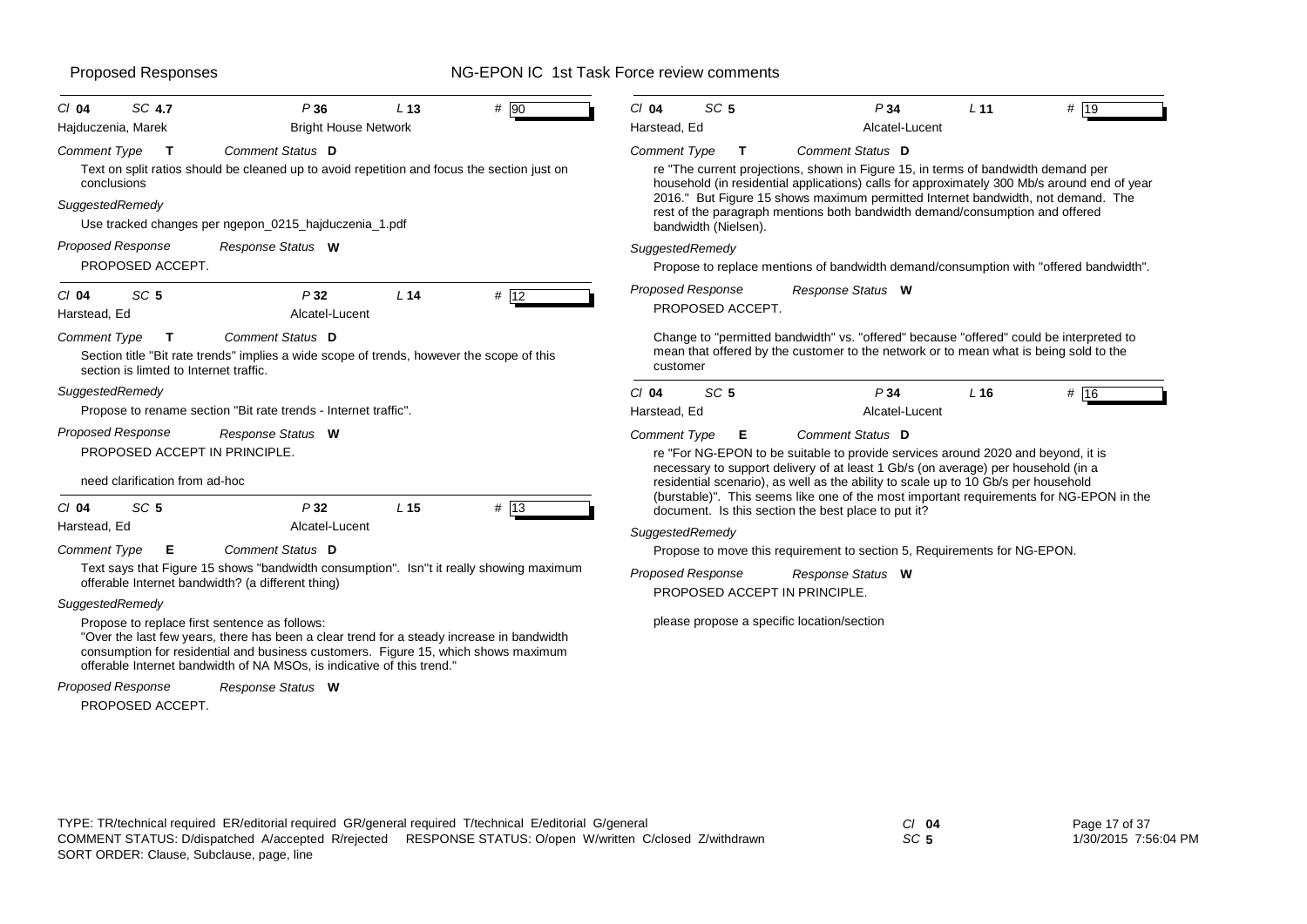| SC <sub>7</sub><br>$Cl$ 04                                                                                                                                     | P36                                                                                                                                                                                                                                                                                                                                                                                                                                        | L29 | # 14 | $CI$ 05                                                           | SC <sub>1</sub>                          | P37                                                                                                                                                                                                                                                                                                                                                                                                                                                                                                                                                                                                                                                                                                                                                                                                                                                                                                                                     | L6 | # $18$ |
|----------------------------------------------------------------------------------------------------------------------------------------------------------------|--------------------------------------------------------------------------------------------------------------------------------------------------------------------------------------------------------------------------------------------------------------------------------------------------------------------------------------------------------------------------------------------------------------------------------------------|-----|------|-------------------------------------------------------------------|------------------------------------------|-----------------------------------------------------------------------------------------------------------------------------------------------------------------------------------------------------------------------------------------------------------------------------------------------------------------------------------------------------------------------------------------------------------------------------------------------------------------------------------------------------------------------------------------------------------------------------------------------------------------------------------------------------------------------------------------------------------------------------------------------------------------------------------------------------------------------------------------------------------------------------------------------------------------------------------------|----|--------|
| Harstead, Ed                                                                                                                                                   | Alcatel-Lucent                                                                                                                                                                                                                                                                                                                                                                                                                             |     |      | Harstead, Ed                                                      |                                          | Alcatel-Lucent                                                                                                                                                                                                                                                                                                                                                                                                                                                                                                                                                                                                                                                                                                                                                                                                                                                                                                                          |    |        |
| <b>Comment Type</b><br>E<br>fill, or 1:64 optical split at 12.5% fill.<br>SuggestedRemedy<br>ranges from 4:1 to 16:1.<br>Proposed Response<br>PROPOSED ACCEPT. | Comment Status D<br>Shipment reports give an indication of how many ONUs are connected to each OLT port,<br>but do not directly indicate optical split ratio, since we don"t know the splitter fill%. E.g., an<br>8:1 shipment ratio could equally imply 1:16 optical split at 50% fill, 1:32 optical split at 25%<br>I think it"s safer to just indicate that shipment data indicates the ratio of ONUs to OLT ports<br>Response Status W |     |      | <b>Comment Type</b>                                               | $\mathbf{T}$<br>so far I do see:         | Comment Status D<br>re "the aggregate capacity required to support residential users over the next 10 years is<br>expected to reach at least 55 Gb/s in the downstream direction" I recall in Atlanta that<br>there was a request for the justification of this number, which I don"t see. In the document<br>(1) section 4.2: power users exceed 5 TB/month of Internet traffic. This averages to 2<br>Mb/s. Could be more in peak hour, let"s say 10 Mb/s. 30% CAGR is mentioned. If that<br>continued for 10 years, in 2024 power users would consume approx.140 Mb/s.<br>(2) section 4.3: bandwidth demand modeling using "worst case" assumptions forecasts 1<br>Gb/s peak hour traffic for 32 subscribers on a PON. For FTTB/512 subscribers, 13 Gb/s.<br>(3) section 4.4: DOCSIS traffic, for example 70 Mb/s per subscriber in year 2020.<br>(4) section 4.5: 600 Mb/s maximum permitted Internet traffic in 2020. Requirements |    |        |
| SC <sub>7</sub><br>$Cl$ 04<br>Harstead, Ed<br>Comment Type<br>$\mathbf T$<br>SuggestedRemedy                                                                   | P36<br>Alcatel-Lucent<br>Comment Status D<br>re "Most new FTTx projects assume 1:16 or 1:32 split ratios", data I have access to shows<br>that over recent years, the most commonly deployed split ratio is 1:64<br>Reword as "Most new FTTx projects assume 1:16, 1:32 or 1:64 split ratios"                                                                                                                                              | L31 | # 15 | SuggestedRemedy                                                   | and 23 Gb/s (FTTB).<br>Proposed Response | stated: NG-EPON to support 1 Gb/s (average) and 10 Gb/s (peak).<br>(5) section 4.6: maximum forecasted service offering out to 2024: 10 Gb/s (although could<br>be less). Adding 10 Gb/s to the aggregate demand in section 4.3 yield 11 Gb/s (FTTH)<br>suggest to add explanation for 55 Gb/s some where in section 4. Or, replace it with the<br>biggest number in section 4: 23 Gb/s.<br>Response Status W                                                                                                                                                                                                                                                                                                                                                                                                                                                                                                                           |    |        |
| Proposed Response<br>PROPOSED ACCEPT IN PRINCIPLE.                                                                                                             | Response Status W                                                                                                                                                                                                                                                                                                                                                                                                                          |     |      |                                                                   |                                          | PROPOSED ACCEPT IN PRINCIPLE.<br>A request for contributions went out.                                                                                                                                                                                                                                                                                                                                                                                                                                                                                                                                                                                                                                                                                                                                                                                                                                                                  |    |        |
|                                                                                                                                                                | With that wide a range, why even bother stating it?                                                                                                                                                                                                                                                                                                                                                                                        |     |      | $CI$ 05<br>Powell, Bill<br><b>Comment Type</b><br>SuggestedRemedy | SC <sub>4</sub><br>Е                     | P38<br>Alcatel-Lucent<br>Comment Status D<br>If no one has a suggestion for a reference number, suggest simply removing the<br>"[reference needed]" note, since the current text seems OK without a specific reference.                                                                                                                                                                                                                                                                                                                                                                                                                                                                                                                                                                                                                                                                                                                 | L6 | $#$ 41 |
|                                                                                                                                                                |                                                                                                                                                                                                                                                                                                                                                                                                                                            |     |      |                                                                   | <b>Proposed Response</b>                 | Response Status W                                                                                                                                                                                                                                                                                                                                                                                                                                                                                                                                                                                                                                                                                                                                                                                                                                                                                                                       |    |        |

PROPOSED ACCEPT.

*SC* **4**

Page 18 of 37 1/30/2015 7:56:05 PM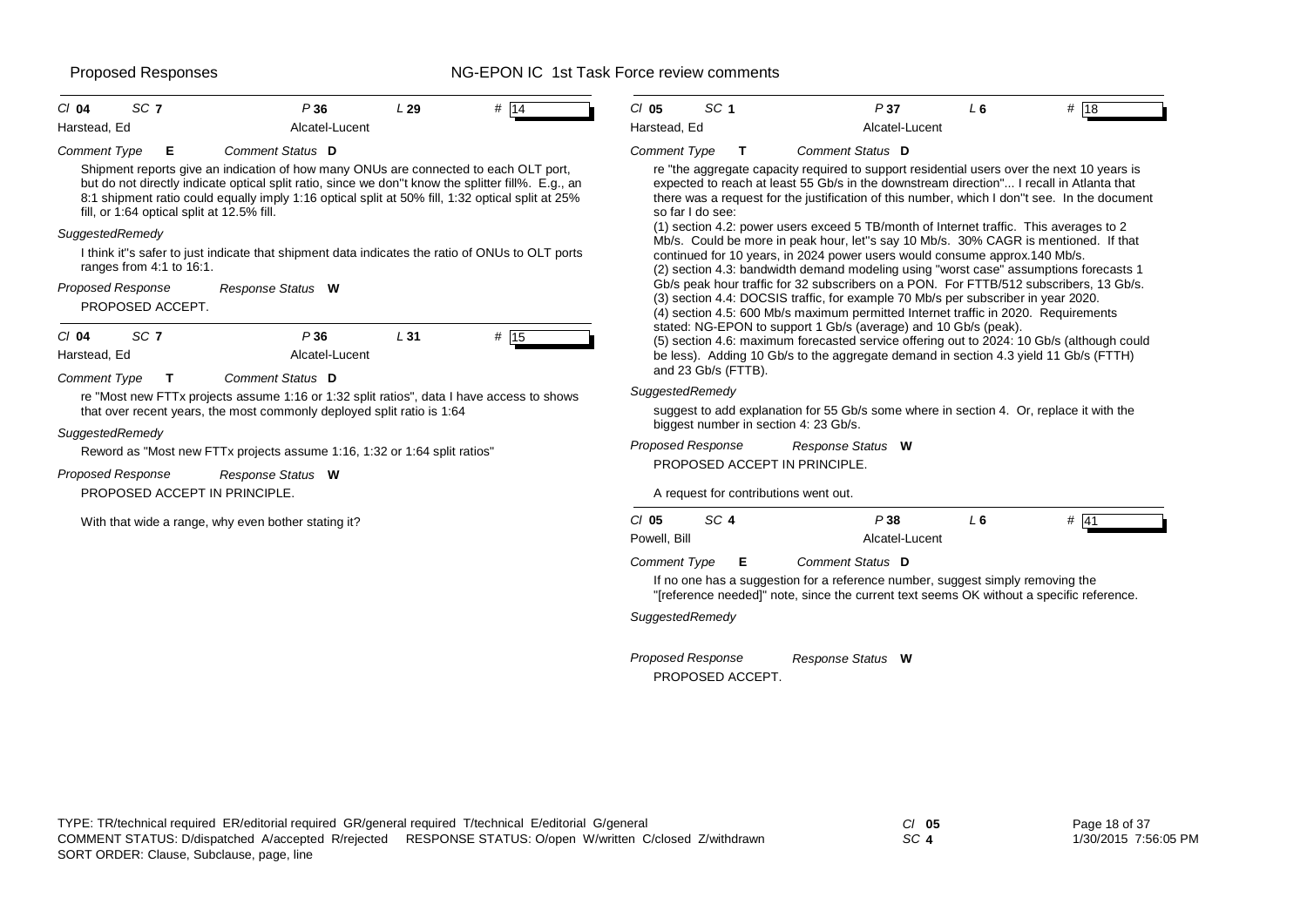| # 155<br>SC 5.10<br>$P$ 47<br>$CI$ 05<br>L 4<br>Remein, Duane<br>Huawei Technologies                                                                                                                                                                                                                                                                                                                                                                     | SC 5.10.6<br>P <sub>51</sub><br>$#$ 42<br>$CI$ 05<br>L <sub>15</sub><br>Powell, Bill<br>Alcatel-Lucent                                                                                                                                                                                                                                                                                                                                                                                                                                                                                                                                                                                                                         |
|----------------------------------------------------------------------------------------------------------------------------------------------------------------------------------------------------------------------------------------------------------------------------------------------------------------------------------------------------------------------------------------------------------------------------------------------------------|--------------------------------------------------------------------------------------------------------------------------------------------------------------------------------------------------------------------------------------------------------------------------------------------------------------------------------------------------------------------------------------------------------------------------------------------------------------------------------------------------------------------------------------------------------------------------------------------------------------------------------------------------------------------------------------------------------------------------------|
| Comment Status D<br><b>Comment Type</b><br>Е<br>Several grammatical issues:<br>"mechanisms  is"<br>"support  support"                                                                                                                                                                                                                                                                                                                                    | Comment Type<br>Comment Status D<br>Е<br>Since subsection 5.10.6 is in "Section 5.10 Service Types" - suggest changing the title of<br>5.10.6 to "Service Requirements for NG-EPON" since this section is not just enumerating<br>generic NG-EPON requirements.                                                                                                                                                                                                                                                                                                                                                                                                                                                                |
| SuggestedRemedy<br>Change sentence to read:<br>"NG-EPON is expected to support all the mechanisms necessary to implement<br>differentiated QoS that are necessary for delivery of residential and business service types."<br><b>Proposed Response</b><br>Response Status W                                                                                                                                                                              | SuggestedRemedy<br>Proposed Response<br>Response Status W<br>PROPOSED ACCEPT.                                                                                                                                                                                                                                                                                                                                                                                                                                                                                                                                                                                                                                                  |
| PROPOSED ACCEPT.<br># 156<br>SC 5.10.4<br>P <sub>50</sub><br>$L$ 10<br>$CI$ 05                                                                                                                                                                                                                                                                                                                                                                           | # 158<br>SC 5.12.1<br>P <sub>52</sub><br>$CI$ 05<br>L16<br>Remein, Duane<br>Huawei Technologies<br><b>Comment Status D</b><br><b>Comment Type</b><br>T                                                                                                                                                                                                                                                                                                                                                                                                                                                                                                                                                                         |
| Huawei Technologies<br>Remein, Duane<br>Comment Status D<br><b>Comment Type</b><br>Е<br>Fig 27 illustrates WiFi not residential services:<br>"The public WiFi backhaul service is very similar to the residential service (see Figure 27),"<br>SuggestedRemedy<br>Change to read:<br>"The public WiFi backhaul service (see Figure 27) is very similar to the residential service,"<br><b>Proposed Response</b><br>Response Status W<br>PROPOSED ACCEPT. | This para discussing cost is nearly duplicated in section 7.3 pg 86. There is no need for<br>this duplication.<br>SuggestedRemedy<br>Replace entire section 5.12 with the following:<br>The system cost for various access technologies can be examined in a number of ways.<br>Two common methods are to compare equipment costs or to compare service delivery<br>costs (e.g., cost per 1 Gb/s of service). Both of these are discusses further in subclause 7.<br>It is expected that the service delivery cost in NG-EPON (when such systems become<br>commercially available) is similar to 1G-EPON and 10G-EPON, while providing higher<br>density (higher number of connected customers) and higher aggregate capacity. |
| # 157<br>$Cl$ 05<br>SC 5.10.5<br>P <sub>51</sub><br>$L_{\rm 8}$<br>Huawei Technologies<br>Remein, Duane<br><b>Comment Type</b><br>Comment Status D<br>Е                                                                                                                                                                                                                                                                                                  | <b>Proposed Response</b><br>Response Status W<br>PROPOSED REJECT.<br>These two sections are discussing economics from two different directions. Section 5 is                                                                                                                                                                                                                                                                                                                                                                                                                                                                                                                                                                   |
| EVPL used once and not defined<br>SuggestedRemedy<br>please spell out the acronym<br><b>Proposed Response</b><br>Response Status W<br>PROPOSED ACCEPT.                                                                                                                                                                                                                                                                                                   | requirements, section 7 is feasibilty.<br>Perhaps the commenter would propose additional text that would include the 5.2<br>information in section 7?                                                                                                                                                                                                                                                                                                                                                                                                                                                                                                                                                                          |

*SC* **5.12.1**

Page 19 of 37 1/30/2015 7:56:05 PM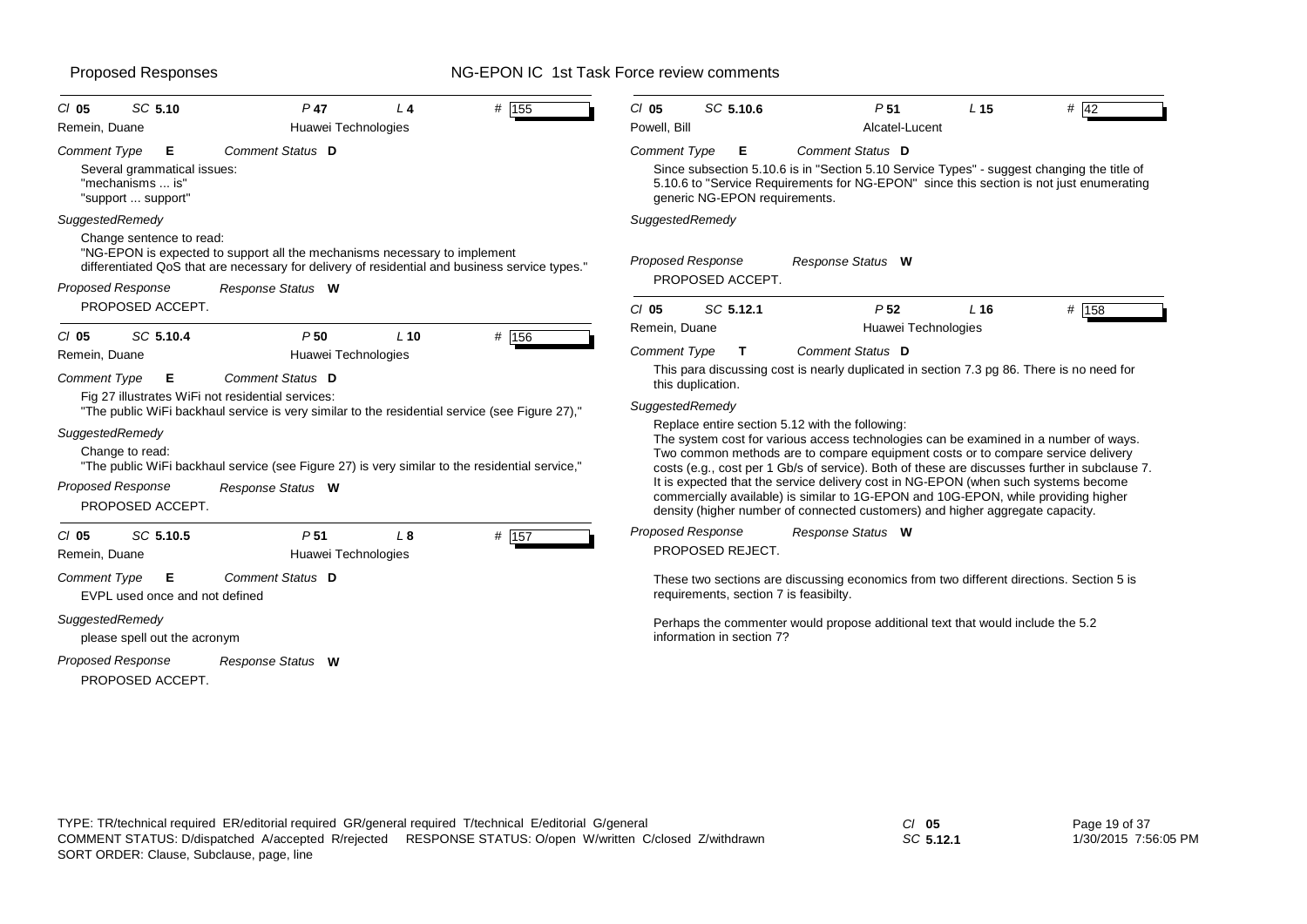### Proposed Responses The Section of the NG-EPON IC 1st Task Force review comments

| SC 5.12.1<br>$CI$ 05                                             | P <sub>52</sub>                                                                                                                                                         | L <sub>18</sub> | # 104 | $CI$ 05                                | SC 5.13                                                                                                                   |   |
|------------------------------------------------------------------|-------------------------------------------------------------------------------------------------------------------------------------------------------------------------|-----------------|-------|----------------------------------------|---------------------------------------------------------------------------------------------------------------------------|---|
| Hajduczenia, Marek                                               | <b>Bright House Network</b>                                                                                                                                             |                 |       | Remein, Duane                          |                                                                                                                           |   |
| <b>Comment Type</b><br>т<br>10/1G-EPON, as quoted by the report. | Comment Status D<br>The original contribution quoted incorrectly 10/10G-EPON. Calculations were done for                                                                |                 |       | <b>Comment Type</b>                    | TR<br>This statement strikes me a<br>"Some of the emerging bus                                                            |   |
| SuggestedRemedy                                                  | Change "10/10G-EPON" to "10/1G-EPON" in 5.12.1                                                                                                                          |                 |       |                                        | expected to drive bandwidth<br>and then deployment of NG<br>Everything I read about fror                                  |   |
| <b>Proposed Response</b>                                         | Response Status W                                                                                                                                                       |                 |       |                                        | Here are a few statements                                                                                                 |   |
| PROPOSED ACCEPT.                                                 |                                                                                                                                                                         |                 |       |                                        | Fronthaul CoE is DOA!                                                                                                     |   |
| SC 5.13<br>$Cl$ 05<br>Remein, Duane                              | P <sub>53</sub><br>Huawei Technologies                                                                                                                                  | L <sub>1</sub>  | # 159 |                                        | The definitive stand on the<br>Ethernet Forum (MEF) Mob                                                                   |   |
| <b>Comment Type</b><br>Е                                         | Comment Status D<br>"10/10G-EPON is expected to run of bandwidth" is this like a run on a bank? Will we see a<br>bandwidth depression? Or is this more like a marathon? |                 |       |                                        | Mobile Backhaul Phase 2, /<br>Coordination lists coordinat<br>coordination". Both Frontha<br>level of coordination is out |   |
| SuggestedRemedy                                                  | add "out" to it reads: "10/10G-EPON is expected to run out of bandwidth"                                                                                                |                 |       |                                        | cannot currently support the<br>Fronthaul requirements suc<br>extremely low latency and j                                 |   |
| <b>Proposed Response</b><br>PROPOSED ACCEPT.                     | Response Status W                                                                                                                                                       |                 |       | SuggestedRemedy                        | Strike the sentence.                                                                                                      |   |
|                                                                  |                                                                                                                                                                         |                 |       | <b>Proposed Response</b>               | PROPOSED REJECT.                                                                                                          | R |
|                                                                  |                                                                                                                                                                         |                 |       |                                        | Just because MEF can"t sp<br>should provide references a<br>develop in their documents                                    |   |
|                                                                  |                                                                                                                                                                         |                 |       | $CI$ 05<br>the Colombia de la Maria de | SC 5.2                                                                                                                    |   |

| C/05          | SC 5.13 | P <sub>53</sub> |                     | # 160 |
|---------------|---------|-----------------|---------------------|-------|
| Remein, Duane |         |                 | Huawei Technologies |       |

*Comment Status* **D**

as disingenuous:

siness-class applications, such as cell tower fronthaul, are th exhaustion in 10G-EPON and push forward the development a-FPON."

Int haul indicates it cannot be supported by TDM-PON systems. in a very recent report:

use of CPRI over Ethernet (CoE) comes from the Metro bile Backhaul Implementation Agreement (IA). [MEF 22.1.1, Amendment 1-Small Cells, July 2014.] Its Section 4.1.1 Radio tion requirements from "no coordination" to "very tight aul and CPRI have very tight coordination requirements. This of scope for the current IA, because "MEF Ethernet Services"  $\alpha$ e fronthaul of CPRI." This is a sound conclusion based on ch as "highly stringent performance characteristics, such as iitter"

*Response Status* **W**

Just because oner hing doesnt mean that it cant be done. Commenter about feasibilty versus what an industry group is willing to develop in their documents.

| $Cl$ 05             | SC 5.2 | P37                         | / 16 | # 92 |
|---------------------|--------|-----------------------------|------|------|
| Hajduczenia, Marek  |        | <b>Bright House Network</b> |      |      |
| <b>Comment Type</b> | Е      | Comment Status D            |      |      |

Speak of needs, and not what will happen

### *SuggestedRemedy*

Change "NG-EPON will provide service to two general classes of users" to "NG-EPON is expected to provide service to two general classes of users".

*Response Status* **W** *Proposed Response*

PROPOSED REJECT.

If the desire is to clarify the statement, then change to "Operators expect to use NG-EPON to provide service to two general classes of user"

| TYPE: TR/technical required ER/editorial required GR/general required T/technical E/editorial G/general |                                                                                                           | CI 05  | Page 20 of 37        |
|---------------------------------------------------------------------------------------------------------|-----------------------------------------------------------------------------------------------------------|--------|----------------------|
|                                                                                                         | COMMENT STATUS: D/dispatched A/accepted R/rejected RESPONSE STATUS: O/open W/written C/closed Z/withdrawn | SC 5.2 | 1/30/2015 7:56:05 PM |
|                                                                                                         |                                                                                                           |        |                      |

SORT ORDER: Clause, Subclause, page, line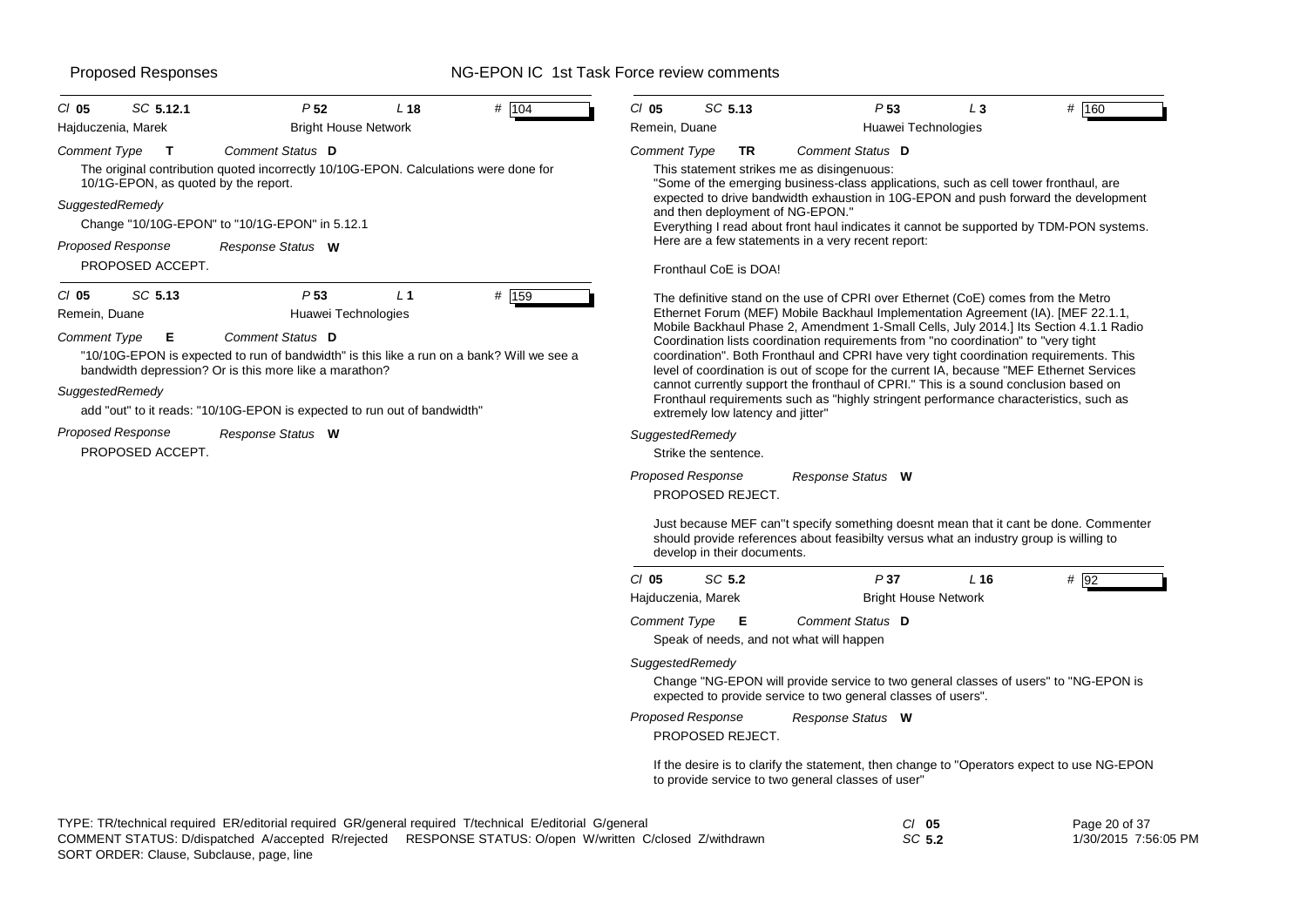| SC 5.2<br>P37<br>$CI$ 05                                                                                                                                         | L20                                            | # 55   | $CI$ 05                | SC 5.3                                                      | P37                                                                                                                                                                                        | L31            | #153   |
|------------------------------------------------------------------------------------------------------------------------------------------------------------------|------------------------------------------------|--------|------------------------|-------------------------------------------------------------|--------------------------------------------------------------------------------------------------------------------------------------------------------------------------------------------|----------------|--------|
| Hajduczenia, Marek                                                                                                                                               | <b>Bright House Network</b>                    |        | Hajduczenia, Marek     |                                                             | <b>Bright House Network</b>                                                                                                                                                                |                |        |
| Comment Status D<br><b>Comment Type</b><br>ER                                                                                                                    |                                                |        | <b>Comment Type</b>    | $\mathbf{T}$                                                | Comment Status D                                                                                                                                                                           |                |        |
| "NG-EPON should support each of these user classes by enabling flexible ONU<br>configurations."                                                                  |                                                |        |                        |                                                             | Unclear wording in "Today operators require support of 1:32 split ratio on their PONs. NG-<br>EPON is expected to operate with that same split ratio should support higher split ratios. " |                |        |
| SuggestedRemedy                                                                                                                                                  |                                                |        | SuggestedRemedy        |                                                             |                                                                                                                                                                                            |                |        |
| Avoid normative language in the report. Change to "NG-EPON is expected to support both<br>aforementioned user classes by enabling flexible ONU configurations. " |                                                |        |                        |                                                             | Avoid the use of normative language in report. Also, need to clarify the language in the<br>second sentence. Change to: "Today operators deploying PON typically require the               |                |        |
| <b>Proposed Response</b><br>Response Status W<br>PROPOSED ACCEPT.                                                                                                |                                                |        |                        | customer density per OLT port. "                            | support for the split ratio of at least 1:32. NG-EPON is expected to support at least the<br>same split ratio as 1G-EPON and 10G-EPON, or (preferably) a higher split ratio to increase    |                |        |
| SC 5.2<br>P37<br>$CI$ 05                                                                                                                                         | L21                                            | $#$ 94 |                        | <b>Proposed Response</b>                                    | Response Status W                                                                                                                                                                          |                |        |
| Hajduczenia, Marek                                                                                                                                               | <b>Bright House Network</b>                    |        |                        | PROPOSED ACCEPT.                                            |                                                                                                                                                                                            |                |        |
| Comment Status D<br>Comment Type<br>$\mathbf{T}$                                                                                                                 |                                                |        | $CI$ 05                | SC 5.3                                                      | P37                                                                                                                                                                                        | L31            | # 152  |
| "a hybrid-TWDM approach" - I do not belueve we use this term anymore.                                                                                            |                                                |        | Remein, Duane          |                                                             | Huawei Technologies                                                                                                                                                                        |                |        |
| SuggestedRemedy                                                                                                                                                  |                                                |        | <b>Comment Type</b>    | Е                                                           | Comment Status D                                                                                                                                                                           |                |        |
| change to "a hybrid PON approach (see 3.2)"                                                                                                                      |                                                |        |                        |                                                             | Missing conjunction: "NG-EPON is expected to operate with that same split ratio should                                                                                                     |                |        |
| <b>Proposed Response</b><br>Response Status W                                                                                                                    |                                                |        |                        | support higher split ratios."                               |                                                                                                                                                                                            |                |        |
| PROPOSED ACCEPT.                                                                                                                                                 |                                                |        | SuggestedRemedy        |                                                             |                                                                                                                                                                                            |                |        |
| SC 5.2<br>P37<br>$Cl$ 05<br>Hajduczenia, Marek                                                                                                                   | L <sub>27</sub><br><b>Bright House Network</b> | # 54   | $\mathsf{v}\mathsf{v}$ | Change to read:<br>and should support higher split ratios." | "NG-EPON is expected to operate with that same split ratio                                                                                                                                 |                |        |
| Comment Status D<br><b>Comment Type</b><br>ER                                                                                                                    |                                                |        |                        | <b>Proposed Response</b>                                    | Response Status W                                                                                                                                                                          |                |        |
| "NG-EPON should enable such flexible ONU configurations and the coexistence of varying<br>configurations on the same PON."                                       |                                                |        |                        | PROPOSED ACCEPT.                                            |                                                                                                                                                                                            |                |        |
| SuggestedRemedy                                                                                                                                                  |                                                |        | $Cl$ 05                | SC 5.4                                                      | P38                                                                                                                                                                                        | L <sub>2</sub> | $#$ 93 |
| Avoid normative language in the report. Change to: "NG-EPON is expected to support such                                                                          |                                                |        | Hajduczenia, Marek     |                                                             | <b>Bright House Network</b>                                                                                                                                                                |                |        |
| flexible ONU configurations and the coexistence of varying configurations on the same<br>PON."                                                                   |                                                |        | Comment Type           | Е                                                           | Comment Status D                                                                                                                                                                           |                |        |
| <b>Proposed Response</b><br>Response Status W                                                                                                                    |                                                |        |                        | "locations" is not really needed here.                      | "as well as placement of OLT locations relative to population centers." - the word                                                                                                         |                |        |
| PROPOSED ACCEPT.                                                                                                                                                 |                                                |        | SuggestedRemedy        |                                                             |                                                                                                                                                                                            |                |        |
|                                                                                                                                                                  |                                                |        |                        |                                                             | Remove "locations" in the highlighted text. It is meaningless                                                                                                                              |                |        |
|                                                                                                                                                                  |                                                |        |                        | <b>Proposed Response</b><br>PROPOSED ACCEPT.                | Response Status W                                                                                                                                                                          |                |        |
|                                                                                                                                                                  |                                                |        |                        |                                                             |                                                                                                                                                                                            |                |        |

Page 21 of 37

*SC* **5.4**

1/30/2015 7:56:05 PM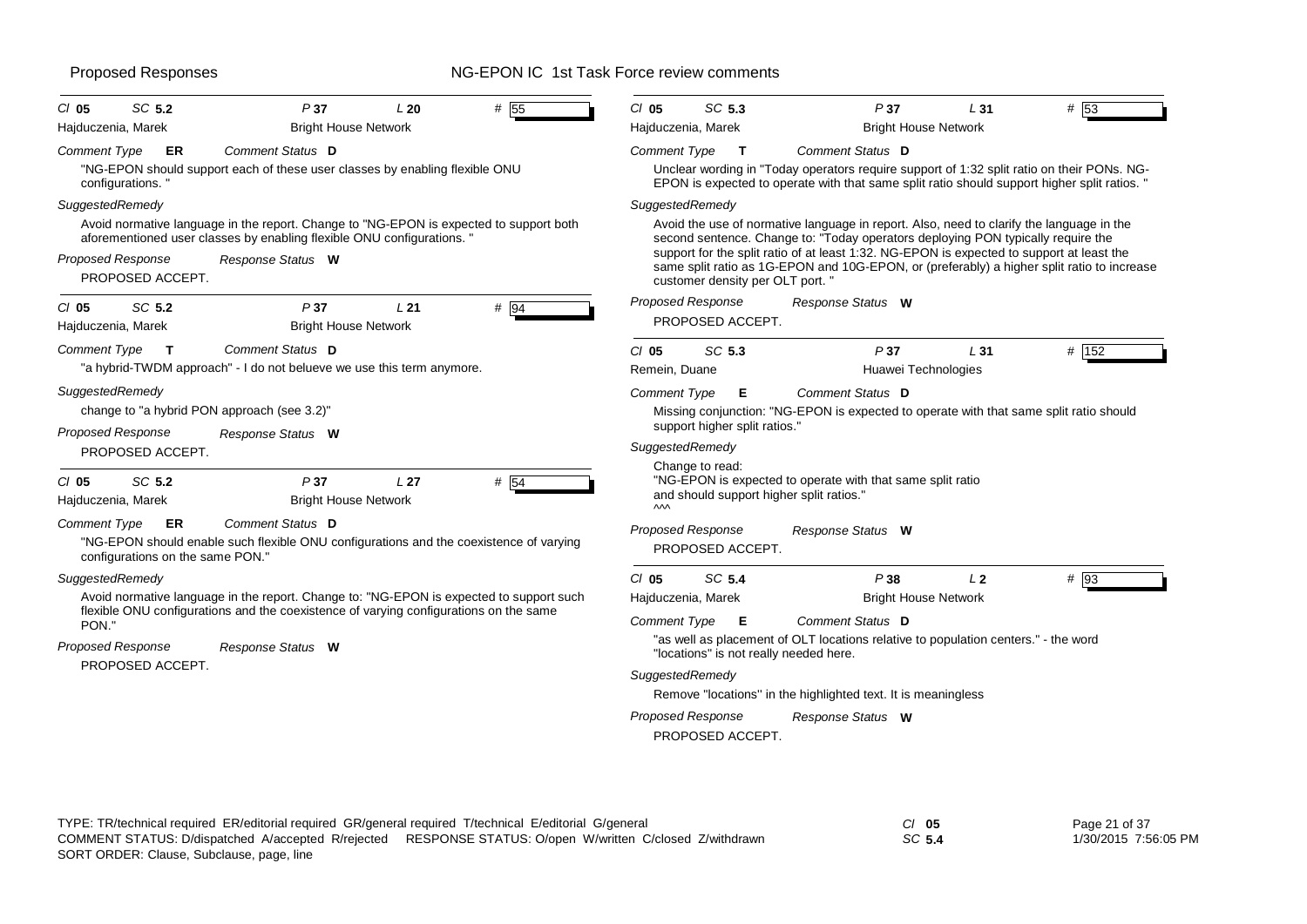| SC 5.4<br>$CI$ 05                                                                    | P38                                                                                                                                                                                                                                                                 | L6              | $#$ 95 | $CI$ 05                       | SC 5.5                                    | P38                                                                                                                                                                                                                                                                                                                                                            | L38             | # 154         |
|--------------------------------------------------------------------------------------|---------------------------------------------------------------------------------------------------------------------------------------------------------------------------------------------------------------------------------------------------------------------|-----------------|--------|-------------------------------|-------------------------------------------|----------------------------------------------------------------------------------------------------------------------------------------------------------------------------------------------------------------------------------------------------------------------------------------------------------------------------------------------------------------|-----------------|---------------|
| Hajduczenia, Marek                                                                   | <b>Bright House Network</b>                                                                                                                                                                                                                                         |                 |        | Remein, Duane                 |                                           | Huawei Technologies                                                                                                                                                                                                                                                                                                                                            |                 |               |
| Comment Type<br>- E<br>Reference needed                                              | Comment Status D                                                                                                                                                                                                                                                    |                 |        | <b>Comment Type</b>           | Е<br>"insertions loss" need not be plural | Comment Status D                                                                                                                                                                                                                                                                                                                                               |                 |               |
| SuggestedRemedy                                                                      | Use the following reference: Martin Carroll, "NG-PON2 & Opportunities for Operators",<br>presented at ECOC NG-PON2 Workshop, September 2014, Cannes                                                                                                                 |                 |        | SuggestedRemedy               | change to "insertion loss"                |                                                                                                                                                                                                                                                                                                                                                                |                 |               |
| Proposed Response<br>PROPOSED ACCEPT.                                                | Response Status W                                                                                                                                                                                                                                                   |                 |        | <b>Proposed Response</b>      | PROPOSED ACCEPT.                          | Response Status W                                                                                                                                                                                                                                                                                                                                              |                 |               |
| $CI$ 05<br>SC 5.5                                                                    | P38                                                                                                                                                                                                                                                                 | L <sub>25</sub> | # 96   | $CI$ 05<br>Hajduczenia, Marek | SC 5.7                                    | P39<br><b>Bright House Network</b>                                                                                                                                                                                                                                                                                                                             | L <sub>16</sub> | $#$ 97        |
| Hajduczenia, Marek                                                                   | <b>Bright House Network</b>                                                                                                                                                                                                                                         |                 |        | <b>Comment Type</b>           | Е                                         | Comment Status D                                                                                                                                                                                                                                                                                                                                               |                 |               |
| <b>Comment Type</b><br>E                                                             | Comment Status D<br>"<=" character got separated from the rest of the text.                                                                                                                                                                                         |                 |        |                               |                                           | No need for future tense here: "Many operators expect that NG-EPON will maintain the<br>ability to coexist" - it is a statement of a fact                                                                                                                                                                                                                      |                 |               |
| SuggestedRemedy                                                                      |                                                                                                                                                                                                                                                                     |                 |        | SuggestedRemedy               |                                           |                                                                                                                                                                                                                                                                                                                                                                |                 |               |
|                                                                                      | Make sure that there is a non-breakable space between "<=" and the following number.                                                                                                                                                                                |                 |        |                               |                                           | Change to "Many operators expect that NG-EPON maintains the ability to coexist"                                                                                                                                                                                                                                                                                |                 |               |
| THis applies to line 22, 25, 28, 31.<br><b>Proposed Response</b><br>PROPOSED ACCEPT. | Response Status W                                                                                                                                                                                                                                                   |                 |        | <b>Proposed Response</b>      | PROPOSED REJECT.                          | Response Status W                                                                                                                                                                                                                                                                                                                                              |                 |               |
| SC 5.5<br>$CI$ 05                                                                    | P38                                                                                                                                                                                                                                                                 | L26             | # 153  |                               |                                           | NG-EPON is in the future. The proposed change brings NG-EPON into the present.                                                                                                                                                                                                                                                                                 |                 |               |
| Remein, Duane                                                                        | Huawei Technologies                                                                                                                                                                                                                                                 |                 |        | $Cl$ 05                       | SC 5.7.2                                  | $P$ 42                                                                                                                                                                                                                                                                                                                                                         | L <sub>4</sub>  | $#$ 98        |
| Comment Type<br>T.                                                                   | Comment Status D                                                                                                                                                                                                                                                    |                 |        | Hajduczenia, Marek            |                                           | <b>Bright House Network</b>                                                                                                                                                                                                                                                                                                                                    |                 |               |
|                                                                                      | Given that the bullet point starts with Medium power budget class I believe the following                                                                                                                                                                           |                 |        | Comment Type                  | $\mathbf{T}$                              | Comment Status D                                                                                                                                                                                                                                                                                                                                               |                 |               |
|                                                                                      | statement should also be about med. pwr budget class:<br>"The low power budget is typically implemented in the form of PON ODN with the split ratio<br>of at least 1:32 and the reach of at least 10 km."<br>Likewise line 29 and 32 are not about low power budget |                 |        | combiner."                    |                                           | Sentence is unnecessarily complex: "The migration to NG-EPON needs to assume that at<br>the time NG-EPON becomes commercially available, the access network is expected to<br>include a mixture of 1G-EPON and 10G-EPON devices, operating with either dual-rate OLT<br>ports, or dedicated 1G-EPON and 10G-EPON OLT ports with external wavelength splitter / |                 |               |
| SuggestedRemedy                                                                      |                                                                                                                                                                                                                                                                     |                 |        | SuggestedRemedy               |                                           |                                                                                                                                                                                                                                                                                                                                                                |                 |               |
|                                                                                      | Line 26 Change "low" to "medium" so the statement reads:<br>"The medium power budget is typically implemented in the form of PON ODN with the split<br>ratio of at least 1:32 and the reach of at least 10 km."                                                     |                 |        |                               |                                           | Change to read: "When NG-EPON becomes commercially available, it is expected that in<br>many cases, the access network includes a mixture of 1G-EPON and 10G-EPON devices,<br>deployed in either of the coexistence modes discussed in 5.4.6."                                                                                                                 |                 |               |
| Line 29 Change "low" to "high"<br>Line 32 Change "low" to "extended"                 |                                                                                                                                                                                                                                                                     |                 |        | <b>Proposed Response</b>      |                                           | Response Status W                                                                                                                                                                                                                                                                                                                                              |                 |               |
| Proposed Response                                                                    | Response Status W                                                                                                                                                                                                                                                   |                 |        |                               | PROPOSED ACCEPT.                          |                                                                                                                                                                                                                                                                                                                                                                |                 |               |
| PROPOSED ACCEPT.                                                                     |                                                                                                                                                                                                                                                                     |                 |        |                               |                                           | "When evaluating migration scenarios for NG-EPON, NG-EPON designers need to<br>assume that the access network will include a mixture of 1G-EPON and 10G-EPON<br>devices. They should also assume that these devices will be deployed in either of the<br>coexistence modes discussed in 5.4.6."                                                                |                 |               |
|                                                                                      | TYPE: TR/technical required ER/editorial required GR/general required T/technical E/editorial G/general                                                                                                                                                             |                 |        |                               |                                           | $Cl$ 05                                                                                                                                                                                                                                                                                                                                                        |                 | Page 22 of 37 |

| $\sim$ . The commodition of the content required on goneral required theorimedia counter of goneral |                                                        | ິ        | .                    |
|-----------------------------------------------------------------------------------------------------|--------------------------------------------------------|----------|----------------------|
| COMMENT STATUS: D/dispatched A/accepted R/rejected                                                  | RESPONSE STATUS: O/open W/written C/closed Z/withdrawn | SC 5.7.2 | 1/30/2015 7:56:05 PM |
| SORT ORDER: Clause, Subclause, page, line                                                           |                                                        |          |                      |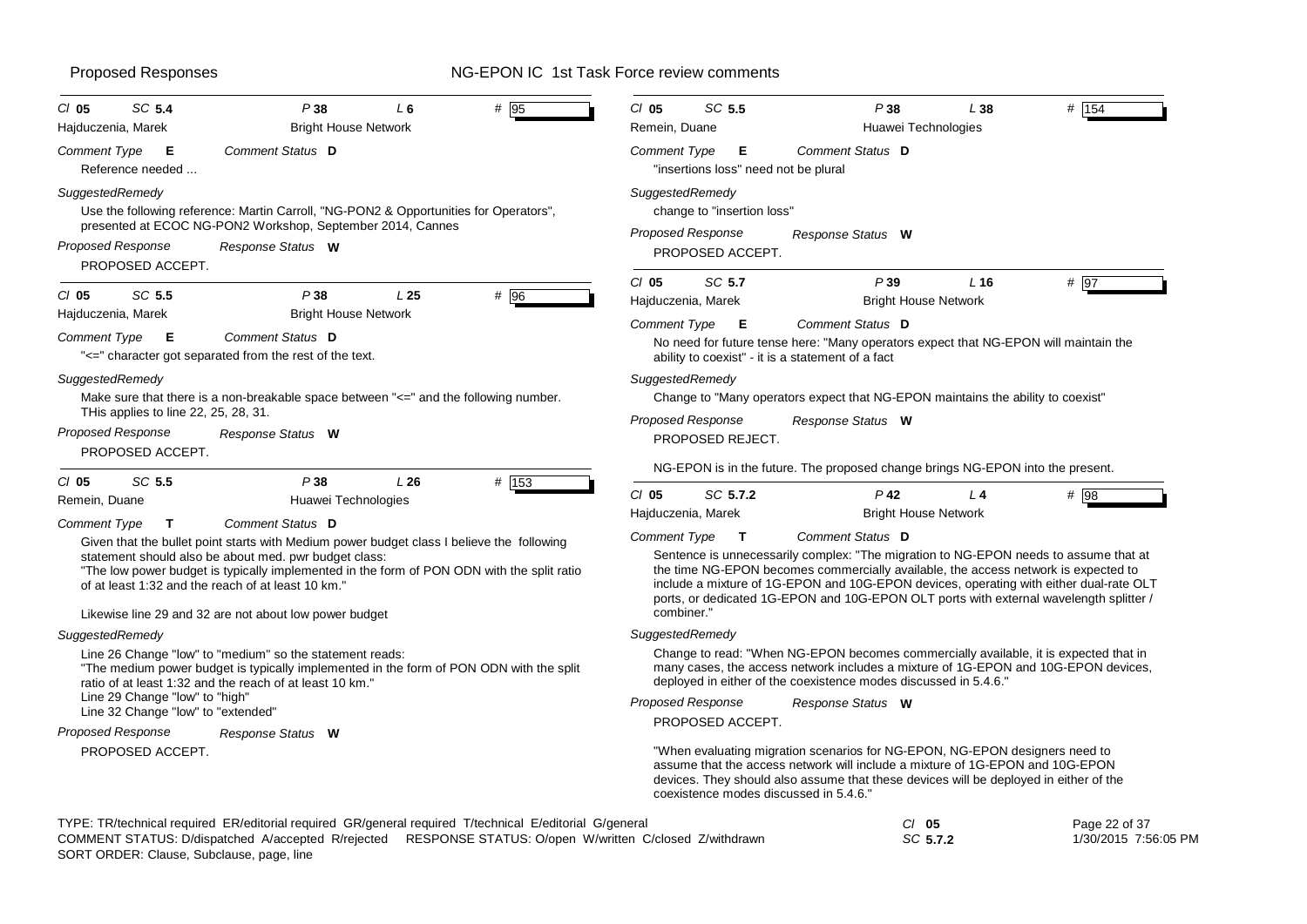| SC 5.7.3<br>$Cl$ 05<br>Hajduczenia, Marek                                                                                                                                                           | $P$ 43<br>L <sub>13</sub><br><b>Bright House Network</b>                                                                                                                     | # 99    | # 102<br>$CI$ 05<br>SC 5.7.3.7<br>P46<br>L 4<br>Hajduczenia, Marek<br><b>Bright House Network</b>                                                                                                                                                                                                                                                                                                                                                                                                                                                                                                        |
|-----------------------------------------------------------------------------------------------------------------------------------------------------------------------------------------------------|------------------------------------------------------------------------------------------------------------------------------------------------------------------------------|---------|----------------------------------------------------------------------------------------------------------------------------------------------------------------------------------------------------------------------------------------------------------------------------------------------------------------------------------------------------------------------------------------------------------------------------------------------------------------------------------------------------------------------------------------------------------------------------------------------------------|
| <b>Comment Type</b><br>Е                                                                                                                                                                            | Comment Status D<br>Cumbersome wording: "to be critical for acceptance of an NG-EPON"                                                                                        |         | Comment Status D<br>Comment Type<br>Е<br>WDM PON should WDM-PON                                                                                                                                                                                                                                                                                                                                                                                                                                                                                                                                          |
| SuggestedRemedy<br>Change to "to be critical for NG-EPON"                                                                                                                                           |                                                                                                                                                                              |         | SuggestedRemedy<br>Per comment                                                                                                                                                                                                                                                                                                                                                                                                                                                                                                                                                                           |
| <b>Proposed Response</b><br>PROPOSED ACCEPT.                                                                                                                                                        | Response Status W                                                                                                                                                            |         | Proposed Response<br>Response Status W<br>PROPOSED ACCEPT.                                                                                                                                                                                                                                                                                                                                                                                                                                                                                                                                               |
|                                                                                                                                                                                                     | "Some operators consider a critical charateristic of NG-EPON to be backward compatibility<br>and coexistence with 1G-EPON, 10G-EPON and RF overlay systems on the same ODN." |         | $Cl$ 05<br>SC 5.7.3.7<br>$P$ 46<br># 52<br>L7<br>Hajduczenia, Marek<br><b>Bright House Network</b>                                                                                                                                                                                                                                                                                                                                                                                                                                                                                                       |
| $CI$ 05<br>SC 5.7.3.4<br>Hajduczenia, Marek<br><b>Comment Type</b><br><b>TR</b>                                                                                                                     | P <sub>45</sub><br>L7<br><b>Bright House Network</b><br>Comment Status D<br>Part of the text from R09 in 5.11.4 is missing.                                                  | # 100   | Comment Type<br>Comment Status D<br><b>ER</b><br>"The operation of the wavelength configuration protocol should be reliable and prevent a<br>situation in which an ONU after a reboot / reset impacts other customers by transmitting on<br>incorrect upstream wavelength channels."<br>SuggestedRemedy                                                                                                                                                                                                                                                                                                  |
| SuggestedRemedy<br>5.7.3.3." at the end of line 7.<br><b>Proposed Response</b><br>PROPOSED REJECT.                                                                                                  | Add :", NG-EPON needs to simultaneously meet requirements listed in 5.7.3.2 and<br>Response Status W                                                                         |         | Avoid the use of normative language in the report. Change to "The operation of the<br>wavelength configuration protocol needs to be reliable and prevent a situation in which an<br>ONU after a reboot / reset impacts other customers by transmitting on incorrect upstream<br>wavelength channels."<br><b>Proposed Response</b><br>Response Status W<br>PROPOSED ACCEPT.                                                                                                                                                                                                                               |
| 89 from DR.<br>SC 5.7.3.6<br>$CI$ 05                                                                                                                                                                | Text was removed per comments and approved resolutions on R09. See R09 Comment<br>P <sub>45</sub><br>$L$ 11                                                                  | # $101$ | $Cl$ 05<br>SC 5.9<br>$P$ 46<br>L33<br># 51<br>Hajduczenia, Marek<br><b>Bright House Network</b>                                                                                                                                                                                                                                                                                                                                                                                                                                                                                                          |
| Hajduczenia, Marek<br><b>Comment Type</b><br>$\mathbf{T}$<br>5.7.3.6 is likely named incorrectly.<br>SuggestedRemedy<br>overlay", Move 5.7.3.6 to 5.7.3.5.<br>Proposed Response<br>PROPOSED ACCEPT. | <b>Bright House Network</b><br>Comment Status D<br>Change title of 5.7.3.6 to "NG-EPON Coexisting with 1G-EPON, 10G-EPON, but no RF<br>Response Status W                     |         | Comment Status D<br><b>Comment Type</b><br>ER<br>"The power-saving mechanism should be fully configurable on per ONU or OLT port basis,<br>providing the operator with full control of the sleep period, detection threshold for ONU<br>inactivity, etc.<br>SuggestedRemedy<br>Avoid normative language in the report. Change to "The power-saving mechanism needs<br>to be fully configurable on per ONU or OLT port basis, providing the operator with full<br>control of the sleep period, detection threshold for ONU inactivity, etc.<br>Proposed Response<br>Response Status W<br>PROPOSED ACCEPT. |

| Page 23 of 37 |                      |
|---------------|----------------------|
|               | 1/30/2015 7:56:05 PM |

*SC* **5.9**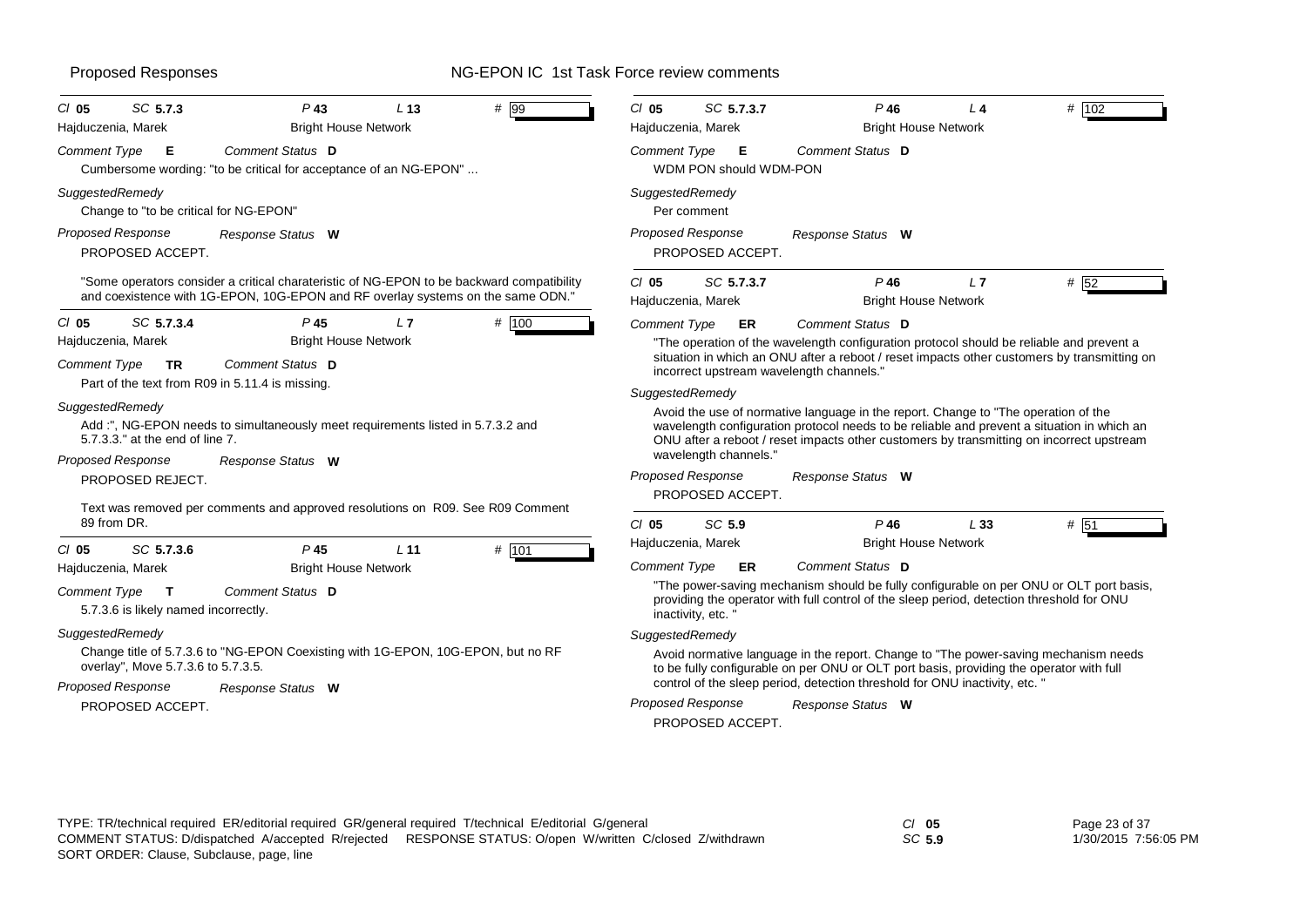| SC 5.9<br>$CI$ 05                            | P 46<br>L35                                                                                                                                                                  | $#$ 50 | $CI$ 05<br>SC <sub>7</sub>                                                                                                                                              | P 44                                                                      | $#$ 191                                                                               |  |  |  |  |
|----------------------------------------------|------------------------------------------------------------------------------------------------------------------------------------------------------------------------------|--------|-------------------------------------------------------------------------------------------------------------------------------------------------------------------------|---------------------------------------------------------------------------|---------------------------------------------------------------------------------------|--|--|--|--|
| Hajduczenia, Marek                           | <b>Bright House Network</b>                                                                                                                                                  |        | Tanaka, Kazuki                                                                                                                                                          | KDDI R&D Laboratorie                                                      |                                                                                       |  |  |  |  |
| <b>Comment Type</b><br>ER                    | <b>Comment Status</b> D                                                                                                                                                      |        | <b>Comment Type</b><br>T                                                                                                                                                | Comment Status D                                                          |                                                                                       |  |  |  |  |
|                                              | "The NG-EPON OLT should support a mix of ONUs with enabled power-saving mechanism<br>and with disabled power-saving mechanism on the same OLT port. "                        |        |                                                                                                                                                                         | overlay". But the wavelength seems to be imprecise.                       | Draft says: "Unidirectional (downstream-only, with center wavelength at 1550 nm) RF   |  |  |  |  |
| SuggestedRemedy                              |                                                                                                                                                                              |        | SuggestedRemedy                                                                                                                                                         |                                                                           |                                                                                       |  |  |  |  |
|                                              | Avoid normative language in the report. Change to "The NG-EPON OLT is expected to<br>support a mix of ONUs with enabled power-saving mechanism and with disabled power-      |        | The sentence should be changed to: "Unidirectional (downstream-only, with wavelength<br>range from 1550 nm to 1560 nm) RF overlay".                                     |                                                                           |                                                                                       |  |  |  |  |
| saving mechanism on the same OLT port. "     |                                                                                                                                                                              |        | <b>Proposed Response</b>                                                                                                                                                | Response Status W                                                         |                                                                                       |  |  |  |  |
| <b>Proposed Response</b><br>PROPOSED ACCEPT. | Response Status W                                                                                                                                                            |        | PROPOSED ACCEPT IN PRINCIPLE.                                                                                                                                           |                                                                           |                                                                                       |  |  |  |  |
|                                              |                                                                                                                                                                              |        | will resolve with other comments on this text                                                                                                                           |                                                                           |                                                                                       |  |  |  |  |
| SC 5.9<br>$CI$ 05                            | $P$ 46<br>L <sub>37</sub>                                                                                                                                                    | $#$ 49 | $CI$ 05<br>SC <sub>7</sub>                                                                                                                                              | $P$ 44                                                                    | # 192<br>$L_3$                                                                        |  |  |  |  |
| Hajduczenia, Marek                           | <b>Bright House Network</b>                                                                                                                                                  |        | Tanaka, Kazuki                                                                                                                                                          | KDDI R&D Laboratorie                                                      |                                                                                       |  |  |  |  |
| <b>Comment Type</b><br>ER                    | Comment Status D                                                                                                                                                             |        | <b>Comment Type</b><br>$\mathbf{T}$                                                                                                                                     | Comment Status D                                                          |                                                                                       |  |  |  |  |
|                                              | "The NG-EPON OLT should support different configuration parameters for the power-<br>saving mechanism for different groups of ONUs on the same OLT port."                    |        |                                                                                                                                                                         | center wavelength at 1610 nm)". But the wavelength seems to be imprecise. | Draft says: "Bidirectional (with downstream center wavelength at 1550 nm and upstream |  |  |  |  |
| SuggestedRemedy                              |                                                                                                                                                                              |        | SuggestedRemedy                                                                                                                                                         |                                                                           |                                                                                       |  |  |  |  |
| groups of ONUs on the same OLT port."        | Avoid normative language in the report. Change to "The NG-EPON OLT is expected to<br>support different configuration parameters for the power-saving mechanism for different |        | The sentence should be changed to: "Bidirectional (with downstream wavelength range<br>from 1550 nm to 1560 nm and upstream wavelength range from 1550 nm to 1610 nm)". |                                                                           |                                                                                       |  |  |  |  |
| <b>Proposed Response</b>                     | Response Status W                                                                                                                                                            |        | <b>Proposed Response</b>                                                                                                                                                | Response Status W                                                         |                                                                                       |  |  |  |  |
| PROPOSED ACCEPT.                             |                                                                                                                                                                              |        | PROPOSED ACCEPT IN PRINCIPLE.                                                                                                                                           |                                                                           |                                                                                       |  |  |  |  |
| SC 5.9<br>$Cl$ 05                            | $P$ 46<br>L39                                                                                                                                                                | # 103  | will resolve with other comments on this text                                                                                                                           |                                                                           |                                                                                       |  |  |  |  |
| Hajduczenia, Marek                           | <b>Bright House Network</b>                                                                                                                                                  |        | SC <sub>7</sub><br>$CI$ 05                                                                                                                                              | P <sub>45</sub>                                                           | # 193<br>L2                                                                           |  |  |  |  |
| <b>Comment Type</b><br>E                     | Comment Status D                                                                                                                                                             |        | Tanaka, Kazuki                                                                                                                                                          | KDDI R&D Laboratorie                                                      |                                                                                       |  |  |  |  |
|                                              | "At the same time, it is also expected that NG-EPON OLT implement" should be "At the<br>same time, it is also expected that NG-EPON OLT implement>>s<<"                      |        | <b>Comment Type</b><br>Е                                                                                                                                                | Comment Status D                                                          | Since this sub-section describes "NG-EPON Coexisting with 10G-EPON and Optional RF    |  |  |  |  |
| SuggestedRemedy                              |                                                                                                                                                                              |        |                                                                                                                                                                         | Overlay, "1G-EPON" in line 2 must be a typographical error.               |                                                                                       |  |  |  |  |
|                                              |                                                                                                                                                                              |        | SuggestedRemedy                                                                                                                                                         |                                                                           |                                                                                       |  |  |  |  |
| <b>Proposed Response</b>                     | Response Status W                                                                                                                                                            |        | Replace "1G-EPON" by "10G-EPON".                                                                                                                                        |                                                                           |                                                                                       |  |  |  |  |
| PROPOSED ACCEPT.                             |                                                                                                                                                                              |        | <b>Proposed Response</b><br>PROPOSED ACCEPT.                                                                                                                            | Response Status W                                                         |                                                                                       |  |  |  |  |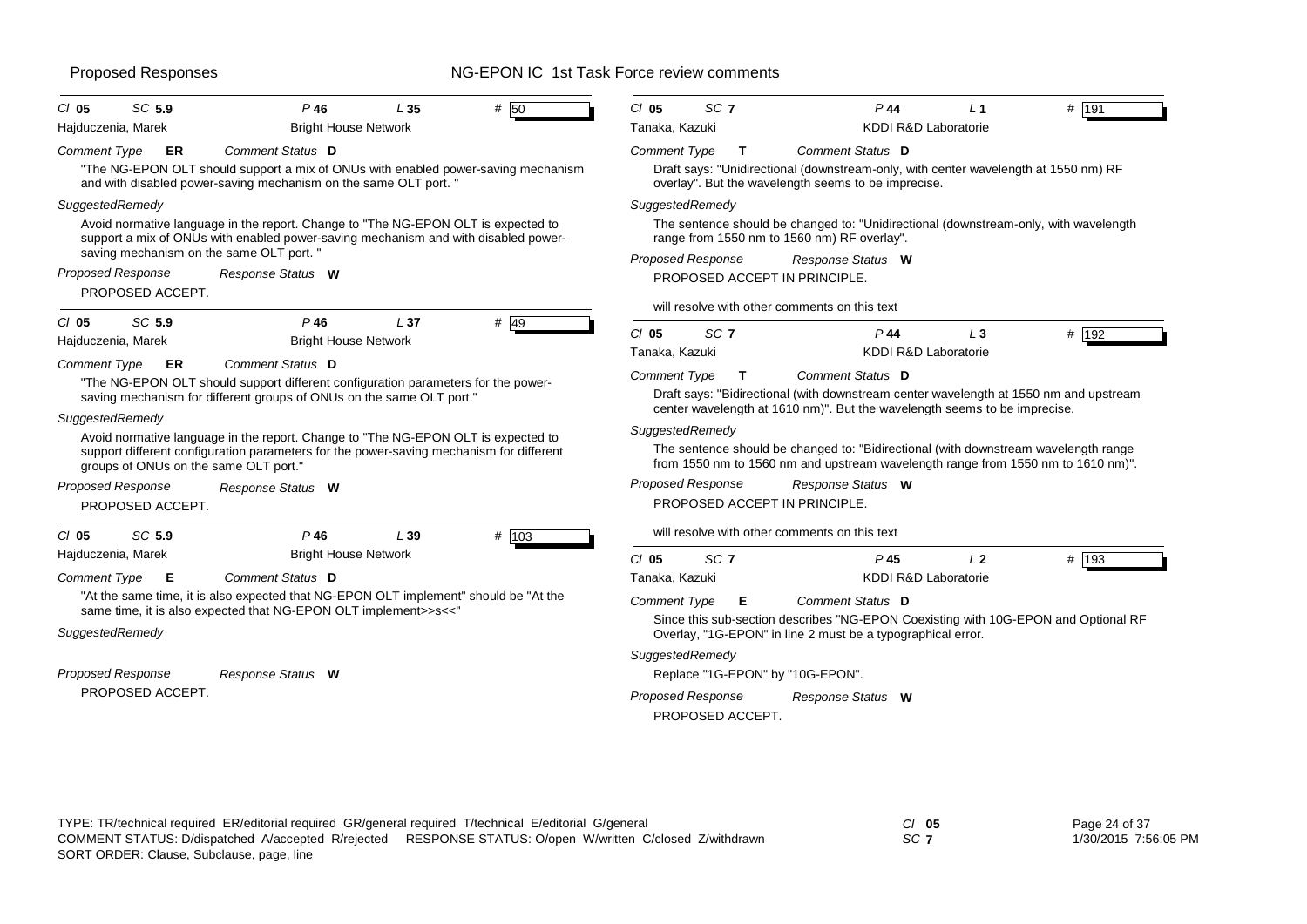| SC 7.3.3<br>$CI$ 05                                                                    | $P$ 44                                                                                                                                                                                                                                                                     | L28             | # $\overline{17}$ | $CI$ 06                                                                                                                                                                                                                                      | SC 2.3                                       | P <sub>56</sub>                                                                                                                                                     | L <sub>15</sub> | # 22          |  |  |
|----------------------------------------------------------------------------------------|----------------------------------------------------------------------------------------------------------------------------------------------------------------------------------------------------------------------------------------------------------------------------|-----------------|-------------------|----------------------------------------------------------------------------------------------------------------------------------------------------------------------------------------------------------------------------------------------|----------------------------------------------|---------------------------------------------------------------------------------------------------------------------------------------------------------------------|-----------------|---------------|--|--|
| Harstead, Ed                                                                           | Alcatel-Lucent                                                                                                                                                                                                                                                             |                 |                   | Harstead, Ed                                                                                                                                                                                                                                 |                                              | Alcatel-Lucent                                                                                                                                                      |                 |               |  |  |
| <b>Comment Type</b><br>Е                                                               | Comment Status D                                                                                                                                                                                                                                                           |                 |                   | <b>Comment Type</b>                                                                                                                                                                                                                          | Е                                            | Comment Status D                                                                                                                                                    |                 |               |  |  |
|                                                                                        | References to "RF overlay" in section title and following text remain. As discussed in<br>Atlanta, there is no definition for "RF overlay" in the document, and the term seems to be<br>used interchangeably with RFoG. I believe we agreed to use RFoG, which is defined. |                 |                   | SuggestedRemedy                                                                                                                                                                                                                              |                                              | gratuitous salesmanship in "This particular arrangement is therefore ideal for supporting<br>both residential and commercial services on a single access platform." |                 |               |  |  |
| SuggestedRemedy                                                                        | Replace "RF overlay" with "RFoG" everywhere.                                                                                                                                                                                                                               |                 |                   |                                                                                                                                                                                                                                              | Proposed Response                            | replace "is therefore ideal for supporting" with "can support"                                                                                                      |                 |               |  |  |
| <b>Proposed Response</b><br>PROPOSED ACCEPT.                                           | Response Status W                                                                                                                                                                                                                                                          |                 |                   |                                                                                                                                                                                                                                              | PROPOSED ACCEPT.                             | Response Status W                                                                                                                                                   |                 |               |  |  |
| $CI$ 06<br>SC <sub>2</sub>                                                             | P <sub>54</sub>                                                                                                                                                                                                                                                            | L <sub>13</sub> | #20               | $Cl$ 06<br>Harstead, Ed                                                                                                                                                                                                                      | SC 2.3                                       | P <sub>56</sub><br>Alcatel-Lucent                                                                                                                                   | L <sub>17</sub> | #23           |  |  |
| Harstead, Ed<br>Comment Type<br>$\mathbf{T}$<br>implementation of high speed TDM PONs. | Alcatel-Lucent<br>Comment Status D<br>Propose to add subsection 6.2.1.1 on bit-interleaving, which can facilitate the                                                                                                                                                      |                 |                   | Comment Status D<br><b>Comment Type</b><br>Е<br>gratuitous salesmanship in "Hybrid PON access systems are natural candidates for<br>stacking multiple 10G-EPON systems in either symmetric or asymmetric configurations."<br>SuggestedRemedy |                                              |                                                                                                                                                                     |                 |               |  |  |
| SuggestedRemedy                                                                        | Text will be sent in a separate contribution: ngepon_0215_harstead_01                                                                                                                                                                                                      |                 |                   |                                                                                                                                                                                                                                              |                                              | delete "are natural candidates for stacking" with "stack".                                                                                                          |                 |               |  |  |
| <b>Proposed Response</b><br>PROPOSED ACCEPT.                                           | Response Status W                                                                                                                                                                                                                                                          |                 |                   |                                                                                                                                                                                                                                              | <b>Proposed Response</b><br>PROPOSED ACCEPT. | Response Status W                                                                                                                                                   |                 |               |  |  |
| SC 2.3<br>$CI$ 06<br>Harstead, Ed                                                      | P <sub>55</sub><br>Alcatel-Lucent                                                                                                                                                                                                                                          | L <sub>17</sub> | #21               | $Cl$ 06<br>Harstead, Ed                                                                                                                                                                                                                      | SC 2.3                                       | P <sub>57</sub><br>Alcatel-Lucent                                                                                                                                   | L <sub>2</sub>  | # $\sqrt{24}$ |  |  |
| <b>Comment Type</b><br>Е                                                               | Comment Status D<br>re: "complete reuse of the currently existing TDM-PON solutions per wavelength."<br>"Complete" is an overstatement, as 10G EPON OLT and ONU optics will likely not be re-                                                                              |                 |                   | Comment Status D<br><b>Comment Type</b><br>Е<br>gratuitous salesmanship in "Such data channels are ideal to provide multi-Gb/s access<br>service to commercial customers."<br>SuggestedRemedy                                                |                                              |                                                                                                                                                                     |                 |               |  |  |
| usable.<br>SuggestedRemedy                                                             |                                                                                                                                                                                                                                                                            |                 |                   |                                                                                                                                                                                                                                              | replace "are ideal to" with "can".           |                                                                                                                                                                     |                 |               |  |  |
| Delete the sentence.                                                                   |                                                                                                                                                                                                                                                                            |                 |                   |                                                                                                                                                                                                                                              | Proposed Response                            | Response Status W                                                                                                                                                   |                 |               |  |  |
| Proposed Response<br>PROPOSED REJECT.                                                  | Response Status W                                                                                                                                                                                                                                                          |                 |                   |                                                                                                                                                                                                                                              | PROPOSED ACCEPT.                             |                                                                                                                                                                     |                 |               |  |  |
|                                                                                        | on what basis do we assume that 10G optics will not be resuable?                                                                                                                                                                                                           |                 |                   |                                                                                                                                                                                                                                              |                                              |                                                                                                                                                                     |                 |               |  |  |

*SC* **2.3**

Page 25 of 37 1/30/2015 7:56:05 PM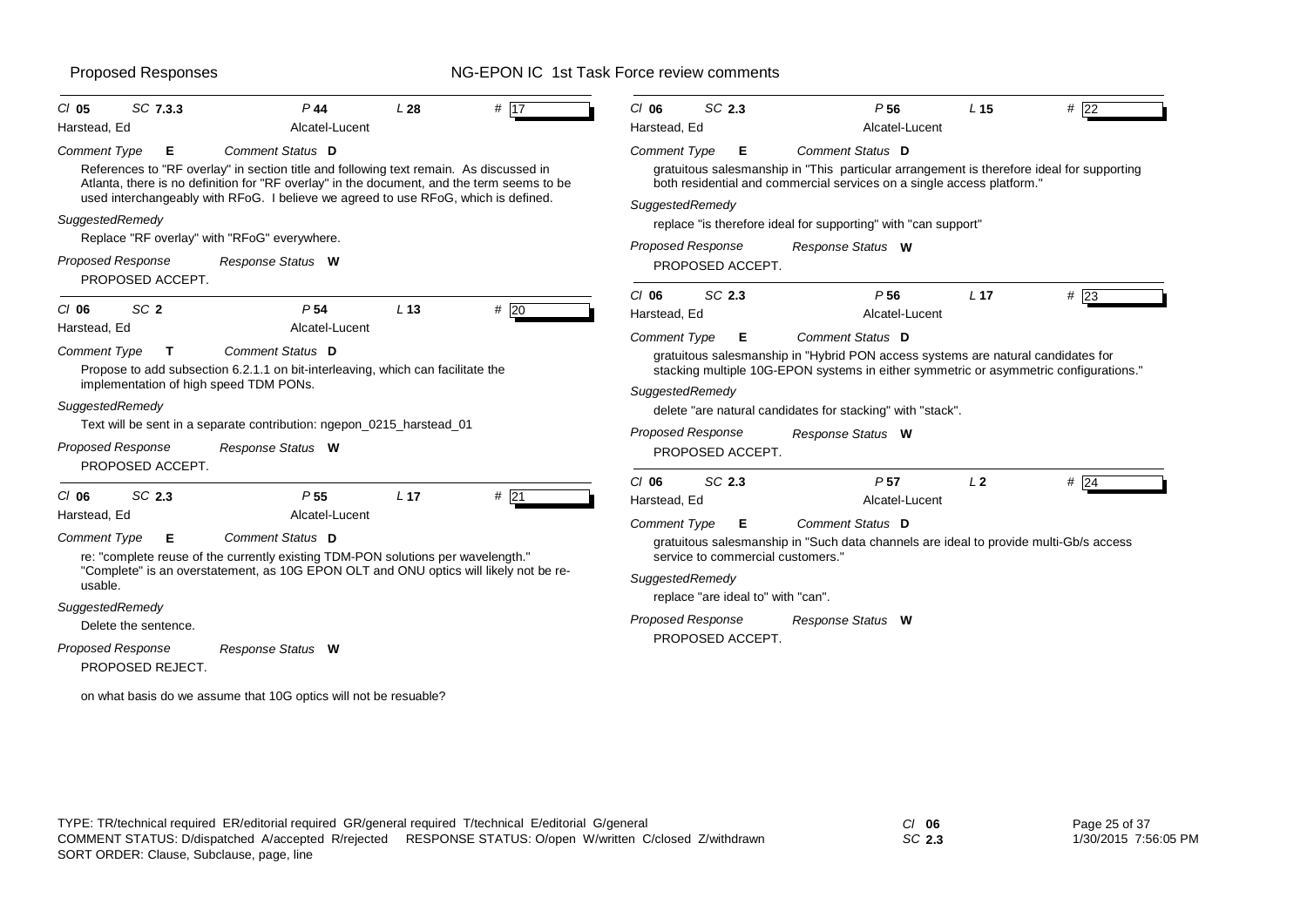| SC <sub>3</sub><br>$CI$ 06                      | P <sub>57</sub>                                                                                                                                                                                                                                                                                                                   | L20   | $#$ 28 | $CI$ 06                                                                                                                                                                                                                                                                                                                          | SC <sub>5</sub>                       | P <sub>72</sub>                                                                                                                                                            | L26    | #<br>27            |  |  |
|-------------------------------------------------|-----------------------------------------------------------------------------------------------------------------------------------------------------------------------------------------------------------------------------------------------------------------------------------------------------------------------------------|-------|--------|----------------------------------------------------------------------------------------------------------------------------------------------------------------------------------------------------------------------------------------------------------------------------------------------------------------------------------|---------------------------------------|----------------------------------------------------------------------------------------------------------------------------------------------------------------------------|--------|--------------------|--|--|
| Harstead, Ed                                    | Alcatel-Lucent                                                                                                                                                                                                                                                                                                                    |       |        | Harstead, Ed                                                                                                                                                                                                                                                                                                                     |                                       | Alcatel-Lucent                                                                                                                                                             |        |                    |  |  |
| Comment Type<br>T                               | Comment Status D                                                                                                                                                                                                                                                                                                                  |       |        | Comment Type                                                                                                                                                                                                                                                                                                                     | $\mathbf{T}$                          | Comment Status D                                                                                                                                                           |        |                    |  |  |
| coherent detection).                            | Should be clear that in the interest of low cost, only direct detection is considered (vs.                                                                                                                                                                                                                                        |       |        |                                                                                                                                                                                                                                                                                                                                  |                                       | in Figure 49, correct downstream spectrum for RFoG is still not indicated (1540-1565).<br>Also RFoG upstream spectrums are not correct: should be 1600-1620 and 1260-1360. |        |                    |  |  |
| SuggestedRemedy                                 |                                                                                                                                                                                                                                                                                                                                   |       |        | SuggestedRemedy                                                                                                                                                                                                                                                                                                                  |                                       |                                                                                                                                                                            |        |                    |  |  |
|                                                 | After "more than one bit to be encoded into a single baud." add this sentence: "To meet<br>the requirements of low cost, only direct detection systems are considered in the following                                                                                                                                            |       |        |                                                                                                                                                                                                                                                                                                                                  |                                       | correct the figure. Also, show RFoG spectra in Table 7, to be consistent with other items.                                                                                 |        |                    |  |  |
| sections."                                      |                                                                                                                                                                                                                                                                                                                                   |       |        |                                                                                                                                                                                                                                                                                                                                  | <b>Proposed Response</b>              | Response Status W                                                                                                                                                          |        |                    |  |  |
| <b>Proposed Response</b>                        | Response Status W                                                                                                                                                                                                                                                                                                                 |       |        |                                                                                                                                                                                                                                                                                                                                  | PROPOSED ACCEPT.                      |                                                                                                                                                                            |        |                    |  |  |
| PROPOSED REJECT.                                |                                                                                                                                                                                                                                                                                                                                   |       |        |                                                                                                                                                                                                                                                                                                                                  | figure source to be fixed             |                                                                                                                                                                            |        |                    |  |  |
|                                                 | earlier comments suggested removal of this text.                                                                                                                                                                                                                                                                                  |       |        |                                                                                                                                                                                                                                                                                                                                  |                                       | table 7 to be changed to read 1540-1560, 1600-1620/1300-1320                                                                                                               |        |                    |  |  |
| SC <sub>3</sub><br>$CI$ 06                      | P <sub>57</sub>                                                                                                                                                                                                                                                                                                                   | L20   | $#$ 25 | $CI$ 06                                                                                                                                                                                                                                                                                                                          | SC <sub>6</sub>                       | P <sub>74</sub>                                                                                                                                                            | $L$ 10 | # $\overline{194}$ |  |  |
| Harstead, Ed                                    | Alcatel-Lucent                                                                                                                                                                                                                                                                                                                    |       |        | Tanaka, Kazuki                                                                                                                                                                                                                                                                                                                   |                                       | KDDI R&D Laboratorie                                                                                                                                                       |        |                    |  |  |
| Comment Type<br>$\mathbf{T}$                    | Comment Status D                                                                                                                                                                                                                                                                                                                  |       |        | <b>Comment Type</b>                                                                                                                                                                                                                                                                                                              | т                                     | Comment Status D<br>In the section 5.7.2, the draft says "the NG-EPON may partially or completely reuse 1G-                                                                |        |                    |  |  |
| SuggestedRemedy<br>propose to delete this text. | the ONU side." The subsequent sections propose simple duobinary and PAM-4<br>modulation schemes that could be cost-effective in ONUs when compared to the cost of<br>tunable lasers required by some other NG-EPON candidate technologies. 25 Gb/s<br>duobinary in particular uses the same (non-tunable) ONU optics as 10G EPON. |       |        | the section 5.7.2) after the line 10 on page 74.<br>"Once all 1G-EPON active devices have been removed from the given ODN, the NG-<br>EPON may partially or completely reuse 1G-EPON downstream and/or upstream<br>spectrum, assuming that TDM or WDM separation between 10G-EPON and NG-EPON<br>upstream channels is possible." |                                       |                                                                                                                                                                            |        |                    |  |  |
| Proposed Response<br>PROPOSED ACCEPT.           | Response Status W                                                                                                                                                                                                                                                                                                                 |       |        |                                                                                                                                                                                                                                                                                                                                  | Proposed Response<br>PROPOSED ACCEPT. | Response Status W                                                                                                                                                          |        |                    |  |  |
| SC 3.6<br>$CI$ 06<br>Harstead, Ed               | P68<br>Alcatel-Lucent                                                                                                                                                                                                                                                                                                             | $L_3$ | #26    |                                                                                                                                                                                                                                                                                                                                  |                                       |                                                                                                                                                                            |        |                    |  |  |
| <b>Comment Type</b><br>Е                        | Comment Status D<br>6.3.6 is actually not a new section, it is part of 6.3.5 (OFDM)                                                                                                                                                                                                                                               |       |        |                                                                                                                                                                                                                                                                                                                                  |                                       |                                                                                                                                                                            |        |                    |  |  |
| SuggestedRemedy<br>delete 6.3.6 section title   |                                                                                                                                                                                                                                                                                                                                   |       |        |                                                                                                                                                                                                                                                                                                                                  |                                       |                                                                                                                                                                            |        |                    |  |  |
| <b>Proposed Response</b><br>PROPOSED REJECT.    | Response Status W                                                                                                                                                                                                                                                                                                                 |       |        |                                                                                                                                                                                                                                                                                                                                  |                                       |                                                                                                                                                                            |        |                    |  |  |
|                                                 | it was submitted with formatting to suggest a new section.                                                                                                                                                                                                                                                                        |       |        |                                                                                                                                                                                                                                                                                                                                  |                                       |                                                                                                                                                                            |        |                    |  |  |

TYPE: TR/technical required ER/editorial required GR/general required T/technical E/editorial G/general *Cl* **06** SORT ORDER: Clause, Subclause, page, line COMMENT STATUS: D/dispatched A/accepted R/rejected RESPONSE STATUS: O/open W/written C/closed Z/withdrawn

*SC* **6**

Page 26 of 37 1/30/2015 7:56:05 PM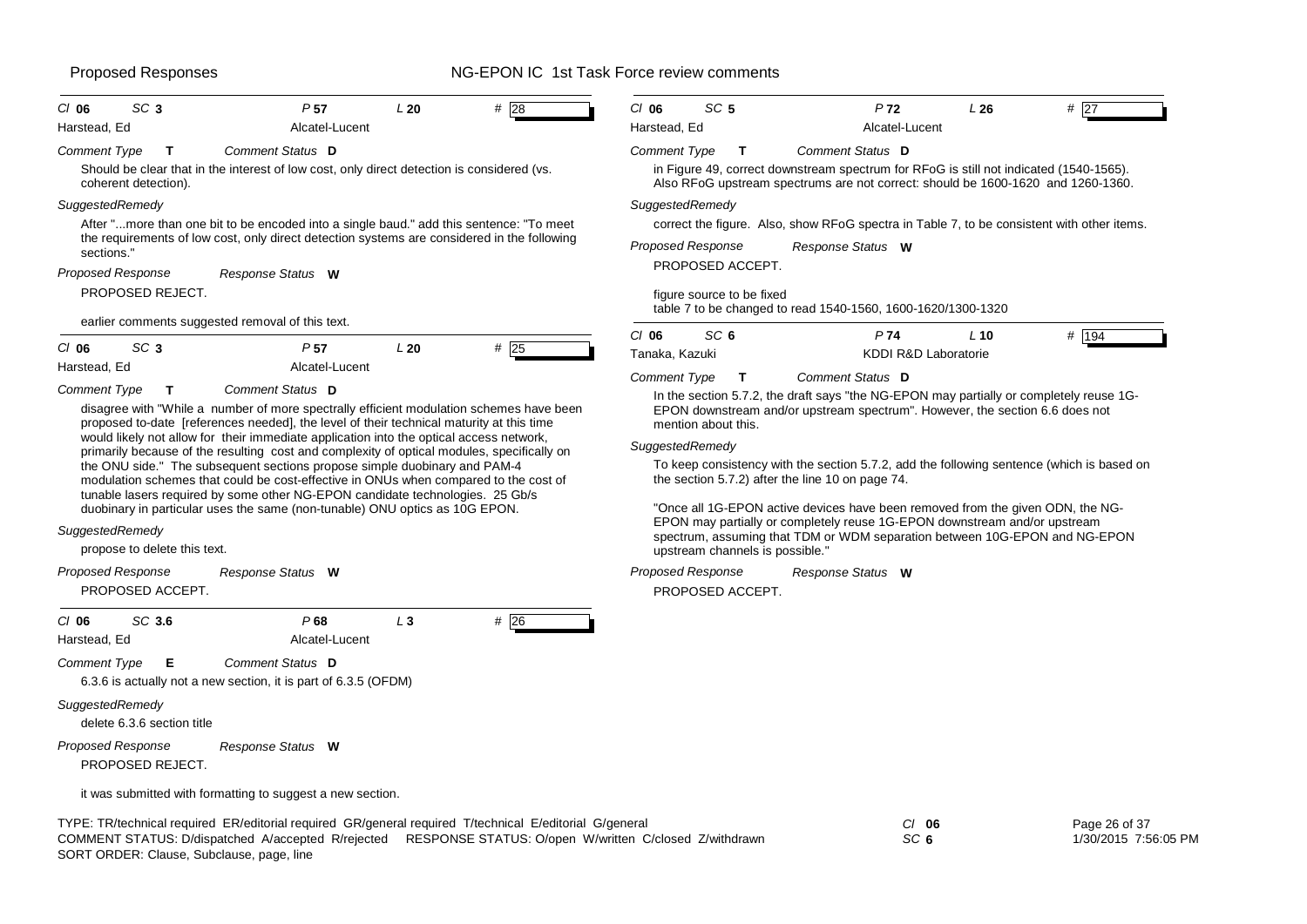| SC <sub>6</sub><br>$CI$ 06                                                                      | P74<br>Alcatel-Lucent                                                                                                                                                                                                                                                                                                                                                           | L28    | # 31 | $Cl$ 06<br>Remein, Duane | SC 6.2                                                   |   | P <sub>53</sub>                                                                                                                                                                 | L <sub>27</sub> | # 124 |  |
|-------------------------------------------------------------------------------------------------|---------------------------------------------------------------------------------------------------------------------------------------------------------------------------------------------------------------------------------------------------------------------------------------------------------------------------------------------------------------------------------|--------|------|--------------------------|----------------------------------------------------------|---|---------------------------------------------------------------------------------------------------------------------------------------------------------------------------------|-----------------|-------|--|
| Harstead, Ed<br><b>Comment Type</b><br>Е.<br>spectral widths seem arbitrary.                    | Comment Status D<br>Not sure why I understand that Plan B, which does not require co-existence with 1G-<br>EPON, does not take advantage of the O-band (while Plan D, which must require 1G-<br>EPON co-existence, does use the O-band and causes overlap). Again, 20 nm and 10 nm<br>Also don"t understand why "existing wavelength filters on 1G-EPON devices" is relevant in |        |      | Comment Type             | "CDM-PON. or"<br>SuggestedRemedy<br>Strike "CDM-PON, or" | T | Huawei Technologies<br>Comment Status D<br>While we have a description of OFDM-PON there is no such thing for CDM-PON, this is<br>the only place it is mentioned in the report. |                 |       |  |
| SuggestedRemedy                                                                                 | this scenario that does not require 1G-EPON coexistence.<br>not sure, not sure what the authors had in mind here.                                                                                                                                                                                                                                                               |        |      |                          | <b>Proposed Response</b><br>PROPOSED ACCEPT.             |   | Response Status W                                                                                                                                                               |                 |       |  |
| Proposed Response<br>PROPOSED REJECT.                                                           | Response Status W                                                                                                                                                                                                                                                                                                                                                               |        |      | $Cl$ 06<br>Harstead, Ed  | SC 6.2                                                   |   | P74<br>Alcatel-Lucent                                                                                                                                                           | L <sub>27</sub> | # 30  |  |
| please propose changes                                                                          |                                                                                                                                                                                                                                                                                                                                                                                 |        |      | <b>Comment Type</b>      |                                                          | Е | Comment Status D<br>inappropriate terminology: "RF overlay" here and throughout section 6.6                                                                                     |                 |       |  |
| SC 6.1<br>$CI$ 06<br>Harstead, Ed                                                               | <b>P74</b><br>Alcatel-Lucent                                                                                                                                                                                                                                                                                                                                                    | $L$ 14 | #29  |                          | SuggestedRemedy<br>replace with "RFoG"                   |   |                                                                                                                                                                                 |                 |       |  |
| <b>Comment Type</b><br>T                                                                        | Comment Status D<br>Plan A is for NG-EPON coexistence with 1G-EPON (1260-1360 upstream) and 10G-<br>EPON. It proposes NG-EPON to be 10 nm 1550-1560 downstream and 10 nm 1530-1540                                                                                                                                                                                              |        |      |                          | <b>Proposed Response</b><br>PROPOSED ACCEPT.             |   | Response Status W                                                                                                                                                               |                 |       |  |
| upstream: 1524-1560 and 1596-1625 nm                                                            | upstream. But why 10 nm? Seems arbitrary. TDM-PON would probably require less,<br>TWDM-PON upstream probably more, and WDM-PON definitely more. According to<br>ngepon_0115_harstead_03a.pdf, in this scenario the spectrum available is:                                                                                                                                       |        |      | $CI$ 06                  | SC 6.2.1<br>Hajduczenia, Marek<br>Comment Type T         |   | P <sub>53</sub><br># 105<br>L36<br><b>Bright House Network</b>                                                                                                                  |                 |       |  |
|                                                                                                 | downstream: 1539-1560 and 1596-1625 nm<br>(then, once the NG-EPON technology is selected and required amount of spectrum is                                                                                                                                                                                                                                                     |        |      |                          | "as shown in Figure 1 [eh2]."                            |   | <b>Comment Status D</b>                                                                                                                                                         |                 |       |  |
| SuggestedRemedy<br>1524-1560 and 1596-1625 nm                                                   | determined, then can choose from the above.<br>propose to replace 10 nm 1550-1560 downstream and 10 nm 1530-1540 with upstream:                                                                                                                                                                                                                                                 |        |      |                          | SuggestedRemedy<br><b>Proposed Response</b>              |   | Figure 1 should be Figure 29 (likely)<br>Reference [eh2] is also incorrect and needs to be updated<br>Response Status W                                                         |                 |       |  |
| <b>Proposed Response</b><br>PROPOSED ACCEPT IN PRINCIPLE.<br>need clarification from the ad-hoc | downstream: 1539-1560 and 1596-1625 nm<br>Response Status W                                                                                                                                                                                                                                                                                                                     |        |      |                          | PROPOSED ACCEPT.                                         |   |                                                                                                                                                                                 |                 |       |  |
|                                                                                                 |                                                                                                                                                                                                                                                                                                                                                                                 |        |      |                          |                                                          |   |                                                                                                                                                                                 |                 |       |  |

*SC* **6.2.1**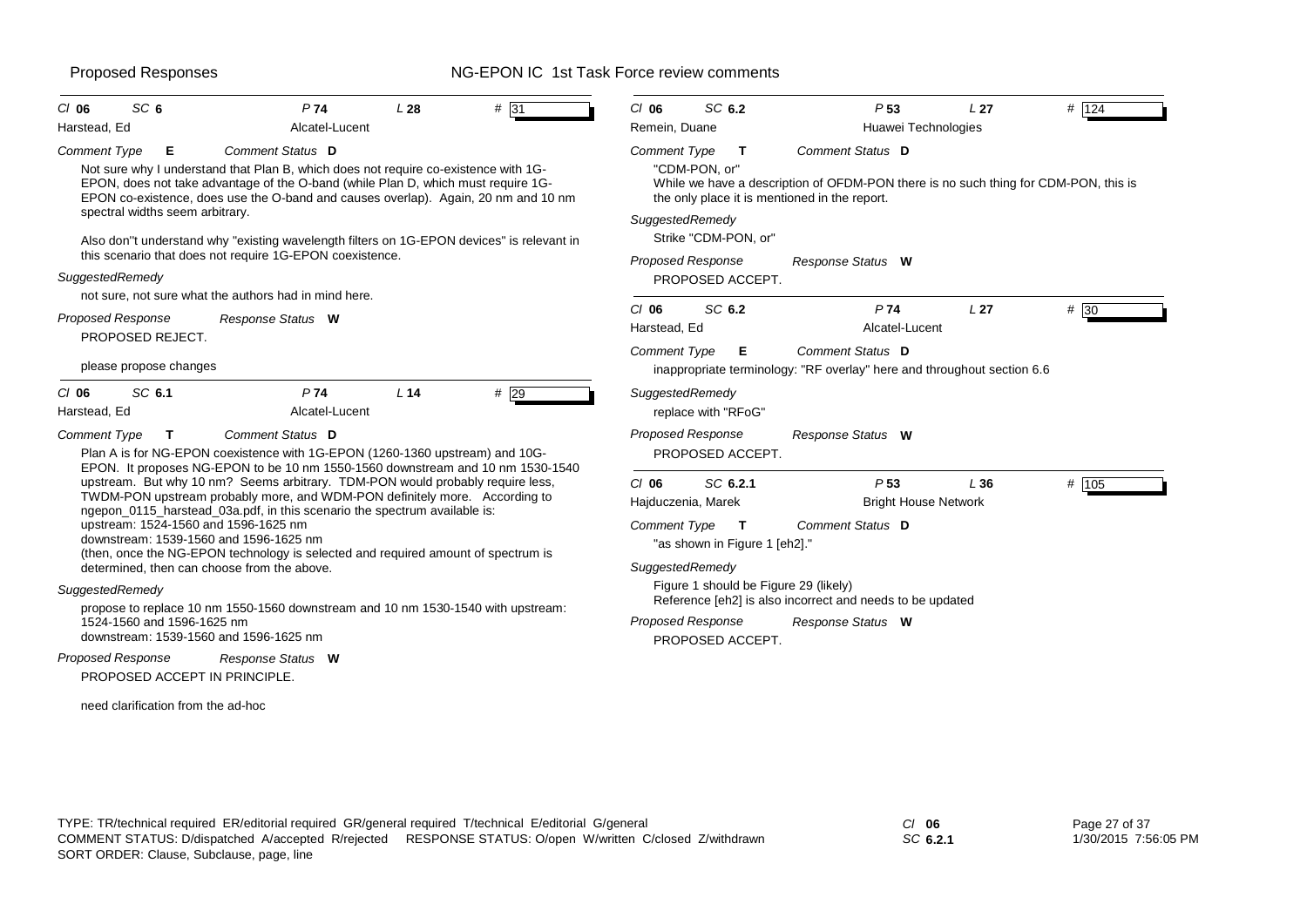| # 125                                                                                                                                | SC 6.3                                                                                                                                                                                                                                                              |  |  |  |  |  |  |  |
|--------------------------------------------------------------------------------------------------------------------------------------|---------------------------------------------------------------------------------------------------------------------------------------------------------------------------------------------------------------------------------------------------------------------|--|--|--|--|--|--|--|
| SC 6.2.1                                                                                                                             | # 126                                                                                                                                                                                                                                                               |  |  |  |  |  |  |  |
| P <sub>54</sub>                                                                                                                      | $CI$ 06                                                                                                                                                                                                                                                             |  |  |  |  |  |  |  |
| L35                                                                                                                                  | P <sub>57</sub>                                                                                                                                                                                                                                                     |  |  |  |  |  |  |  |
| $CI$ 06                                                                                                                              | L <sub>9</sub>                                                                                                                                                                                                                                                      |  |  |  |  |  |  |  |
| Huawei Technologies                                                                                                                  | Remein, Duane                                                                                                                                                                                                                                                       |  |  |  |  |  |  |  |
| Remein, Duane                                                                                                                        | Huawei Technologies                                                                                                                                                                                                                                                 |  |  |  |  |  |  |  |
| Comment Status D                                                                                                                     | Comment Status D                                                                                                                                                                                                                                                    |  |  |  |  |  |  |  |
| <b>Comment Type</b>                                                                                                                  | <b>Comment Type</b>                                                                                                                                                                                                                                                 |  |  |  |  |  |  |  |
| $\mathbf T$                                                                                                                          | Е.                                                                                                                                                                                                                                                                  |  |  |  |  |  |  |  |
| "Throughout this history, commercially deployed TDM PON bit rates have consistently                                                  | This first para with it"s four bullets is nearly identical to 6.2.1.                                                                                                                                                                                                |  |  |  |  |  |  |  |
| doubled every two years"<br>I know of no 2 Gpbs or 4 Gbps or 8 Gbps PON systems. The trend line does not reflect<br>actual PON rates | SuggestedRemedy<br>Change 6.3 as follows:                                                                                                                                                                                                                           |  |  |  |  |  |  |  |
| SuggestedRemedy                                                                                                                      | Strike the 1st para and it"s bullets.<br>Reword 1st sentence of 2nd para from:                                                                                                                                                                                      |  |  |  |  |  |  |  |
| Change to read:                                                                                                                      | "While it may be possible to achieve the next step in speed with NRZ transmission,                                                                                                                                                                                  |  |  |  |  |  |  |  |
| "On average commercially deployed TDM PON bit rates tend to double once every two                                                    | penalties resulting from increasing line rate could be offset to some extent by using more                                                                                                                                                                          |  |  |  |  |  |  |  |
| years if plotted over the last 20 years."                                                                                            | advanced, non-NRZ modulation schemes that allow more than one bit to be encoded into a                                                                                                                                                                              |  |  |  |  |  |  |  |
| <b>Proposed Response</b>                                                                                                             | single baud."                                                                                                                                                                                                                                                       |  |  |  |  |  |  |  |
| Response Status W                                                                                                                    | To:                                                                                                                                                                                                                                                                 |  |  |  |  |  |  |  |
| PROPOSED ACCEPT.                                                                                                                     | "While it may be possible to overcome the issues outlined in 6.2.1 and achieve the next                                                                                                                                                                             |  |  |  |  |  |  |  |
| P <sub>55</sub><br># 106<br>SC 6.2.3<br>L <sub>15</sub><br>$CI$ 06<br>Hajduczenia, Marek<br><b>Bright House Network</b>              | TDM-PON speed step with NRZ transmission, increased penalties due to the higher line<br>rate could be offset to some extent by using more advanced, non-NRZ modulation<br>schemes. Such schemes allow more than one bit to be encoded into a single baud. "         |  |  |  |  |  |  |  |
| Comment Status D                                                                                                                     | <b>Proposed Response</b>                                                                                                                                                                                                                                            |  |  |  |  |  |  |  |
| <b>Comment Type</b>                                                                                                                  | Response Status W                                                                                                                                                                                                                                                   |  |  |  |  |  |  |  |
| We have a name for "a hybrid TDM-PON / WDM-PON system" - it is a "hybrid PON"                                                        | PROPOSED ACCEPT.                                                                                                                                                                                                                                                    |  |  |  |  |  |  |  |
| SuggestedRemedy<br>Change "hybrid TDM-PON / WDM-PON" to "hybrid PON" within 6.2.3                                                    | SC 6.3<br>P <sub>57</sub><br># 107<br>$CI$ 06<br>L <sub>9</sub><br><b>Bright House Network</b><br>Hajduczenia, Marek                                                                                                                                                |  |  |  |  |  |  |  |
| <b>Proposed Response</b><br>Response Status W<br>PROPOSED ACCEPT.                                                                    | <b>Comment Type</b><br>Comment Status D<br>— Т<br>Text in lines 9-13 seems to be a repetition of text from introduction to 6.2.1. It is best if we<br>avoid repetition of text, unless it is strictly needed.                                                       |  |  |  |  |  |  |  |
|                                                                                                                                      | SuggestedRemedy<br>Mark the text for removal, or reference 6.2.1 for challenges of TDM PON.<br>Similarly first sentence on page 57, line 26 should be changed to read: "NRZ modulation is<br>the simplest and lowest cost way to transmit data over optical fiber." |  |  |  |  |  |  |  |

*Response Status* **W** *Proposed Response*

PROPOSED ACCEPT.

*SC* **6.3**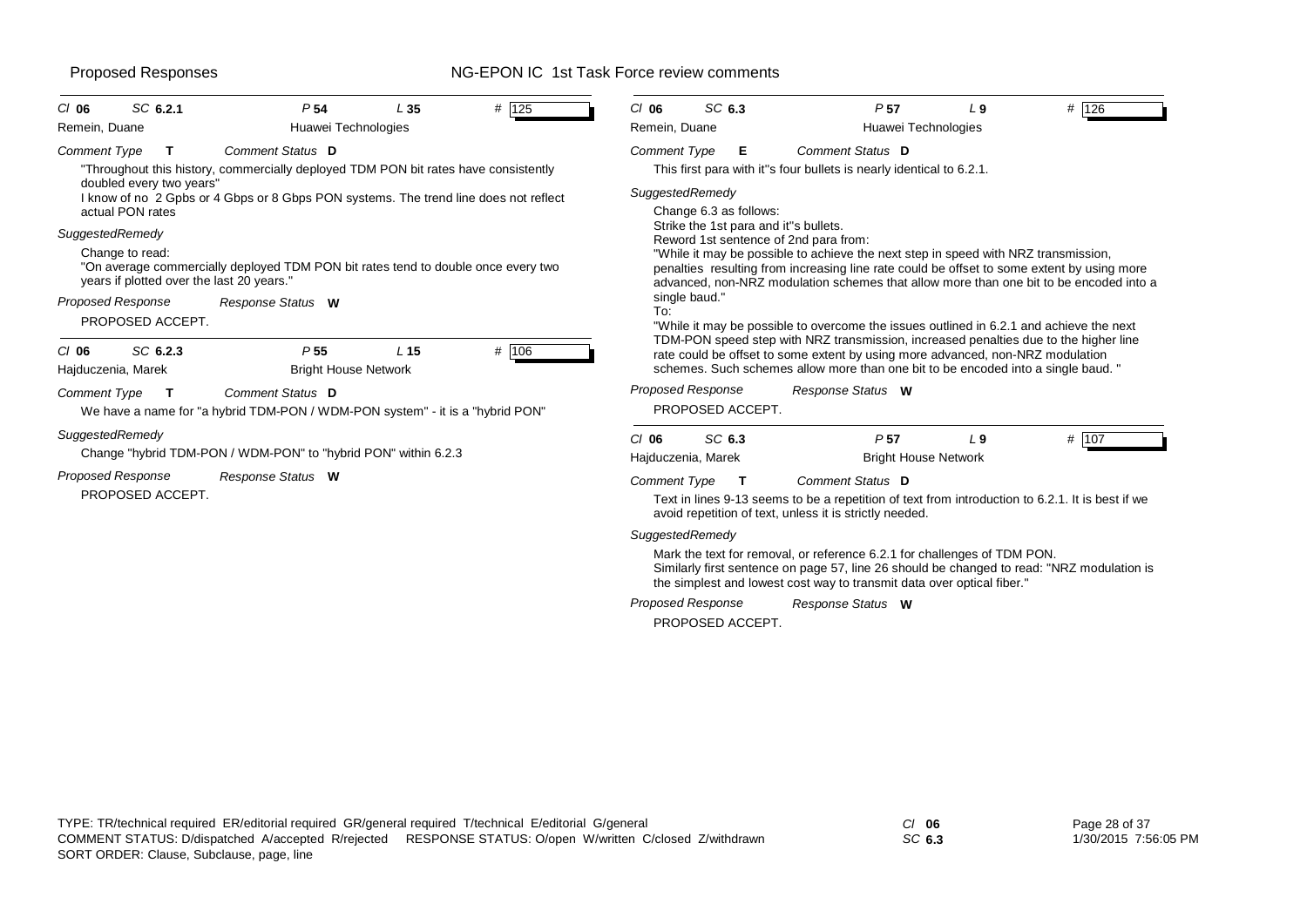| SC 6.3<br>$CI$ 06                                                                   | P <sub>75</sub>                                                                                                                                                                                                                                               | L <sub>1</sub> | $#$ 32 | $CI$ 06                                   | SC 6.3.1                                     | P <sub>58</sub>                                                                                                                                  | L <sub>18</sub> | # 127 |
|-------------------------------------------------------------------------------------|---------------------------------------------------------------------------------------------------------------------------------------------------------------------------------------------------------------------------------------------------------------|----------------|--------|-------------------------------------------|----------------------------------------------|--------------------------------------------------------------------------------------------------------------------------------------------------|-----------------|-------|
| Harstead, Ed                                                                        | Alcatel-Lucent                                                                                                                                                                                                                                                |                |        | Remein, Duane                             |                                              | Huawei Technologies                                                                                                                              |                 |       |
| <b>Comment Type</b><br>$\mathbf{T}$<br>upstream: 1524-1539<br>downstream: 1596-1599 | Comment Status D<br>Plan C is the most constrained case. When the correct spectra for RFoG are considered,<br>the available spectrum to avoid overlap are:<br>as indicated in ngepon_0115_harstead_03a.pdf<br>(Again, 10 nm spectra mentioned are arbitrary). |                |        | Comment Type<br>launch<br>SuggestedRemedy | E.<br>wording improvement:                   | Comment Status D<br>"For the upstream direction, 10GBASE-PR(X)-D4 has 0.5 dB worse sensitivity, so ONU<br>powers will need to be 0.5 dB higher." |                 |       |
| SuggestedRemedy                                                                     | replace 1595-1605/1530-1540 with 1596-1599/1524-1539.                                                                                                                                                                                                         |                |        | change to:                                |                                              | "In the upstream direction, the 10GBASE-PR(X)-D4 receive sensitivity is 0.5 dB worse, so<br>ONU launch powers will need to be 0.5 dB higher."    |                 |       |
| <b>Proposed Response</b>                                                            | Response Status W<br>PROPOSED ACCEPT IN PRINCIPLE.                                                                                                                                                                                                            |                |        |                                           | <b>Proposed Response</b><br>PROPOSED ACCEPT. | Response Status W                                                                                                                                |                 |       |
| need clarification from the ad-hoc                                                  |                                                                                                                                                                                                                                                               |                |        | $CI$ 06                                   | SC 6.3.1                                     | P <sub>58</sub>                                                                                                                                  | L20             | # 128 |
| $CI$ 06<br>SC 6.3.1                                                                 | P <sub>57</sub>                                                                                                                                                                                                                                               | L26            | # 108  | Remein, Duane                             |                                              | Huawei Technologies                                                                                                                              |                 |       |
| Hajduczenia, Marek<br><b>Comment Type</b>                                           | <b>Bright House Network</b><br>Comment Status D                                                                                                                                                                                                               |                |        | <b>Comment Type</b>                       | E<br>missing space: "25 Gb/sand"             | Comment Status D                                                                                                                                 |                 |       |
| Е                                                                                   | It is not clear why the whole text is written in Past Simple tense.                                                                                                                                                                                           |                |        | SuggestedRemedy                           | to: "25 Gb/s and"                            |                                                                                                                                                  |                 |       |
| SuggestedRemedy                                                                     | Convert the statement into Present Simple.                                                                                                                                                                                                                    |                |        |                                           | $\boldsymbol{\wedge}$<br>Proposed Response   | Response Status W                                                                                                                                |                 |       |
| Proposed Response<br>PROPOSED REJECT.                                               | Response Status W                                                                                                                                                                                                                                             |                |        |                                           | PROPOSED ACCEPT.                             |                                                                                                                                                  |                 |       |
|                                                                                     | The text refers to events in the past. How do you expect to convert that to present tense?                                                                                                                                                                    |                |        | $Cl$ 06                                   | SC 6.3.1<br>Hajduczenia, Marek               | P <sub>58</sub><br><b>Bright House Network</b>                                                                                                   | L <sub>6</sub>  | # 110 |
| SC 6.3.1<br>$CI$ 06<br>Hajduczenia, Marek                                           | P <sub>57</sub><br><b>Bright House Network</b>                                                                                                                                                                                                                | L37            | # 109  |                                           | Comment Type E                               | Comment Status D<br>It is not clear why the NOTE text is in parent                                                                               |                 |       |
| <b>Comment Type</b><br>ER                                                           | Comment Status D<br>Avoid breaking tables across pages                                                                                                                                                                                                        |                |        | SuggestedRemedy                           |                                              | Remove () around the note. It can be part of the main text without any problems.                                                                 |                 |       |
| SuggestedRemedy                                                                     |                                                                                                                                                                                                                                                               |                |        |                                           | Proposed Response<br>PROPOSED ACCEPT.        | Response Status W                                                                                                                                |                 |       |
| Proposed Response<br>PROPOSED ACCEPT.                                               | Response Status W                                                                                                                                                                                                                                             |                |        |                                           |                                              |                                                                                                                                                  |                 |       |

TYPE: TR/technical required ER/editorial required GR/general required T/technical E/editorial G/general *Cl* **06** SORT ORDER: Clause, Subclause, page, line COMMENT STATUS: D/dispatched A/accepted R/rejected RESPONSE STATUS: O/open W/written C/closed Z/withdrawn

*SC* **6.3.1**

Page 29 of 37 1/30/2015 7:56:05 PM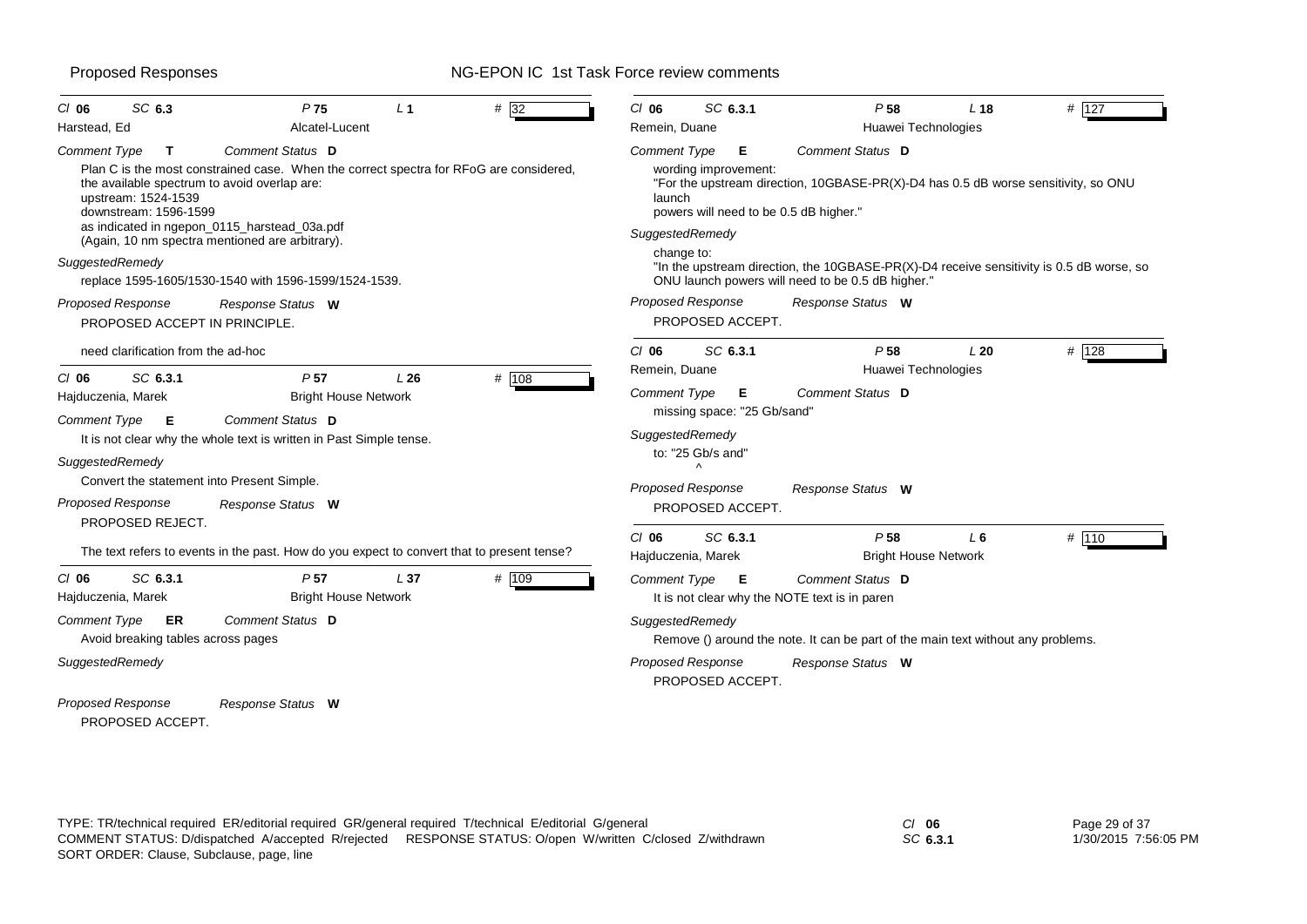| SC 6.3.2<br>$CI$ 06<br>Hajduczenia, Marek                                                                           | P <sub>59</sub><br><b>Bright House Network</b>                                                                                                                                                                                                                                                                                                                                                                                                                                | L <sub>0</sub>  | $\#$ 48 | $CI$ 06<br>Hajduczenia, Marek                                      | SC 6.3.2                                           | P61                                                                                                                                                                                                                                                                                                                            | L <sub>12</sub><br><b>Bright House Network</b> | # 113   |
|---------------------------------------------------------------------------------------------------------------------|-------------------------------------------------------------------------------------------------------------------------------------------------------------------------------------------------------------------------------------------------------------------------------------------------------------------------------------------------------------------------------------------------------------------------------------------------------------------------------|-----------------|---------|--------------------------------------------------------------------|----------------------------------------------------|--------------------------------------------------------------------------------------------------------------------------------------------------------------------------------------------------------------------------------------------------------------------------------------------------------------------------------|------------------------------------------------|---------|
| Comment Type<br>ER<br>SuggestedRemedy<br><b>Proposed Response</b>                                                   | Comment Status D<br>"To cost-optimize a TDM-PON, the lowest bandwidth components should be placed in the<br>ONU, i.e., the duobinary encoding should be done by the ONU receiver for downstream"<br>Avoid normative language in the report. Change to: "To cost-optimize a TDM-PON, the<br>lowest bandwidth components need to be placed in the ONU, i.e., the duobinary encoding<br>is performed within the ONU receiver for the downstream direction."<br>Response Status W |                 |         | <b>Comment Type</b><br>SuggestedRemedy<br>with "DC".               | ER<br><b>Proposed Response</b><br>PROPOSED ACCEPT. | Comment Status D<br>"dispersion compensation for the considered bit rates" - I believe early on we define the<br>acronym DC for Dispersion Compensation. It is not userd consistently, though, in the draft<br>Replace all instances of "dispersion compensation" when the name of a function is implied,<br>Response Status W |                                                |         |
| PROPOSED ACCEPT.<br>ONU receiver for downstream transmission.                                                       | "A TDM-PON can be cost-optimized by placing low bandwidth components in the ONU.<br>When using duobinary encoding, this would imply that the encoding is performed at the                                                                                                                                                                                                                                                                                                     |                 |         | $CI$ 06<br>Hajduczenia, Marek<br><b>Comment Type</b>               | SC 6.3.2<br>Е                                      | P61<br>Comment Status D                                                                                                                                                                                                                                                                                                        | L <sub>13</sub><br><b>Bright House Network</b> | # 114   |
| SC 6.3.2<br>$CI$ 06<br>Hajduczenia, Marek<br>Comment Type<br>ER<br>SuggestedRemedy                                  | P <sub>59</sub><br><b>Bright House Network</b><br>Comment Status D<br>Format of Table 4 is different than any other table in the document (1, 2, 3)                                                                                                                                                                                                                                                                                                                           | L <sub>13</sub> | # 111   | SuggestedRemedy<br>Remove                                          | <b>Proposed Response</b><br>PROPOSED ACCEPT.       | Some garbage "PAM-4 Modulation" text leaft begind in line 13<br>Response Status W                                                                                                                                                                                                                                              |                                                |         |
| <b>Proposed Response</b><br>PROPOSED ACCEPT.<br>document had consistent table formatting.                           | Align formats of all tables in the document to make them consistent.<br>Response Status W<br>NOTE: This is NOT the same as the document sent by the editor to the chair. That                                                                                                                                                                                                                                                                                                 |                 |         | $CI$ 06<br>Remein, Duane<br><b>Comment Type</b><br>SuggestedRemedy | SC 6.3.2<br>Е<br>Stray PAM-4 Modulation            | P61<br>Huawei Technologies<br>Comment Status D                                                                                                                                                                                                                                                                                 | L <sub>13</sub>                                | $#$ 131 |
| SC 6.3.2<br>$CI$ 06<br>Hajduczenia, Marek<br>Comment Type<br>E                                                      | P60<br><b>Bright House Network</b><br>Comment Status D<br>It is not clear why the text on page 60, lines 27-31 and following page, lines 1-8 is bulleted.                                                                                                                                                                                                                                                                                                                     | L <sub>27</sub> | # 112   | strike                                                             | <b>Proposed Response</b><br>PROPOSED ACCEPT.       | Response Status W                                                                                                                                                                                                                                                                                                              |                                                |         |
| SuggestedRemedy<br>Convert the target text into regular paragraphs.<br><b>Proposed Response</b><br>PROPOSED REJECT. | Response Status W<br>Bullets assist in readability of the three options mentioned in the preceding paragraph                                                                                                                                                                                                                                                                                                                                                                  |                 |         |                                                                    |                                                    |                                                                                                                                                                                                                                                                                                                                |                                                |         |

TYPE: TR/technical required ER/editorial required GR/general required T/technical E/editorial G/general *Cl* **06** SORT ORDER: Clause, Subclause, page, line COMMENT STATUS: D/dispatched A/accepted R/rejected RESPONSE STATUS: O/open W/written C/closed Z/withdrawn

*SC* **6.3.2**

Page 30 of 37 1/30/2015 7:56:05 PM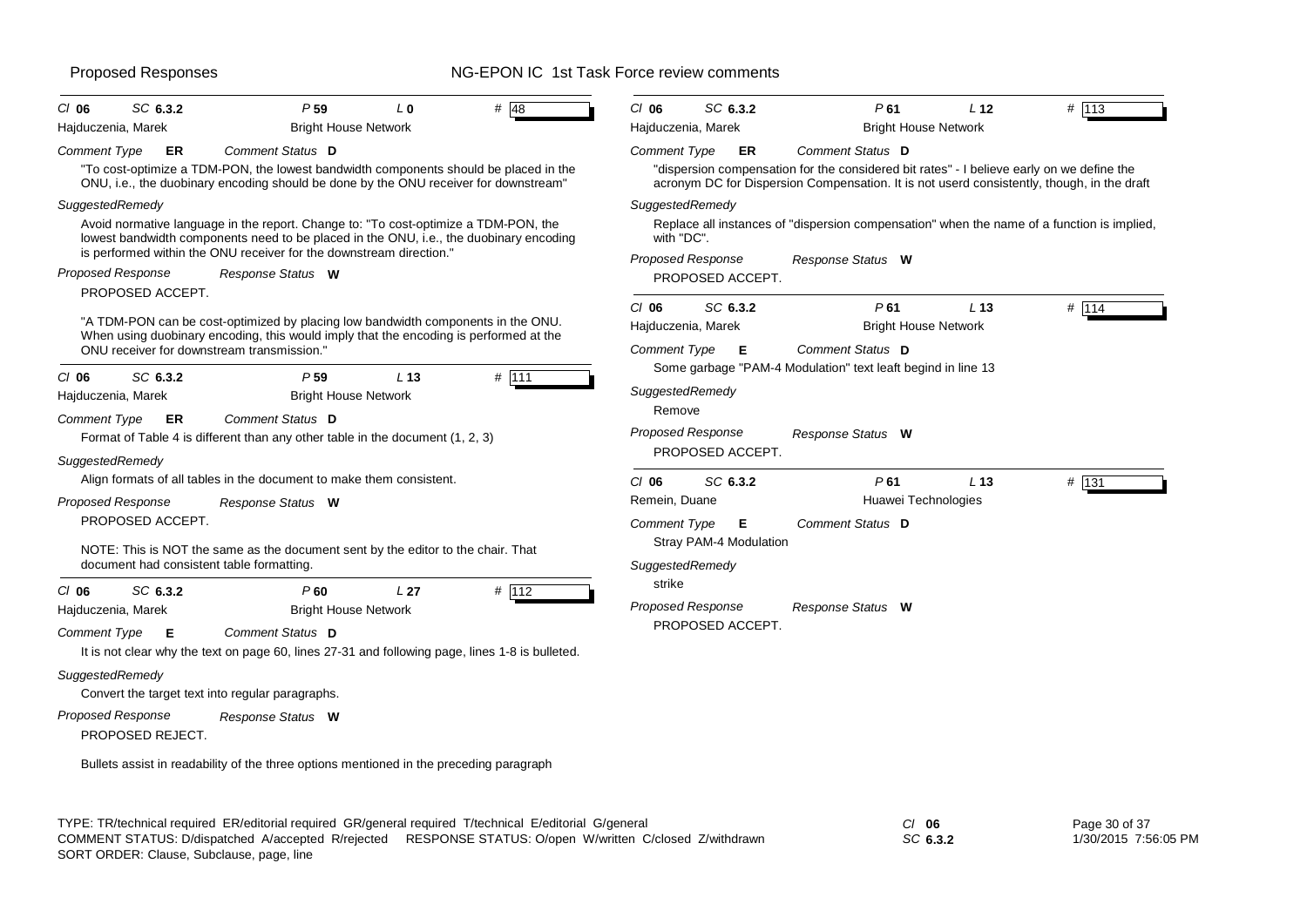| $CI$ 06<br>Remein, Duane                  | SC 6.3.2                                         | P61<br>Huawei Technologies                                                                                                                                                                                                                                                                            | L <sub>5</sub>  | # 130 | $Cl$ 06<br>Hajduczenia, Marek                  | SC 6.3.4.2                 | P64<br><b>Bright House Network</b>                                                                                                                             | L 6             | $#$ 47 |
|-------------------------------------------|--------------------------------------------------|-------------------------------------------------------------------------------------------------------------------------------------------------------------------------------------------------------------------------------------------------------------------------------------------------------|-----------------|-------|------------------------------------------------|----------------------------|----------------------------------------------------------------------------------------------------------------------------------------------------------------|-----------------|--------|
| <b>Comment Type</b>                       | Е<br>Undefined term "FBG"                        | Comment Status D<br>Also I don"t then we want dispersion compensation_s_                                                                                                                                                                                                                              |                 |       | <b>Comment Type</b><br>tolerance."             | ER                         | Comment Status D<br>"PAM-4 has half the baud rate as duobinary, which should lead to superior dispersion                                                       |                 |        |
| SuggestedRemedy                           |                                                  |                                                                                                                                                                                                                                                                                                       |                 |       | SuggestedRemedy                                |                            |                                                                                                                                                                |                 |        |
|                                           | Change to Fiber Bragg grating base DC            |                                                                                                                                                                                                                                                                                                       |                 |       |                                                |                            | Avoid normative language in the report. Change to: "PAM-4 has half the baud rate as<br>duobinary, which is expected to lead to superior dispersion tolerance." |                 |        |
|                                           | <b>Proposed Response</b><br>PROPOSED ACCEPT.     | Response Status W                                                                                                                                                                                                                                                                                     |                 |       | <b>Proposed Response</b>                       | PROPOSED REJECT.           | Response Status W                                                                                                                                              |                 |        |
| $Cl$ 06<br>Hajduczenia, Marek             | SC 6.3.3                                         | P62<br><b>Bright House Network</b>                                                                                                                                                                                                                                                                    | L <sub>2</sub>  | # 115 |                                                | modulation scheme.         | This "should" doesnt imply a requirement, but implies a quality/characteristic of the                                                                          |                 |        |
| <b>Comment Type</b>                       | $\mathbf{T}$<br>combined into a single sentence. | Comment Status D<br>"This leads to a signal with about half the signal spectrum, requiring components with<br>about half the bandwidth (see Table 5), while improving dispersion tolerance. All of this<br>with perhaps a manageable increase in complexity." - this sentence could be simplified and |                 |       | $CI$ 06<br>Powell, Bill<br><b>Comment Type</b> | SC 6.3.4.2<br><b>ER</b>    | P64<br>Alcatel-Lucent<br>Comment Status D                                                                                                                      | L7              | # $43$ |
| SuggestedRemedy                           |                                                  | Change to "This leads to a signal with about half the signal spectrum, requiring<br>components with about half the bandwidth (see Table 5), while improving dispersion<br>tolerancec with a manageable increase in complexity."                                                                       |                 |       | SuggestedRemedy<br><b>Proposed Response</b>    |                            | Replace editor note "[REF]" with reference "[21]"<br>Response Status W                                                                                         |                 |        |
|                                           | <b>Proposed Response</b><br>PROPOSED ACCEPT.     | Response Status W                                                                                                                                                                                                                                                                                     |                 |       |                                                | PROPOSED ACCEPT.           |                                                                                                                                                                |                 |        |
| $CI$ 06                                   | SC 6.3.4.1                                       | P62                                                                                                                                                                                                                                                                                                   | L <sub>27</sub> | # 116 | $Cl$ 06<br>Hajduczenia, Marek                  | SC 6.3.4.3                 | P64<br><b>Bright House Network</b>                                                                                                                             | L <sub>19</sub> | # $46$ |
| Hajduczenia, Marek<br><b>Comment Type</b> | $\mathbf{T}$                                     | <b>Bright House Network</b><br>Comment Status D                                                                                                                                                                                                                                                       |                 |       | <b>Comment Type</b>                            | <b>ER</b>                  | Comment Status D<br>"should be more than offset by reduced signal distortion"                                                                                  |                 |        |
| SuggestedRemedy                           |                                                  | Note "(25 Gb/s NRZ requires about 17.5 GHz, and is therefore unworkable with a 7 GHz<br>receiver)" has nothing to do with the comparison of PAM-4 and duobinary                                                                                                                                       |                 |       | SuggestedRemedy                                | reduced signal distortion" | Avoid normative language in the report. Change to "is expected to be at least offset by                                                                        |                 |        |
|                                           | Remobve the note<br>Proposed Response            | Response Status W                                                                                                                                                                                                                                                                                     |                 |       | <b>Proposed Response</b>                       | PROPOSED ACCEPT.           | Response Status W                                                                                                                                              |                 |        |

*SC* **6.3.4.3**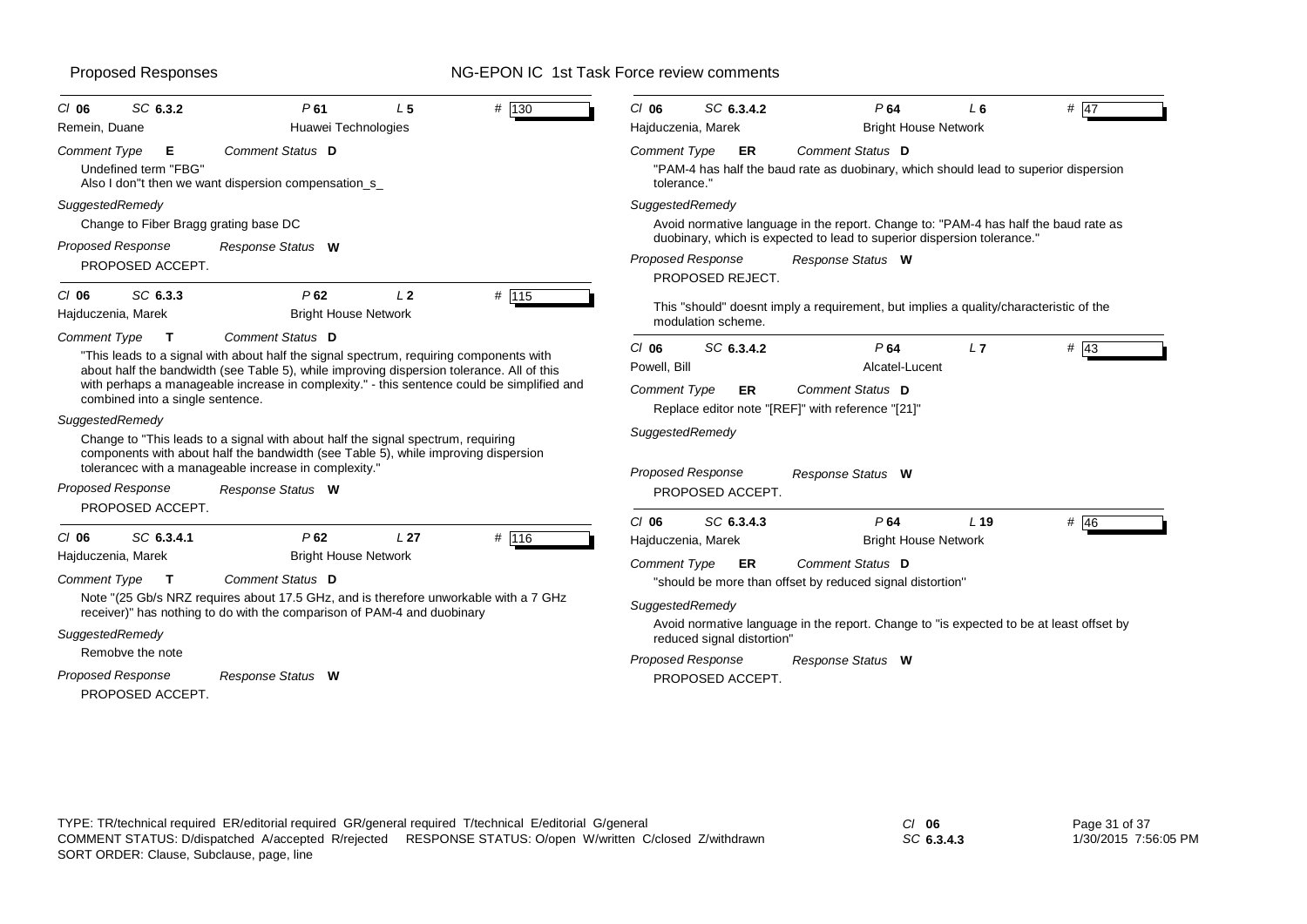| SC 6.3.5<br>$CI$ 06<br>Remein, Duane                               | P65<br>Huawei Technologies                                                                                                                         | L <sub>17</sub> | # 132                               | $Cl$ 06<br>SC 6.3.6<br>Hajduczenia, Marek                                                                                                                                                                                                                                                                                 | P68<br><b>Bright House Network</b> | $L_3$                                                                      | # 117 |  |  |  |  |
|--------------------------------------------------------------------|----------------------------------------------------------------------------------------------------------------------------------------------------|-----------------|-------------------------------------|---------------------------------------------------------------------------------------------------------------------------------------------------------------------------------------------------------------------------------------------------------------------------------------------------------------------------|------------------------------------|----------------------------------------------------------------------------|-------|--|--|--|--|
| <b>Comment Type</b><br>T                                           | Comment Status D<br>"A cyclic prefix is added to minimize inter-symbol interference (ISI)"                                                         |                 |                                     | Comment Type<br>TR<br>Unknown reference [NG-PON2 WP]                                                                                                                                                                                                                                                                      | Comment Status D                   |                                                                            |       |  |  |  |  |
| SuggestedRemedy                                                    | I don"t think the CP minimizes the ISI rather it mitigates it"s impact.<br>ISI is not use anywhere else in the doc and does note need it"s own TLA |                 |                                     | SuggestedRemedy<br>Provide the reference to this paper<br><b>Proposed Response</b><br>Response Status W<br>PROPOSED ACCEPT.                                                                                                                                                                                               |                                    |                                                                            |       |  |  |  |  |
|                                                                    | Change to: "A cyclic prefix is added to mitigate inter-symbol interference"                                                                        |                 |                                     |                                                                                                                                                                                                                                                                                                                           |                                    |                                                                            |       |  |  |  |  |
| <b>Proposed Response</b><br>PROPOSED ACCEPT.                       | Response Status W                                                                                                                                  |                 |                                     | Reference was requested in the last meeting.                                                                                                                                                                                                                                                                              |                                    |                                                                            |       |  |  |  |  |
| SC 6.3.5<br>$CI$ 06<br>Remein, Duane                               | P65<br>Huawei Technologies                                                                                                                         | L24             | # 133                               | $CI$ 06<br>SC 6.3.6<br>Remein, Duane                                                                                                                                                                                                                                                                                      | P68<br>Huawei Technologies         | $L_3$                                                                      | # 134 |  |  |  |  |
| Comment Type<br>E.<br>wording<br>SuggestedRemedy                   | Comment Status D<br>"After equalization the FFT the signal is sent"                                                                                |                 |                                     | <b>Comment Type</b><br>Comment Status D<br>$\mathbf{T}$<br>It is not obvious to me from the previous 2 drafts and comments where these two<br>paragraphs came from. There is some similarity to material submitted in<br>tao_ngepon_01a_1501 but there are also significant differences. Should this be part of<br>6.3.5? |                                    |                                                                            |       |  |  |  |  |
| M<br><b>Proposed Response</b>                                      | Change to: "After equalization and FFT the signal is sent"<br>Response Status W                                                                    |                 |                                     | SuggestedRemedy<br>Subtend this section to the OFDM section.<br>Proposed Response                                                                                                                                                                                                                                         | Response Status W                  |                                                                            |       |  |  |  |  |
| PROPOSED ACCEPT.<br>SC 6.3.5<br>$CI$ 06<br>Hajduczenia, Marek      | P65<br><b>Bright House Network</b>                                                                                                                 | L26             | # $45$                              | PROPOSED REJECT.<br>These paragraphs are taken directly from                                                                                                                                                                                                                                                              |                                    | http://www.ieee802.org/3/ad_hoc/ngepon/public/15jan/ngepon_0115_tao_01.pdf |       |  |  |  |  |
| Comment Type<br>ER<br>"In addition, one point should be explained" | Comment Status D                                                                                                                                   |                 | SC 6.4.1<br>$Cl$ 06<br>Powell, Bill | P68<br>Alcatel-Lucent                                                                                                                                                                                                                                                                                                     | L <sub>18</sub>                    | # 35                                                                       |       |  |  |  |  |
| SuggestedRemedy<br>should be explained" altogether.                | Avoid normative language in the report. Remove the statement: " In addition, one point                                                             |                 |                                     | Comment Status D<br>Comment Type<br>Е<br>Add reference [8] to Figure caption at end of line (right after "Type"), or after "Figure 43" in                                                                                                                                                                                 |                                    |                                                                            |       |  |  |  |  |
| <b>Proposed Response</b><br>PROPOSED ACCEPT.                       | Response Status W                                                                                                                                  |                 |                                     | line 19.<br>SuggestedRemedy                                                                                                                                                                                                                                                                                               |                                    |                                                                            |       |  |  |  |  |
|                                                                    |                                                                                                                                                    |                 |                                     | <b>Proposed Response</b><br>PROPOSED ACCEPT.                                                                                                                                                                                                                                                                              | Response Status W                  |                                                                            |       |  |  |  |  |

| TYPE: TR/technical required ER/editorial required GR/general required T/technical E/editorial G/general |                                                        | $Cl$ 06  | Page 32 of 37        |
|---------------------------------------------------------------------------------------------------------|--------------------------------------------------------|----------|----------------------|
| COMMENT STATUS: D/dispatched A/accepted R/rejected                                                      | RESPONSE STATUS: O/open W/written C/closed Z/withdrawn | SC 6.4.1 | 1/30/2015 7:56:05 PM |
| SORT ORDER: Clause, Subclause, page, line                                                               |                                                        |          |                      |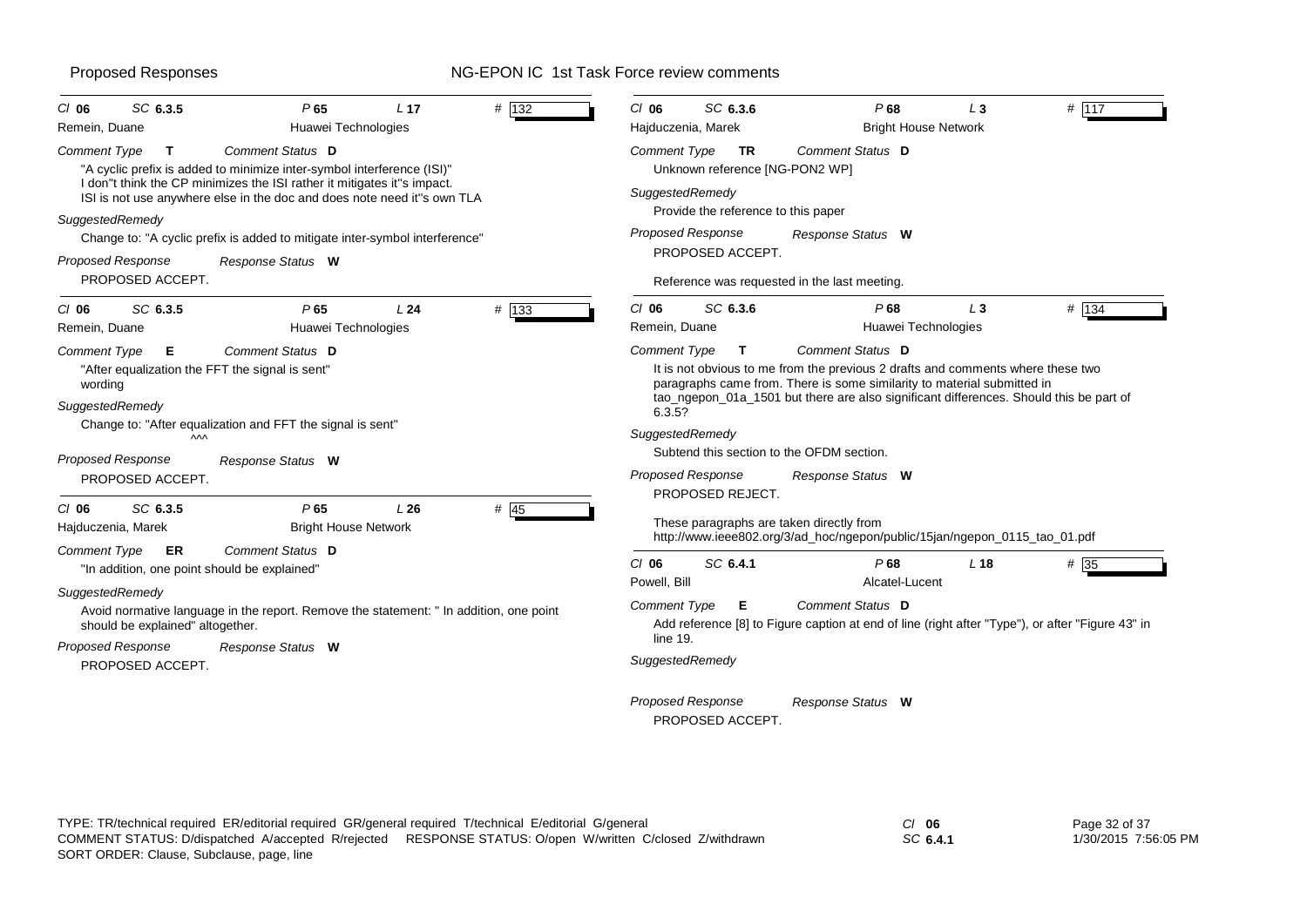|                                             | SC 6.4.3                                 | P <sub>70</sub>                                                                                                                                                                                                                                                     | L26             |        | SC 6.5<br>$CI$ 06                                              |                                                                                                                        | P73                                    | L 1213          |                                                                                            |
|---------------------------------------------|------------------------------------------|---------------------------------------------------------------------------------------------------------------------------------------------------------------------------------------------------------------------------------------------------------------------|-----------------|--------|----------------------------------------------------------------|------------------------------------------------------------------------------------------------------------------------|----------------------------------------|-----------------|--------------------------------------------------------------------------------------------|
| $CI$ 06<br>Remein, Duane                    |                                          | Huawei Technologies                                                                                                                                                                                                                                                 |                 | # 135  | Powell, Bill                                                   |                                                                                                                        | Alcatel-Lucent                         |                 | # 36                                                                                       |
| Comment Type                                | Е                                        | Comment Status D<br>wording: "employ some of sort of a WDM router"                                                                                                                                                                                                  |                 |        | <b>Comment Type</b><br>TR                                      | In Table 7, change RFoG wavelengths as follows:                                                                        | Comment Status D                       |                 |                                                                                            |
| SuggestedRemedy<br><b>Proposed Response</b> | PROPOSED REJECT.                         | change to "employ a WDM router or multiplexer"<br>Response Status W                                                                                                                                                                                                 |                 |        | Downstream:<br>- Change 1550 to 1540-1565<br>Upstream:         | - Add table note [4] beside new values<br>- Add Note [4] below table pointing to the SCTE 174 2010 RFoG reference [50] |                                        |                 |                                                                                            |
| $CI$ 06                                     | SC 6.4.3                                 | Commenter previously requested that "multipelexer" be replaced with "wavelength router"<br>P <sub>72</sub>                                                                                                                                                          | $L_3$           | $#$ 44 | - Change 1310/1610 to:                                         | RFoG1 - 1260-1360 + add table note [4] beside new values                                                               |                                        |                 |                                                                                            |
| Hajduczenia, Marek                          |                                          | <b>Bright House Network</b>                                                                                                                                                                                                                                         |                 |        |                                                                | RF0G2 - 1600-1620 + add table note [4] beside new values                                                               |                                        |                 |                                                                                            |
| Comment Type                                | ER                                       | Comment Status D                                                                                                                                                                                                                                                    |                 |        | SuggestedRemedy                                                |                                                                                                                        |                                        |                 |                                                                                            |
| SuggestedRemedy                             | at the RN, as depicted in Figure 48.b"   | "two different output ports should be assigned to an ONU and a 2 N AWG should be used<br>Avoid normative language in report. Change to: "two different output ports need to<br>assigned to an ONU and a 2 N AWG is then used at the RN, as depicted in Figure 48.b" |                 |        | <b>Proposed Response</b><br>PROPOSED ACCEPT.<br>see comment 27 |                                                                                                                        | Response Status W                      |                 |                                                                                            |
| <b>Proposed Response</b>                    | PROPOSED ACCEPT.                         | Response Status W                                                                                                                                                                                                                                                   |                 |        | SC 6.5<br>$Cl$ 06<br>Remein, Duane                             |                                                                                                                        | P <sub>73</sub><br>Huawei Technologies | L <sub>13</sub> | # 137                                                                                      |
| $CI$ 06<br>Remein, Duane                    | SC 6.5                                   | P <sub>72</sub><br>Huawei Technologies                                                                                                                                                                                                                              | L <sub>27</sub> | # 136  | <b>Comment Type</b><br>Е                                       | like these are separate from the table.                                                                                | Comment Status D                       |                 | Can table footnotes be aligned to 1st column of table? left margin alignment makes it look |
| <b>Comment Type</b>                         | Е<br>Figure and title split across page. | Comment Status D                                                                                                                                                                                                                                                    |                 |        | SuggestedRemedy<br>Please do so.                               |                                                                                                                        |                                        |                 |                                                                                            |
| SuggestedRemedy<br>page.                    |                                          | Don"t do that! Adjust text and figure so that both the figure and the title are on the same                                                                                                                                                                         |                 |        | Proposed Response<br>PROPOSED ACCEPT.                          |                                                                                                                        | Response Status W                      |                 |                                                                                            |
| <b>Proposed Response</b>                    | PROPOSED ACCEPT.                         | Response Status W                                                                                                                                                                                                                                                   |                 |        |                                                                |                                                                                                                        |                                        |                 |                                                                                            |

*SC* **6.5**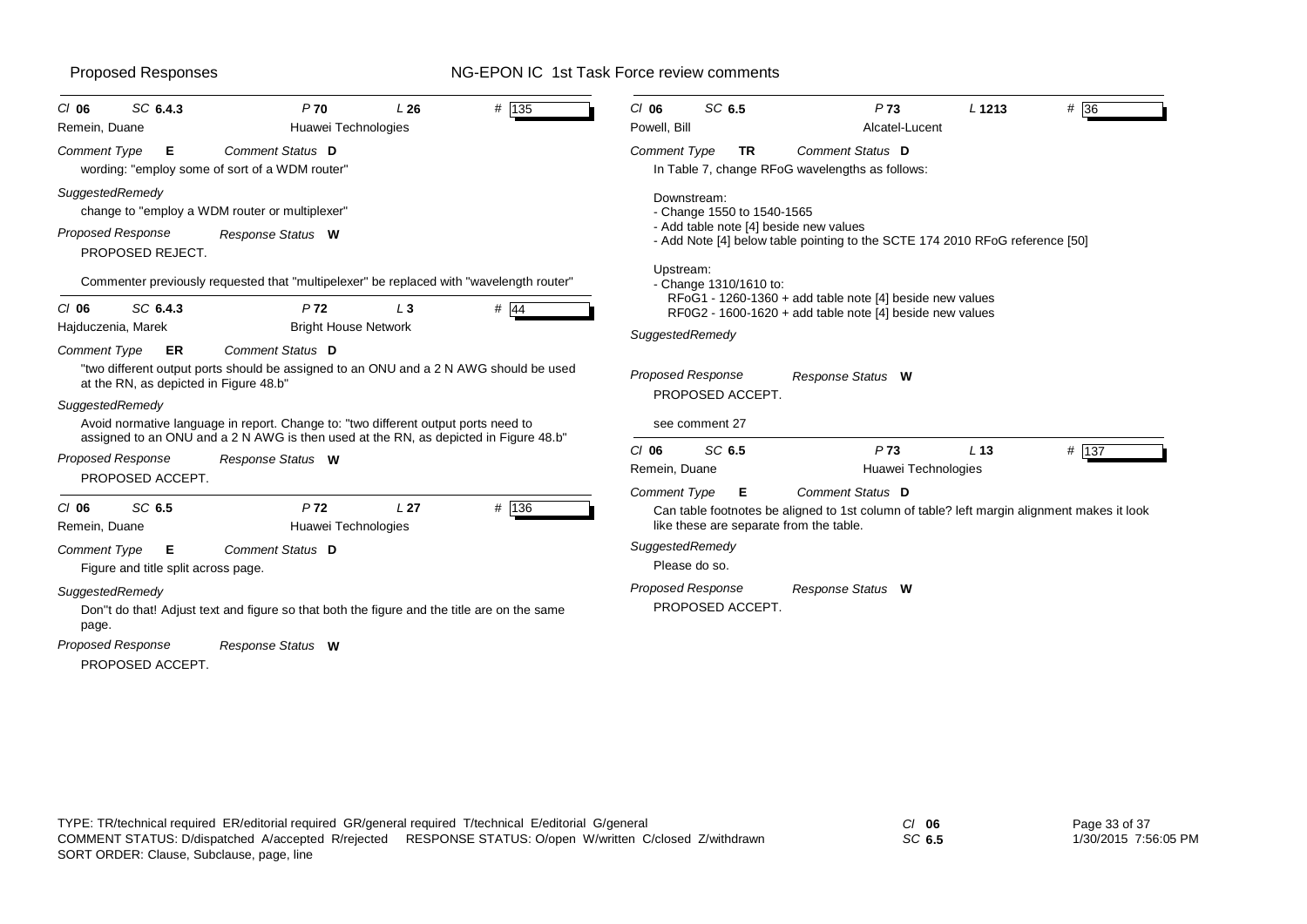| SC 6.6.2<br>CI 06                                                                                                                                                       | P <sub>74</sub>                                                                                 | L38    | # 91  | $CI$ 06                                                                                                                                                                               | SC 6.8.1                                                                                       |           | P79                                                                          | L <sub>1</sub> | # 140 |
|-------------------------------------------------------------------------------------------------------------------------------------------------------------------------|-------------------------------------------------------------------------------------------------|--------|-------|---------------------------------------------------------------------------------------------------------------------------------------------------------------------------------------|------------------------------------------------------------------------------------------------|-----------|------------------------------------------------------------------------------|----------------|-------|
| Hajduczenia, Marek                                                                                                                                                      | <b>Bright House Network</b>                                                                     |        |       | Remein, Duane                                                                                                                                                                         |                                                                                                |           | Huawei Technologies                                                          |                |       |
| ER<br><b>Comment Type</b>                                                                                                                                               | Comment Status D<br>"The transition from 1G to 10G lasers should be relatively straightforward" |        |       | <b>Comment Type</b>                                                                                                                                                                   |                                                                                                | E.        | Comment Status D<br>Table footnotes not associated with table                |                |       |
| SuggestedRemedy<br>Avoid normative 802.3 language in a report. Change to "The transition from 1G to 10G<br>lasers is expected to be relatively straightforward"         |                                                                                                 |        |       | SuggestedRemedy<br>Avoid splitting footnotes with other doc text.                                                                                                                     |                                                                                                |           |                                                                              |                |       |
| <b>Proposed Response</b>                                                                                                                                                | Response Status W<br>PROPOSED REJECT.                                                           |        |       |                                                                                                                                                                                       | Proposed Response<br>Response Status W<br>PROPOSED REJECT.<br>Editor cannot identify a problem |           |                                                                              |                |       |
|                                                                                                                                                                         | Use of "is expected" implies projections of future behavior versus guiding the reader to        |        |       |                                                                                                                                                                                       |                                                                                                |           |                                                                              |                |       |
| SC 6.6.3<br>$CI$ 06                                                                                                                                                     | understand that this will be a requirement for adoption of NG-EPON.<br>P <sub>75</sub>          | $L$ 10 | # 138 | $CI$ 06<br>Remein, Duane                                                                                                                                                              | SC 6.8.2                                                                                       |           | P80<br>Huawei Technologies                                                   | L <sub>1</sub> | # 141 |
| Remein, Duane                                                                                                                                                           | Huawei Technologies                                                                             |        |       | <b>Comment Type</b>                                                                                                                                                                   | Orphaned table title.                                                                          | Е         | Comment Status D                                                             |                |       |
| "Off-the-shelf"                                                                                                                                                         | Comment Status D<br>Comment Type<br>E.<br>Excess white space                                    |        |       | SuggestedRemedy<br>Keep all table titles and tables on the same page                                                                                                                  |                                                                                                |           |                                                                              |                |       |
| $\wedge$<br>SuggestedRemedy<br>change to "Off-the-shelf"                                                                                                                |                                                                                                 |        |       | Proposed Response                                                                                                                                                                     | PROPOSED ACCEPT.                                                                               |           | Response Status W                                                            |                |       |
| <b>Proposed Response</b><br>PROPOSED ACCEPT.                                                                                                                            | Response Status W                                                                               |        |       | $CI$ 06<br>Hajduczenia, Marek                                                                                                                                                         | SC 6.9                                                                                         |           | P83<br><b>Bright House Network</b>                                           | $L$ 19         | # 119 |
| SC 6.6.5<br>$CI$ 06<br>Remein, Duane                                                                                                                                    | P <sub>75</sub><br>Huawei Technologies                                                          | L39    | # 139 | Comment Type                                                                                                                                                                          |                                                                                                | <b>TR</b> | Comment Status D<br>Seems that the text at the end of line 19 got truncated. |                |       |
| Comment Status D<br><b>Comment Type</b><br>E.<br>Try not to split the table across pages, if necessary to do so, the header should be<br>duplicated.<br>SuggestedRemedy |                                                                                                 |        |       | SuggestedRemedy<br>Change text in line 19 to read: "only at layer 2, but also at layers above." - taken from D09<br><b>Proposed Response</b><br>Response Status W<br>PROPOSED ACCEPT. |                                                                                                |           |                                                                              |                |       |
| Review report for split tables and rearrange so they don"t split across pages or duplicate<br>the header.                                                               |                                                                                                 |        |       | Only a period is missing. Change to "minimize the transmission overhead at layer-2 and<br>above."                                                                                     |                                                                                                |           |                                                                              |                |       |
| <b>Proposed Response</b><br>PROPOSED ACCEPT.                                                                                                                            | Response Status W                                                                               |        |       |                                                                                                                                                                                       |                                                                                                |           |                                                                              |                |       |

*SC* **6.9**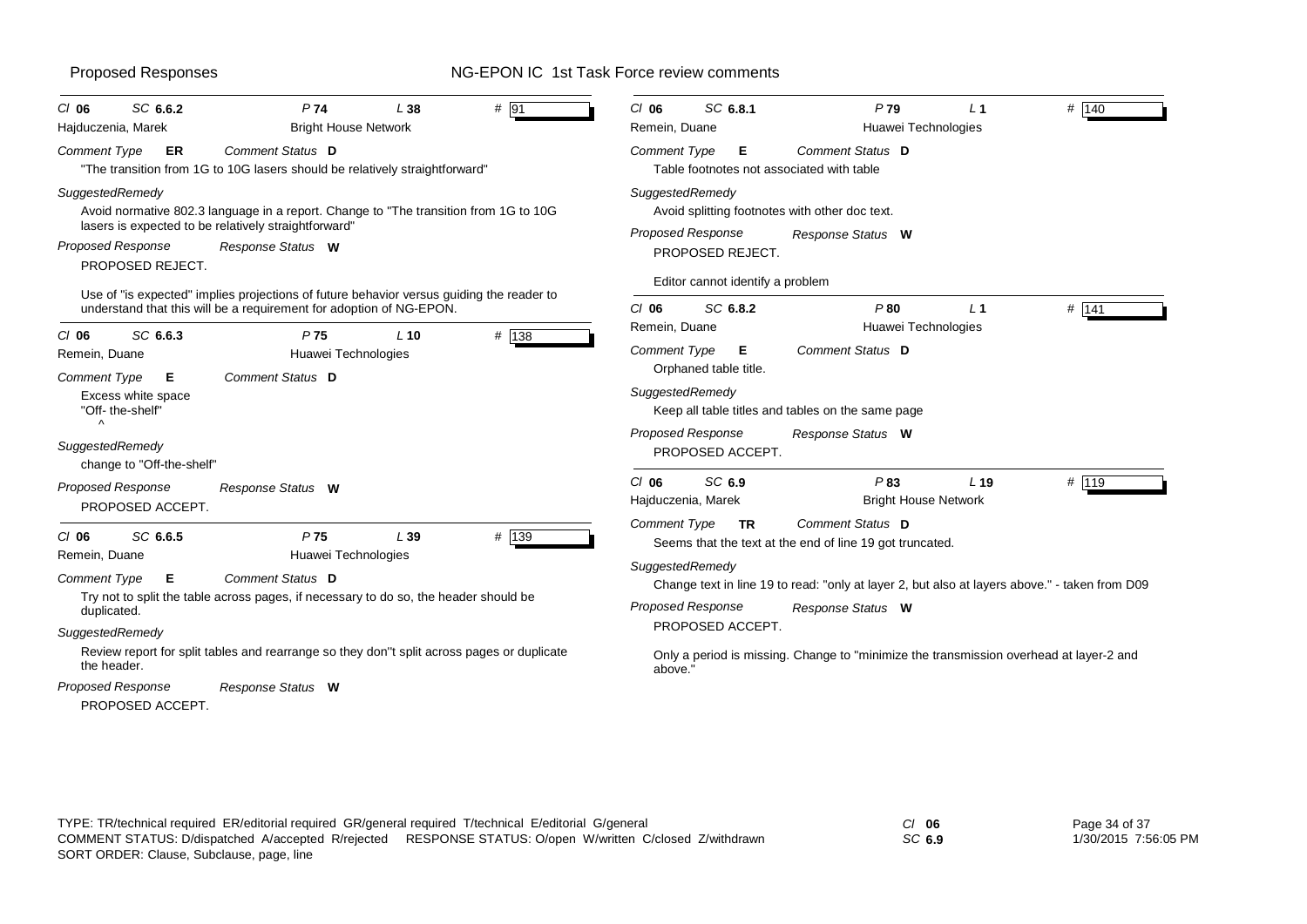| SC 6.9                                                                                                                                                                                                                                                                                                     | SC 7.3                                                                                                                                                                                                                                                                                                                |
|------------------------------------------------------------------------------------------------------------------------------------------------------------------------------------------------------------------------------------------------------------------------------------------------------------|-----------------------------------------------------------------------------------------------------------------------------------------------------------------------------------------------------------------------------------------------------------------------------------------------------------------------|
| $\#$ 142                                                                                                                                                                                                                                                                                                   | $\#$ 144                                                                                                                                                                                                                                                                                                              |
| P83                                                                                                                                                                                                                                                                                                        | $CI$ 07                                                                                                                                                                                                                                                                                                               |
| $CI$ 06                                                                                                                                                                                                                                                                                                    | P87                                                                                                                                                                                                                                                                                                                   |
| L9                                                                                                                                                                                                                                                                                                         | L7                                                                                                                                                                                                                                                                                                                    |
| Huawei Technologies                                                                                                                                                                                                                                                                                        | Huawei Technologies                                                                                                                                                                                                                                                                                                   |
| Remein, Duane                                                                                                                                                                                                                                                                                              | Remein, Duane                                                                                                                                                                                                                                                                                                         |
| <b>Comment Type</b>                                                                                                                                                                                                                                                                                        | <b>Comment Type</b>                                                                                                                                                                                                                                                                                                   |
| Е                                                                                                                                                                                                                                                                                                          | Comment Status D                                                                                                                                                                                                                                                                                                      |
| Comment Status D                                                                                                                                                                                                                                                                                           | Е                                                                                                                                                                                                                                                                                                                     |
| This section on MTU size appears to be more of a requirement than a technical feasibility.                                                                                                                                                                                                                 | The section is discussing cost not value:                                                                                                                                                                                                                                                                             |
| SuggestedRemedy                                                                                                                                                                                                                                                                                            | "is hard to speculate on the relative value of such a device."                                                                                                                                                                                                                                                        |
| Move to section 5 (probably 5.14).                                                                                                                                                                                                                                                                         | SuggestedRemedy                                                                                                                                                                                                                                                                                                       |
| Proposed Response                                                                                                                                                                                                                                                                                          | Change "value" to "cost"                                                                                                                                                                                                                                                                                              |
| Response Status W                                                                                                                                                                                                                                                                                          | Proposed Response                                                                                                                                                                                                                                                                                                     |
| PROPOSED ACCEPT IN PRINCIPLE.                                                                                                                                                                                                                                                                              | Response Status W                                                                                                                                                                                                                                                                                                     |
| See previous comments and fixes on this section                                                                                                                                                                                                                                                            | PROPOSED ACCEPT.                                                                                                                                                                                                                                                                                                      |
| # 118<br>$CI$ 06<br>SC 6.9<br>P83<br>L <sub>9</sub><br><b>Bright House Network</b><br>Hajduczenia, Marek<br>Comment Status D<br><b>Comment Type</b><br><b>TR</b><br>There are two sections in the report with MTU discussion: 5.11 and 6.9                                                                 | SC<br>$# \overline{34}$<br>$Cl$ 08<br>P88<br>$L_3$<br>Harstead, Ed<br>Alcatel-Lucent<br>Comment Type<br>Comment Status D<br>Е<br>re: "increase in the bandwidth consumption (around 50% CAGR per year)", I believe the<br>50% CAGR specifically derives from the residential unicast traffic in section 4.4.          |
| SuggestedRemedy                                                                                                                                                                                                                                                                                            | SuggestedRemedy                                                                                                                                                                                                                                                                                                       |
| Change title of 6.9 to "Support for MTU of >2kB"                                                                                                                                                                                                                                                           | Add "unicast" to the sentence: "increase in the residential unicast bandwidth                                                                                                                                                                                                                                         |
| <b>Proposed Response</b>                                                                                                                                                                                                                                                                                   | consumption". Or, leave it less specific by deleting "(around 50% CAGR per year)".                                                                                                                                                                                                                                    |
| Response Status W                                                                                                                                                                                                                                                                                          | <b>Proposed Response</b>                                                                                                                                                                                                                                                                                              |
| PROPOSED ACCEPT IN PRINCIPLE.                                                                                                                                                                                                                                                                              | Response Status W                                                                                                                                                                                                                                                                                                     |
| Keep both sections?                                                                                                                                                                                                                                                                                        | PROPOSED ACCEPT.                                                                                                                                                                                                                                                                                                      |
| SC <sub>2</sub><br>#33<br>$CI$ 07<br>P86<br>L <sub>15</sub><br>Alcatel-Lucent<br>Harstead, Ed<br>Comment Status D<br><b>Comment Type</b><br>Е<br>re "Depending on the wavelength agility of NG-EPON ONUs" assumes NG-EPON = hybrid-<br>or WDM-PON.<br>SuggestedRemedy                                      | $Cl$ 08<br>SC <sub>8</sub><br>P88<br># $146$<br>L <sub>21</sub><br>Remein, Duane<br>Huawei Technologies<br>Comment Status D<br>Comment Type<br>Е<br>We shouldn"t over indulge in hyperbole: "and universally accepted". Nothing we could do<br>will be universally accepted.<br>SuggestedRemedy<br>strike the phrase. |
| Add to beginning of sentence: "If NG-EPON employs hybrid- or WDM-PON technology,<br>then".<br>Then, add to end of paragraph: "If NG-EPON employs TDM-PON technology, then there is<br>no change to existing configuration processes."<br><b>Proposed Response</b><br>Response Status W<br>PROPOSED ACCEPT. | <b>Proposed Response</b><br>Response Status W<br>PROPOSED ACCEPT.                                                                                                                                                                                                                                                     |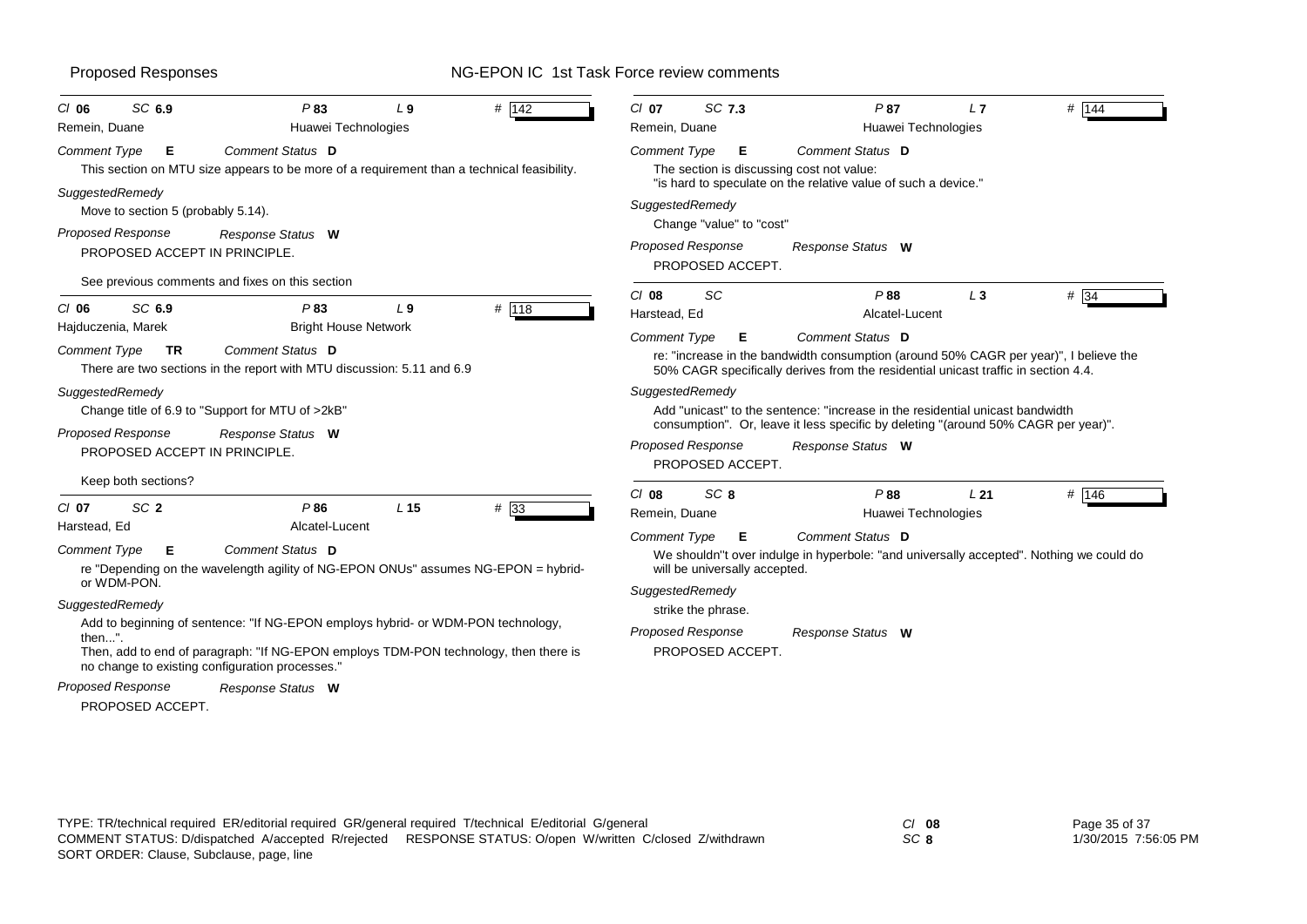| <b>Proposed Responses</b>                                                                                                                                                                                                                                                                                    | NG-EPON IC 1st Task Force review comments                                                                                                                                                                                                    |
|--------------------------------------------------------------------------------------------------------------------------------------------------------------------------------------------------------------------------------------------------------------------------------------------------------------|----------------------------------------------------------------------------------------------------------------------------------------------------------------------------------------------------------------------------------------------|
| # 145<br>P88<br>CI 08<br>SC <sub>8</sub><br>L <sub>4</sub><br>Remein, Duane<br>Huawei Technologies                                                                                                                                                                                                           | # 38<br>P <sub>91</sub><br>L21<br>SC<br>$Cl$ 09<br>Powell, Bill<br>Alcatel-Lucent                                                                                                                                                            |
| Comment Type<br>Comment Status D<br>Т<br>"the need for optical access is evident" - but we already have that with 1G and 10G-epon<br><b>SuggestedRemedy</b><br>Add "higher speed" so the statement reads: "the need for higher speed optical access is<br>evident"<br>Proposed Response<br>Response Status W | Comment Status D<br><b>Comment Type</b><br>ER<br>Change Ref. [50] to read:<br>SCTE 174 2010, Radio Frequency over Glass Fiber-to-the-Home Specification,<br>http://www.scte.org/documents/pdf/standards/SCTE 174 2010.pdf<br>SuggestedRemedy |
| PROPOSED ACCEPT.<br>SC                                                                                                                                                                                                                                                                                       | <b>Proposed Response</b><br>Response Status W<br>PROPOSED ACCEPT.                                                                                                                                                                            |
| P89<br>$# \overline{37}$<br>CI 09<br>L <sub>18</sub><br>Powell, Bill<br>Alcatel-Lucent<br>Comment Status D<br>Comment Type<br>ER.<br>Change "Power" to "Powell"                                                                                                                                              | # 168<br>SC<br>$CI$ 3.2<br>P <sub>19</sub><br>L8<br>NOLL, KEVIN<br>TIME WARNER CABL<br>Comment Status D<br><b>Comment Type</b><br>Е                                                                                                          |
| SuggestedRemedy<br>Proposed Response<br>Response Status W                                                                                                                                                                                                                                                    | "For simplicity" is incorrect. The explanations are reduced for brevity. In fact, though, each<br>sub-section DOES mention how the downstream works.<br>SuggestedRemedy<br>CHange to "For brevity" or remove the sentence.                   |
| PROPOSED ACCEPT.<br>SC<br>P <sub>91</sub><br>L <sub>1</sub><br># 39<br>CI 09<br>Powell, Bill<br>Alcatel-Lucent                                                                                                                                                                                               | <b>Proposed Response</b><br>Response Status W<br>PROPOSED ACCEPT IN PRINCIPLE.<br>which one?                                                                                                                                                 |
| Comment Type<br>Comment Status D<br>Е<br>Is this note about [41] or some other reference? I was able to access reference [41] just<br>fine                                                                                                                                                                   | # 169<br>SC<br>P20<br>$CI$ 3.2.2<br>$L$ 10<br>NOLL, KEVIN<br>TIME WARNER CABL                                                                                                                                                                |
| Suggest changing to a reference that the note applies to or remove note.<br>SuggestedRemedy                                                                                                                                                                                                                  | <b>Comment Type</b><br>Comment Status D<br>Е<br>clarity in grammar - " on all upstream wavelength channels at a time"<br>SuggestedRemedy                                                                                                     |
| Proposed Response<br>Response Status W<br>PROPOSED ACCEPT.                                                                                                                                                                                                                                                   | change to "simultaneously transmits on all upstream wavelength channels"<br><b>Proposed Response</b><br>Response Status W<br>PROPOSED ACCEPT.                                                                                                |